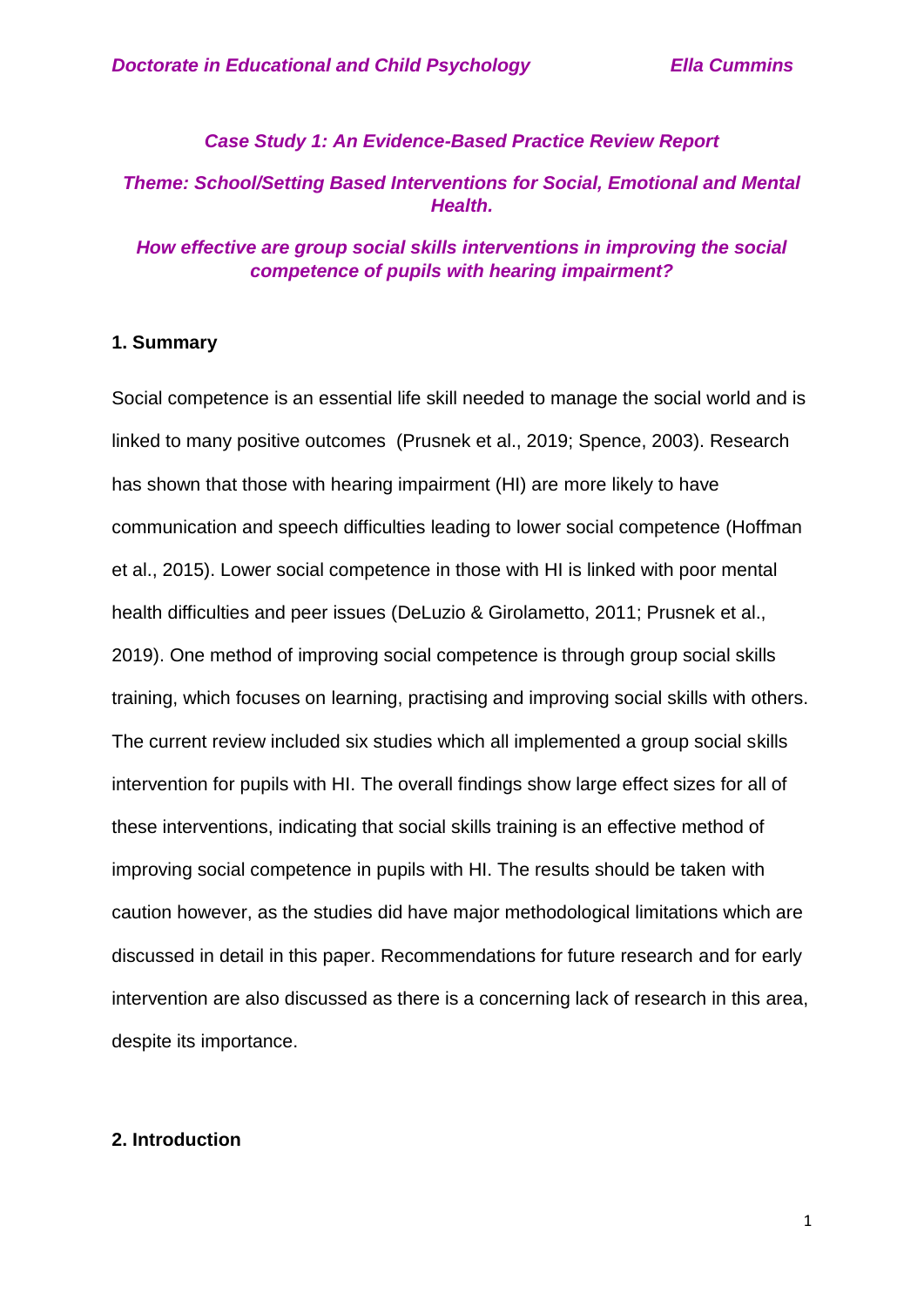## **Social Competence**

Children and young people need to be socially competent enough to be able to navigate their way through the social world and respond to a range of social situations on a daily basis (Spence, 2003). Social competence can be defined as a broad construct consisting of the social skills needed to effectively interact with those around you (Waters & Sroufe, 1983). Social skills can vary from fairly large characteristics like empathy, emotion management and cooperativeness to more specific actions such as turn taking, eye contact, and polite manners (Sugai & Lewis, 1996).Social competence is related to positive outcomes in health, well-being, employment and academia, and is seen as an important component in the prevention of many mental health difficulties (Carter et al., 2012; Prusnek et al., 2019; Spence, 2003).

Social skills training groups aim to improve social competence through various methods including problem-based learning, small group discussions, role-playing, social perspective taking, self-regulation training, and cognitive restructuring (Randi & Carvalho, 2013; Spence, 2003). High quality social skills training promotes active pupil learning and involvement, allows for opportunities of peer-assisted learning and relates learning to real-life experiences (Randi & Carvalho, 2013; Spence, 2003). Research has found substantial positive effects for social skills groups in the past, including in the domains of self-esteem (Seema & Kumar, 2018), peer relations (Roh et al., 2018), and for pupils with social or communication difficulties (Gates et al., 2017).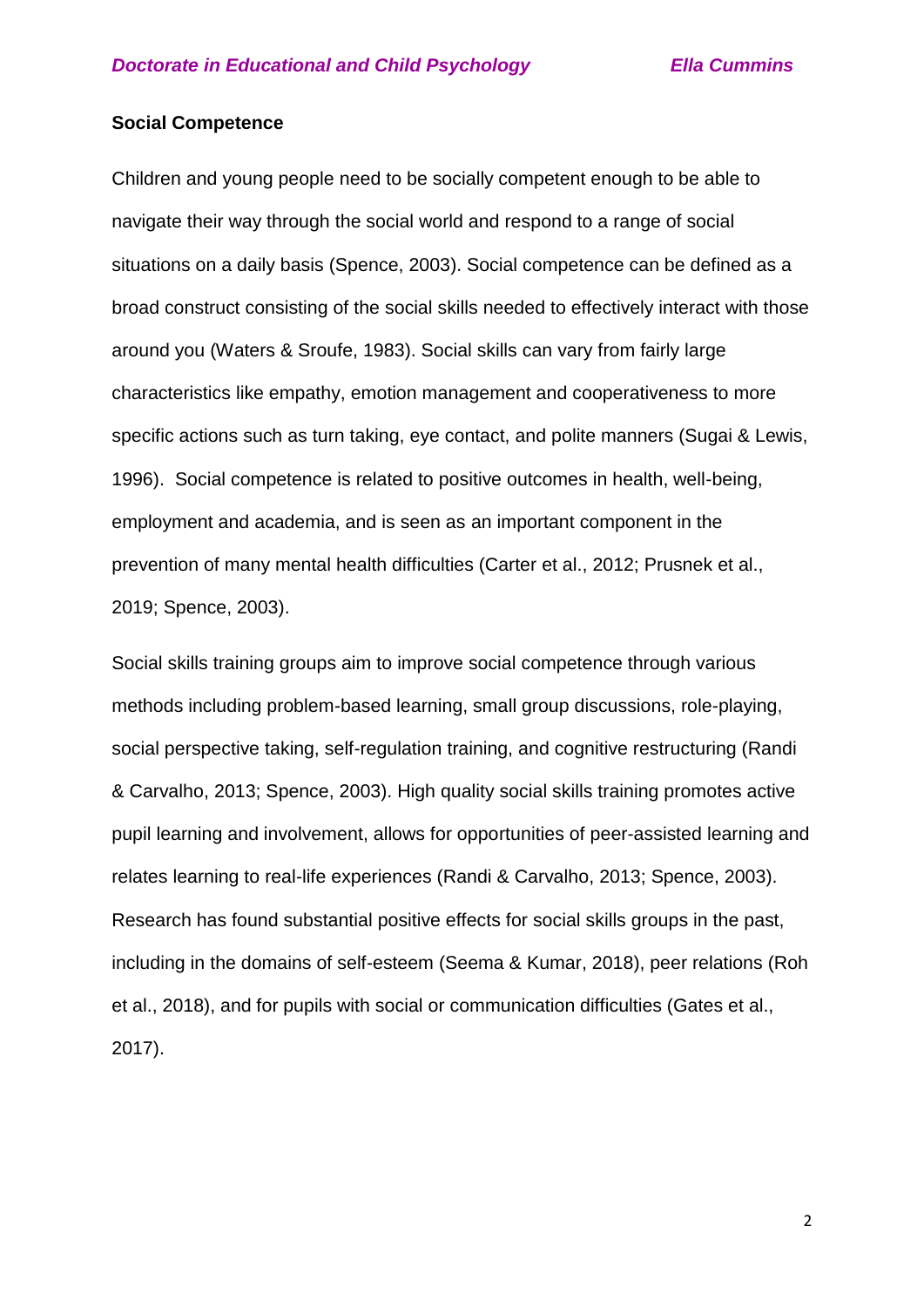## **Hearing Impairment**

Hearing impairment (HI) can occur in one or both ears and can be categorised into different levels in terms of their decibel hearing level; mild (21–40 dB), moderate (41–70 dB), severe (71–95 dB) and profound (95 dB) (NDCS, 2021). In March 2020, the World Health Organisation reported that roughly 466 million people worldwide have a recognised hearing loss, with 34 million of these being children, and that this figure is increasing. The causes of hearing loss vary but include conditions like glue ear or meningitis, birth complications, and genetic factors (NDCS, 2021; WHO, 2020). Those with HI are likely to experience difficulties in communication and interaction and preferred methods may include spoken language, lip-reading, sign language, or a mixture (Middleton et al, 2010).

There is no cure for HI but common treatment methods include hearing aids, cochlear implants, and bone conduction implants. Hearing aids are small electronic devices that are worn in the ear(s) and cochlear implants and bone conduction implants are surgically implanted (NDCS, 2021). Research on young people's perspectives has reported positive views around using cochlear implants through improving their awareness of sound and quality of interaction with others (Wheeler et al., 2007). Additionally, many people with HI feel a huge sense of pride around their deaf identity and of being part of the deaf community. This is especially so through their connections with other people with HI (McIlroy & Storbeck, 2011).

## **Psychological theory**

Social skills training has psychological roots in Social Learning Theory (SLT; Bandura, 1997). SLT proposes that children learn how to behave through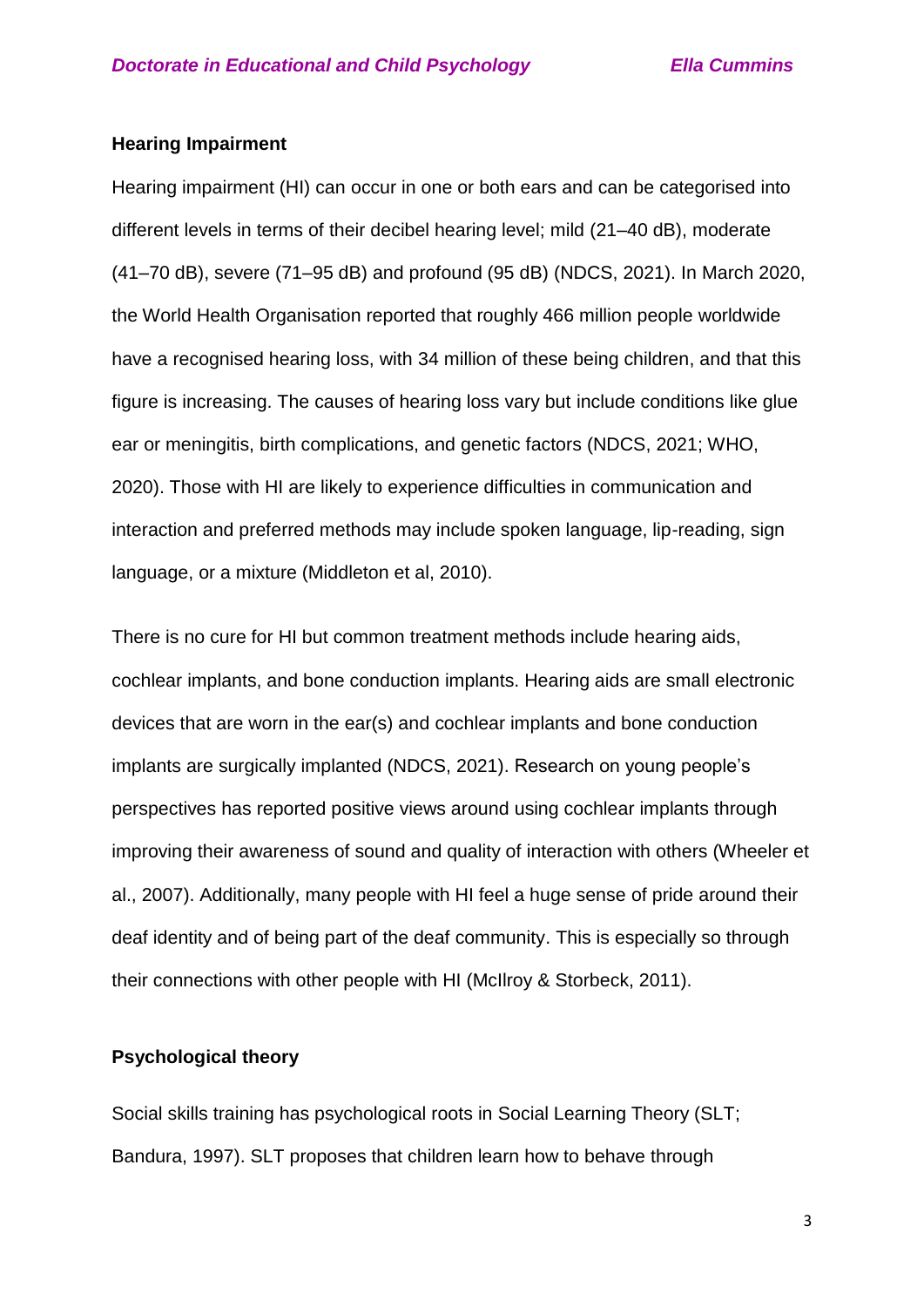observation and imitation of others around them. Other people act as models and can provide examples of how to behave in different situations. This is relevant for some of the methods of teaching seen in social skills training, such as modelling of appropriate behaviours and when practising imitation in role-play. Opportunities to practise appropriate social behaviours through role-play are particularly useful as they promote skill acquisition and development, especially if the situations roleplayed are relevant and meaningful to the individual's experiences in real-life (Spence, 2003). Furthermore, the feedback given and received in social skills training is likely to provide reinforcement to continue socially appropriate behaviours (Spence, 2003).

Both Vygotsky (1978) and Piaget's (1926) theories of child development also lend themselves to social skills training as both emphasise the importance of social interaction in cognitive development and learning. In social skills training, participation in group discussion and other cooperative activities is likely to result in learning through social interaction with peers and lead to better outcomes (Glynn et al., 2006; Randi & Carvalho, 2013). Peer-assisted learning can encourage pupils to make links to existing knowledge, cooperate and solve problems together, and support each other when understanding different social concepts (Glynn et al., 2006; Randi & Carvalho, 2013). Additionally, the variety of teaching methods in many social skills interventions promotes active participation and learning from pupils, allowing new knowledge to be consolidated in different ways (Randi & Carvalho, 2013).

### **Rationale and relevance**

4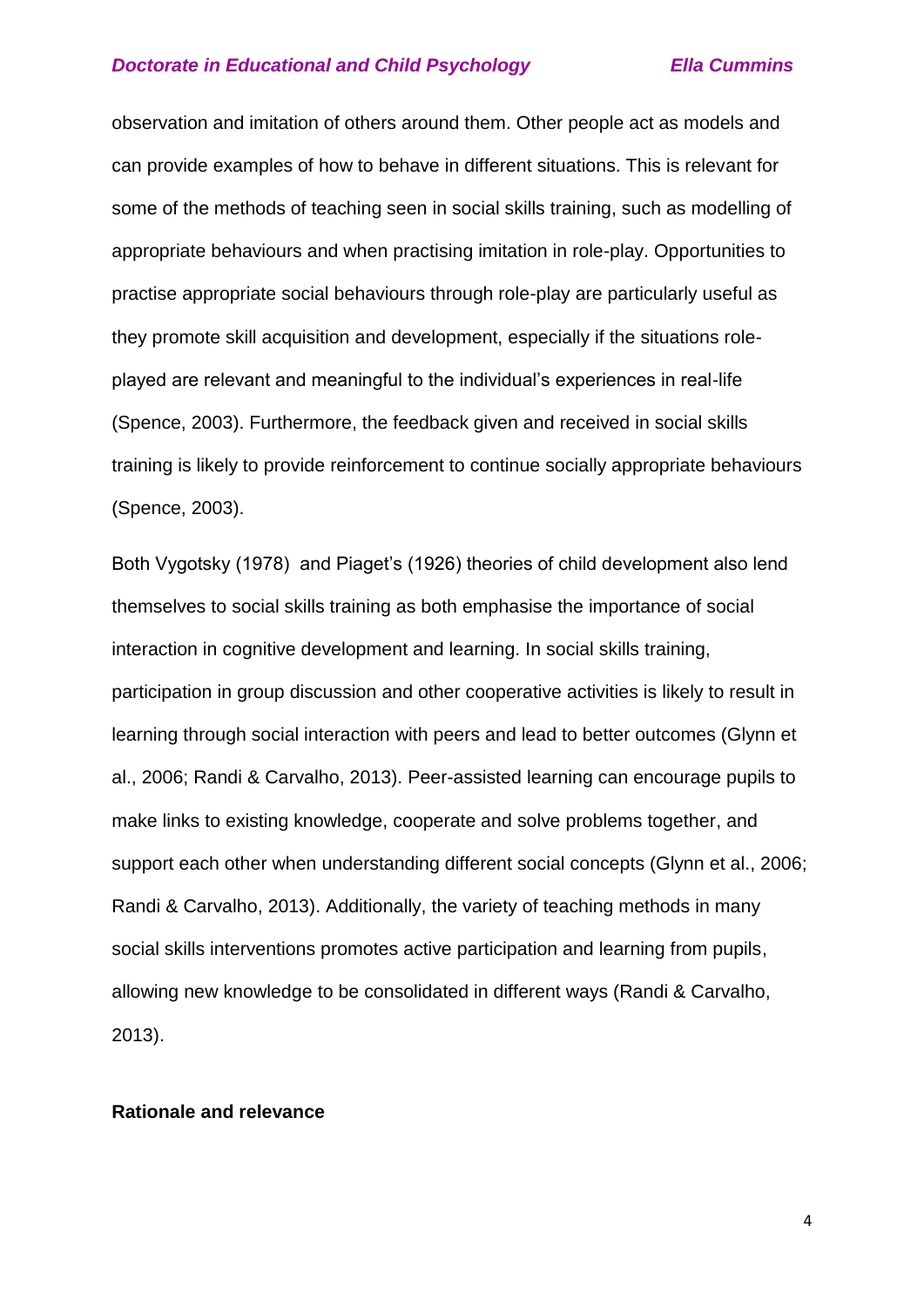Pupils with HI often have poorer social competence and social skills than their normal hearing peers due to language delay and difficulties with communication and this can be a big barrier to social relationships (DeLuzio & Girolametto, 2011; Hoffman et al., 2015; Prusnek et al., 2019). Punch and Hyde (2011) outline 'social deafness', which describes the difficulties many people with HI have in social interactions with groups of people or in noisy environments. They found that children often struggled to hear and follow conversations in noisy situations, making school difficult socially. Punch and Hyde also found that pupils with HI tend to have lower awareness of social nuances or subtleties, meaning they were more likely to miss parts of conversations.

Research has shown that pupils with HI are more likely to be excluded or rejected by typically hearing peers and this can lead to lower levels of social interaction overall, further contributing to poorer development of social skills (DeLuzio & Girolametto, 2011). Other negative outcomes of these communication difficulties include poor mental health and wellbeing, increased emotional and behavioural difficulties, higher levels of self-consciousness, difficulties with friendships, and lower employment prospects (Carter et al., 2012; Prusnek et al., 2019; Punch & Hyde, 2011; Stevenson et al., 2015).

Educational Psychologists (EPs) are well placed in schools and have links with other professionals, making them key roles to develop strategies and interventions to support pupils with HI and to disseminate research to others. It is essential that social competence of pupils with HI is supported so that outcomes such as the ones listed above can be prevented. This review aims to address whether social skills interventions are effective in improve social competence in pupils with HI.

5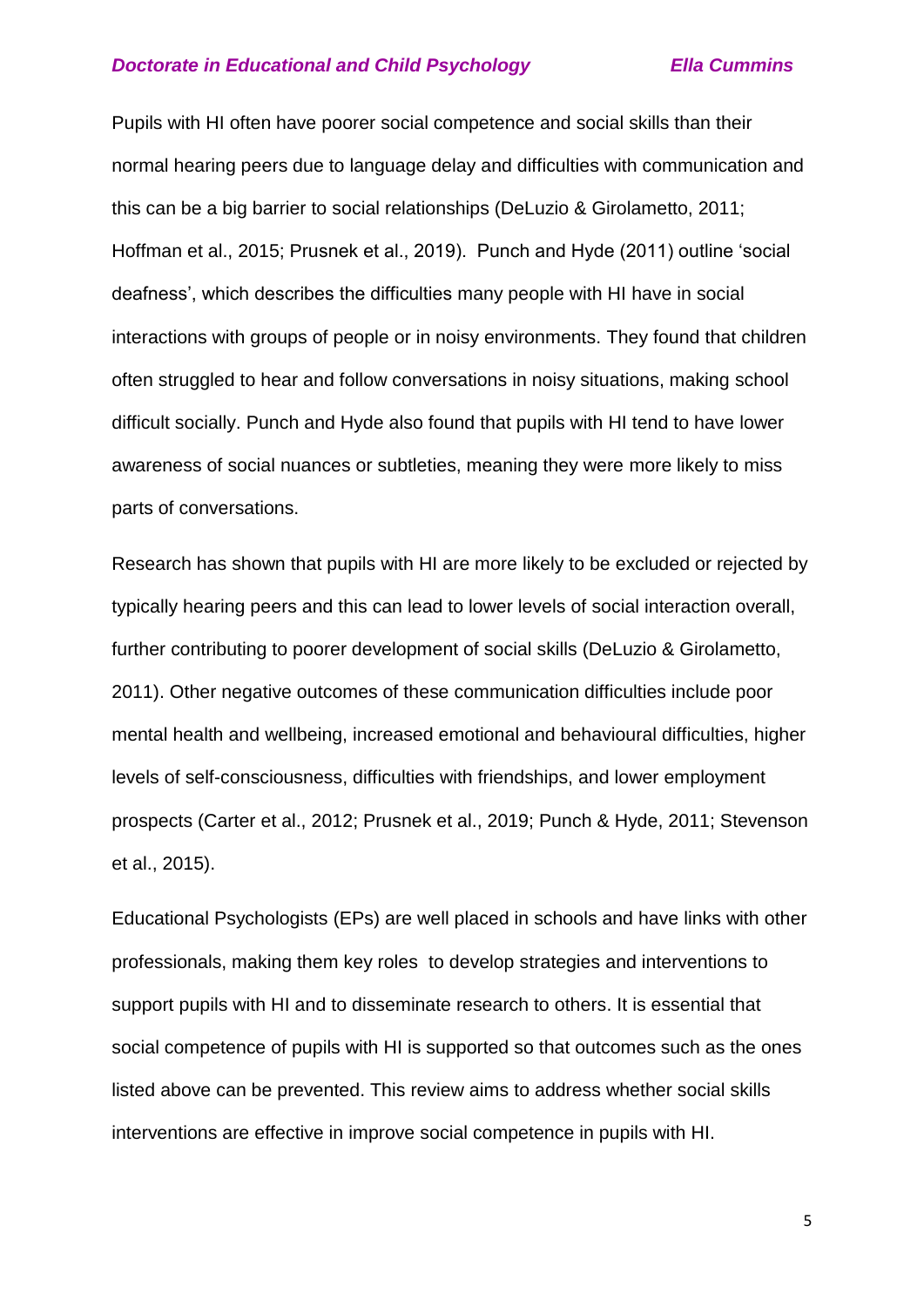## **Research question**

How effective are group social skills interventions in improving the social competence of pupils with hearing impairment?

## **3. Critical Review of the Evidence**

## **Systematic Literature Search**

A systematic literature search was conducted in January 2021 for electronic journals using five databases; PsycInfo, ERIC, Web of Science, ProQuest, and Google Scholar. PsycInfo was chosen for its focus on psychological research, ERIC was chosen for its focus on educational research, and the remaining three were chosen for their broader focus on a range of literature and subject areas. The terms used to search in these databases are shown in Table 1 below. The terms under 'Social', 'Hearing Impairment', and 'Intervention' were limited to the title only. The terms under 'Pupils' and 'School' could be anywhere in the text. In addition to these database searches, ancestral searches were performed.

## Table 1

*Search terms used based on key concepts of the research question*

| Social       | Hearing      | Intervention | <b>Pupils</b>    | School           |
|--------------|--------------|--------------|------------------|------------------|
| (Title only) | Impairment   | (Title only) | (Full text/all   | (Full text/all   |
|              | (Title only) |              | fields/anywhere) | fields/anywhere) |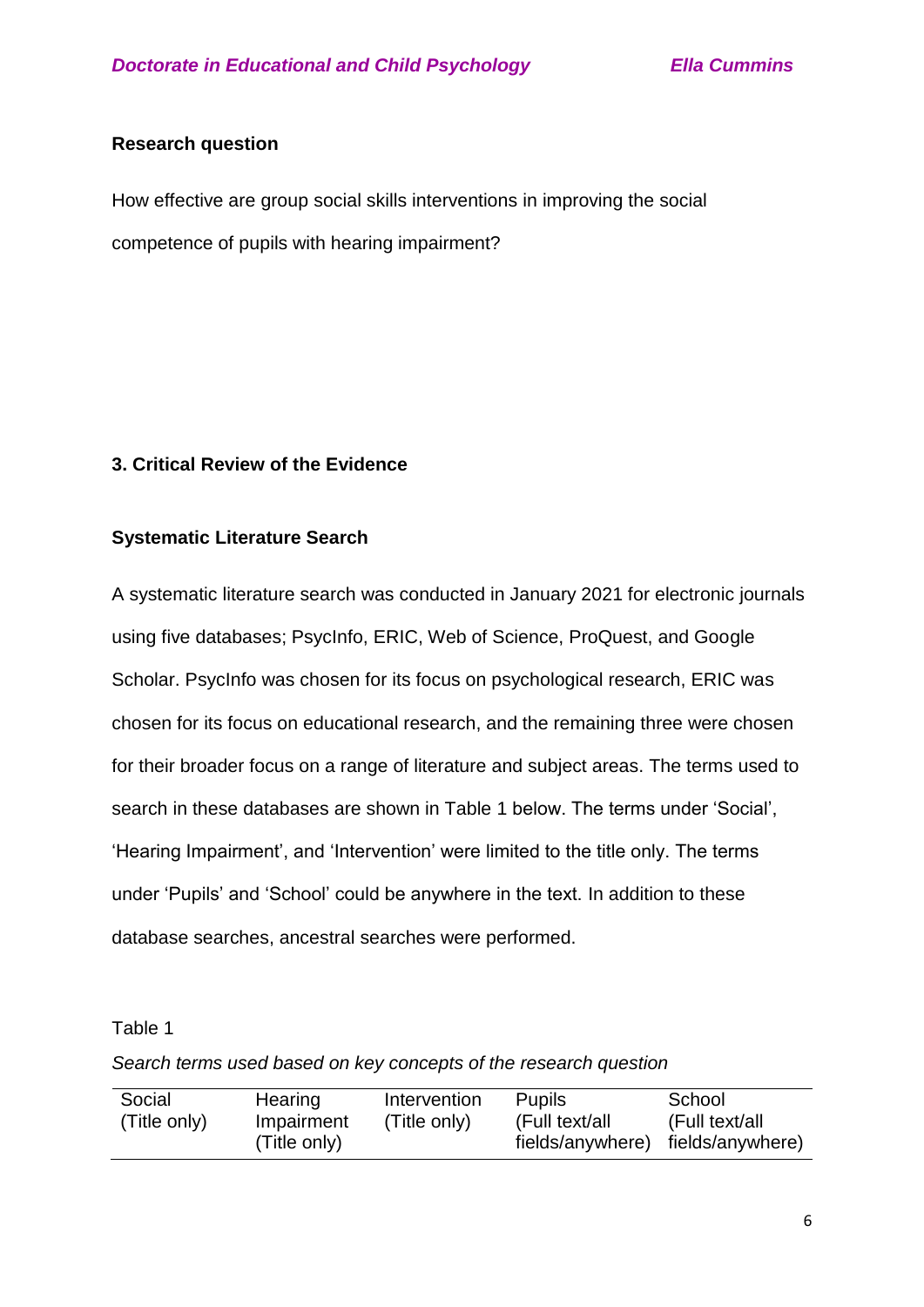| Social OR            | Hearing            | Intervention       | Pupils OR            | School OR  |
|----------------------|--------------------|--------------------|----------------------|------------|
| <b>Social Skills</b> | Impair* OR         | OR Program*        | <b>Students Or</b>   | Educat* OR |
| <b>OR Social</b>     | HI OR Deaf*        | <b>OR Strategy</b> | Child* OR            | Class* OR  |
| Competence           | <b>OR Deaf</b>     | <b>OR Training</b> | <b>Young Person</b>  | Teach      |
| <b>OR Social</b>     | Community          | OR Group           | <b>OR Adolescent</b> |            |
| Support              | <b>OR Cochlear</b> | <b>OR</b>          | OR Juvenile          |            |
|                      | OR implant         | <b>Treatment</b>   |                      |            |
|                      |                    | <b>OR Therapy</b>  |                      |            |

## **Inclusion and Exclusion Criteria**

Searching on the databases generated 93 studies. The ancestral searches, which were done to ensure all possible relevant studies were found, generated two articles. In total, the searches returned 95 results. 28 of these were removed due to duplication and a further 34 were removed when screened through the titles and abstracts. This left 33 studies which were screened through the full-text against the inclusion and exclusion criteria. The inclusion and exclusion criteria can be seen in Table 2. Twenty-seven studies were then removed due to the criteria which left six studies to be reviewed in this paper. Figure 1 shows a flow diagram of the systematic searching process explained above. Table 3 lists the references of the six chosen studies, and Appendix 1 provides the key features of each of them in a 'Mapping the Field' table. Appendix 2 provides a list of the 27 studies that were removed at full test screening.

## Table 2

*Inclusion and exclusion criteria*

| <b>Criteria</b> | <b>Inclusion Criteria</b> | <b>Exclusion Criteria</b> | Rationale |
|-----------------|---------------------------|---------------------------|-----------|
|                 |                           |                           |           |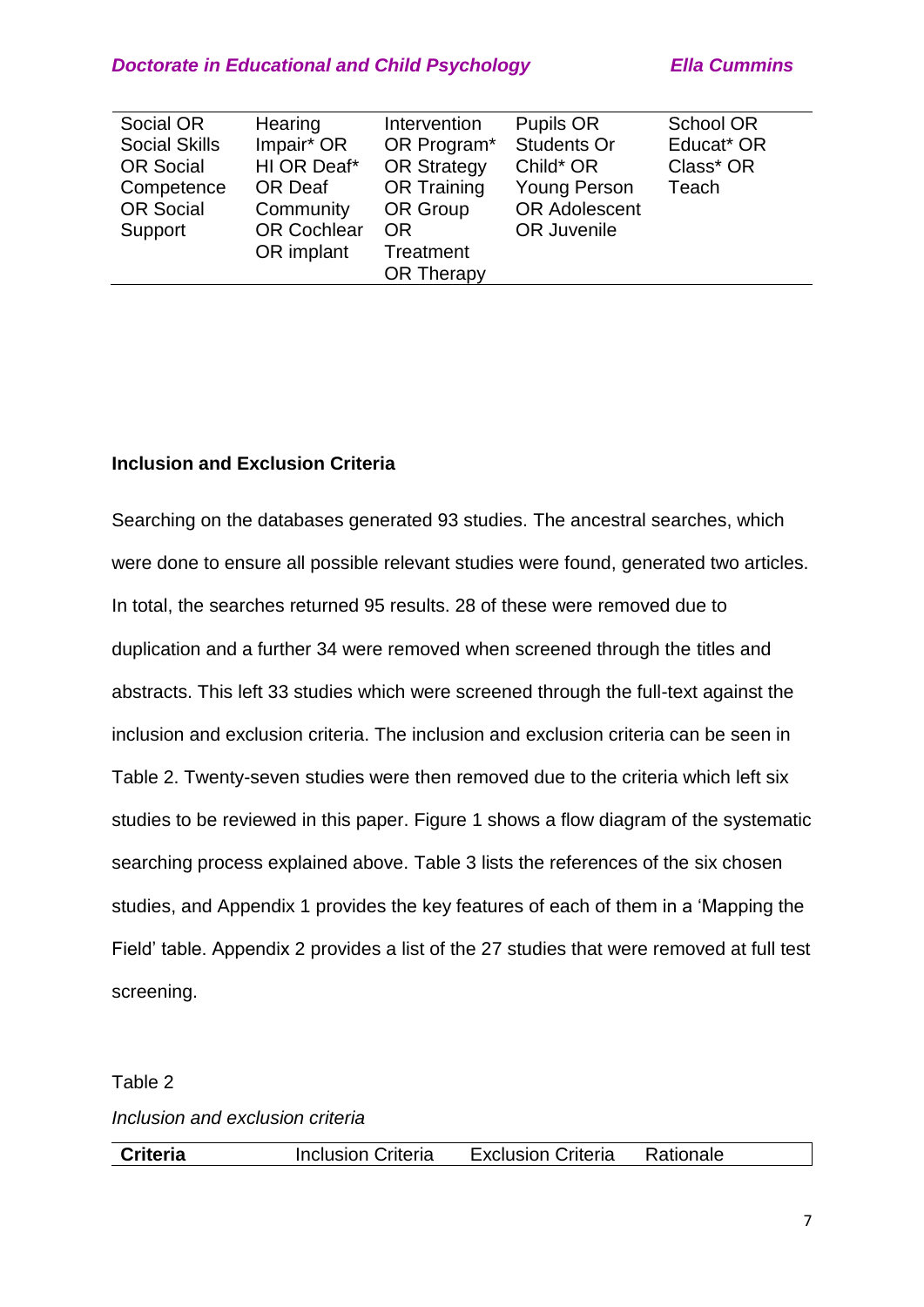| 1. Population                    | At least one group<br>in the study are<br>pupils with a<br>hearing<br>impairment (this<br>includes any kind<br>of hearing<br>impairment or<br>deafness)<br>Pupils enrolled in<br>school (special or<br>mainstream<br>provisions) | No pupils with<br>hearing<br>impairments<br>Pupils not enrolled<br>in school. | The review<br>question is<br>focused on<br>interventions that<br>can be done in<br>school settings<br>with pupils with<br>hearing<br>impairments.                                    |
|----------------------------------|----------------------------------------------------------------------------------------------------------------------------------------------------------------------------------------------------------------------------------|-------------------------------------------------------------------------------|--------------------------------------------------------------------------------------------------------------------------------------------------------------------------------------|
| 2.<br>Outcome                    | <b>Studies that</b><br>include a measure<br>of social<br>competence/skill                                                                                                                                                        | Studies that did<br>not include a<br>measure of social<br>competence/skill    | The review<br>question is<br>focused on social<br>competence as an<br>outcome.                                                                                                       |
| 3.<br>Intervention               | <b>Studies that</b><br>focused on group<br>training of social<br>skills                                                                                                                                                          | <b>Studies that were</b><br>not group training<br>of social skills            | The review<br>question is<br>focused on group<br>training<br>interventions for<br>social skills.<br>Similarity between<br>interventions<br>support<br>comparison<br>between studies. |
| Publication<br>4.<br><b>Type</b> | Published in a<br>peer-reviewed<br>journal                                                                                                                                                                                       | Not published in a<br>peer-reviewed<br>journal                                | Peer-reviewed<br>journal studies<br>have received a<br>higher level of<br>inspection and are<br>therefore seen as<br>higher quality<br>scientific research.                          |
| 5.<br>Study<br>Design            | <b>Experimental or</b><br>quasi-experimental<br>with pre and post<br>test data.                                                                                                                                                  | Non-experimental<br>studies without pre<br>and post test data.                | Studies with pre<br>and post data are<br>valid designs and<br>allow the impact of<br>intervention to be<br>reviewed. Similar<br>designs support<br>comparisons<br>between studies.   |
| 6. Publication<br>Date           | Published after<br>2000                                                                                                                                                                                                          | <b>Published before</b><br>2000                                               | The majority of<br>literature on<br>hearing                                                                                                                                          |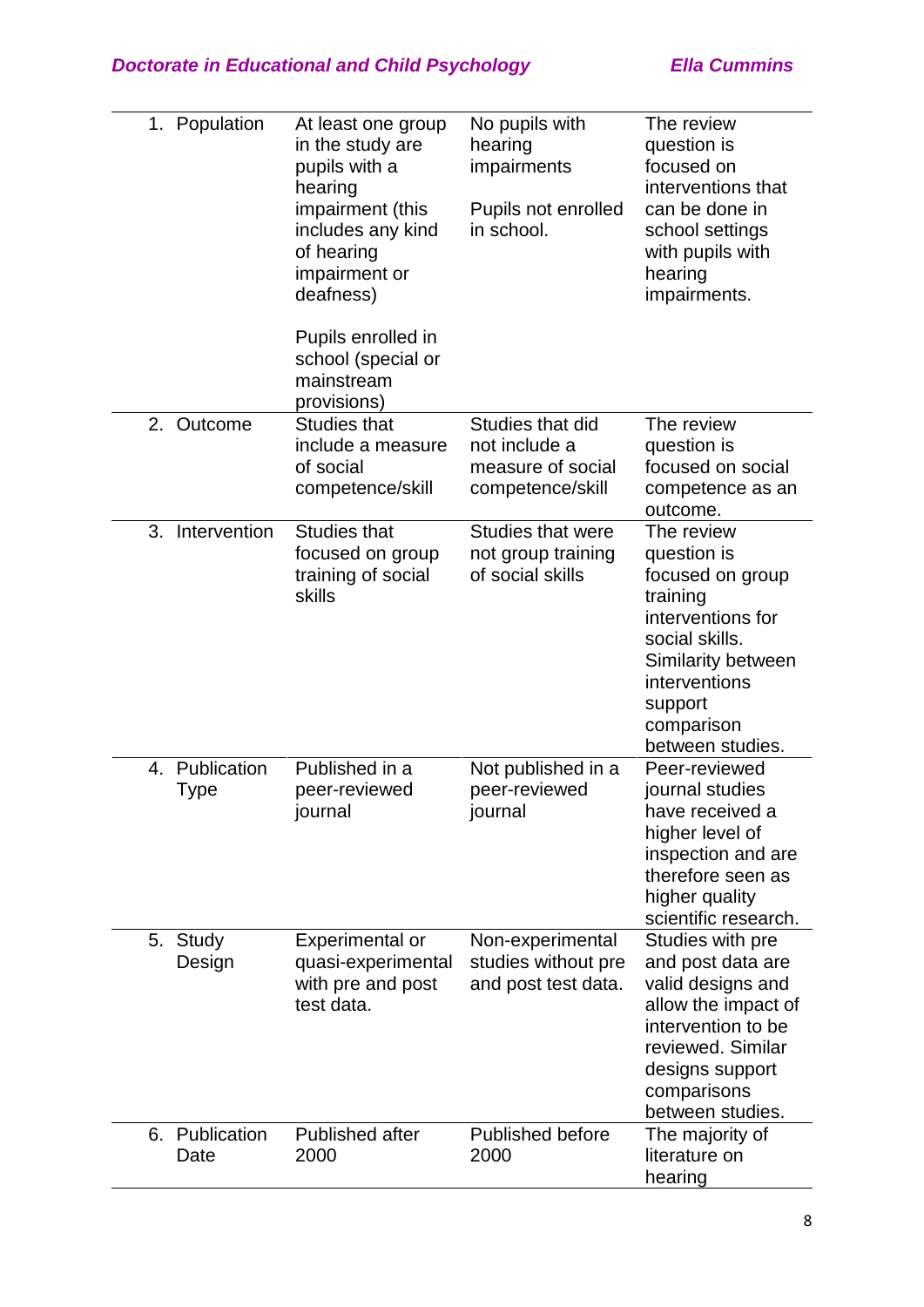|             |                         |                                                    | impairments is<br>done before 2000.<br>Research before<br>2000 was not<br>included to ensure<br>the studies are not<br>outdated. |
|-------------|-------------------------|----------------------------------------------------|----------------------------------------------------------------------------------------------------------------------------------|
| 7. Language | Published in<br>English | Published in a<br>language that is<br>not English. | The author's only<br>language is<br>English and<br>therefore this<br>ensures the author<br>understands the<br>content.           |

Figure 1

*Flow diagram of study selection process*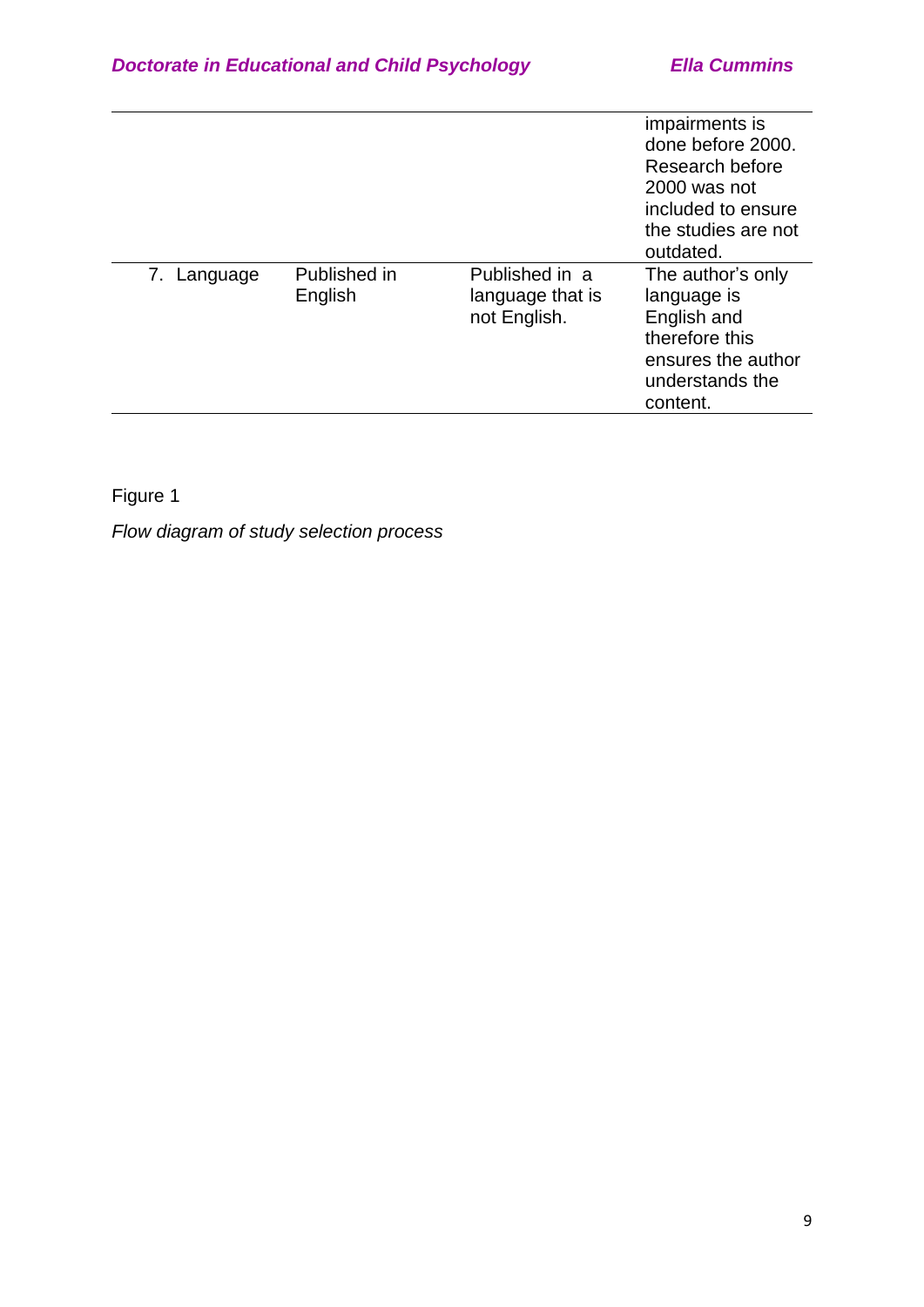

**Studies in this review**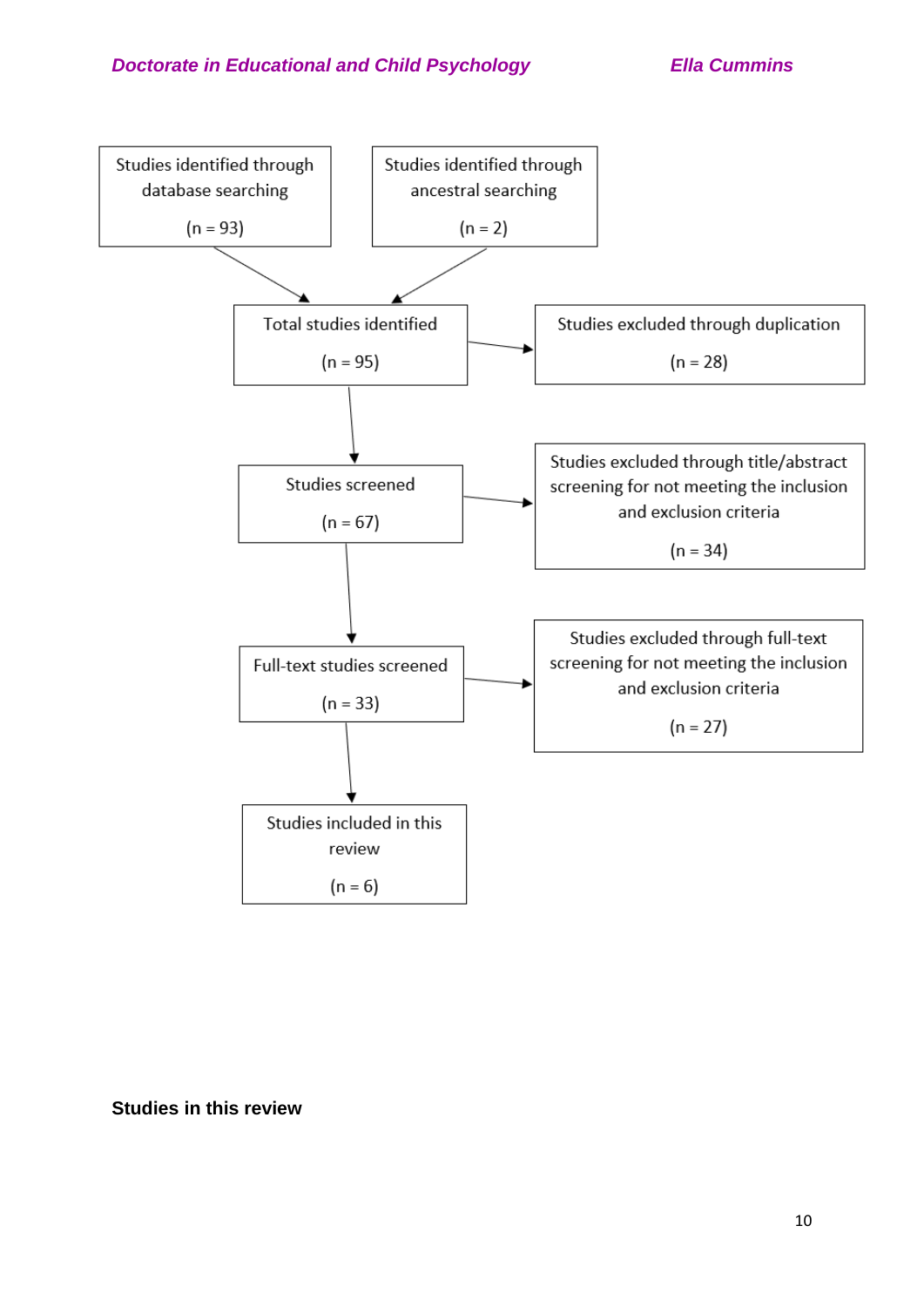Six studies met the inclusion and exclusion criteria and were selected for analysis.

Table 3 below shows their full references.

# Table 3

| Full references of final studies                                                   |
|------------------------------------------------------------------------------------|
| Adibsereshki, N., Vernosfaderani, A. M., & Movallali, G. (2015). The effectiveness |
| of life skills training on enhancing the social skills of children with hearing    |
| impairments in inclusive schools. Childhood Education, 469.                        |
|                                                                                    |

Azizi, M., Saeidmanesh, M., Kazemi, F., & Radaie, V. (2019). The effectiveness of group counseling based on problem-solving on aggression and social adjustment in hearing-impaired students. *Auditory and Vestibular Research*, *28*(3), 164-172.

Movallali, Guita, and Abas Mahvashe-Wernosfaderani. (2014) The Effectiveness of Social Skill Training on Hearing Impaired Students. *Zahedan Journal of Research in Medical Sciences, 16* (9).

Naeini, T. S., Arshadi, F. K., Hatamizadeh, N., & Bakhshi, E. (2013). The effect of social skills training on perceived competence of female adolescents with deafness. *Iranian Red Crescent Medical Journal, 15*(12), 1-6.

Prusnek, L. L., Griffiths, T., & Provident, I. (2019). Implementing the comfortable cafeteria program to foster social participation of students with and without hearing impairments: A look at the outcomes. *Journal of Occupational Therapy, Schools, & Early Intervention*, *12*(2), 239-252.

Suárez, M. (2000). Promoting social competence in deaf students: The effect of an intervention program. *Journal of Deaf Studies and Deaf Education, 5*(4), 323.

# **Weight of Evidence**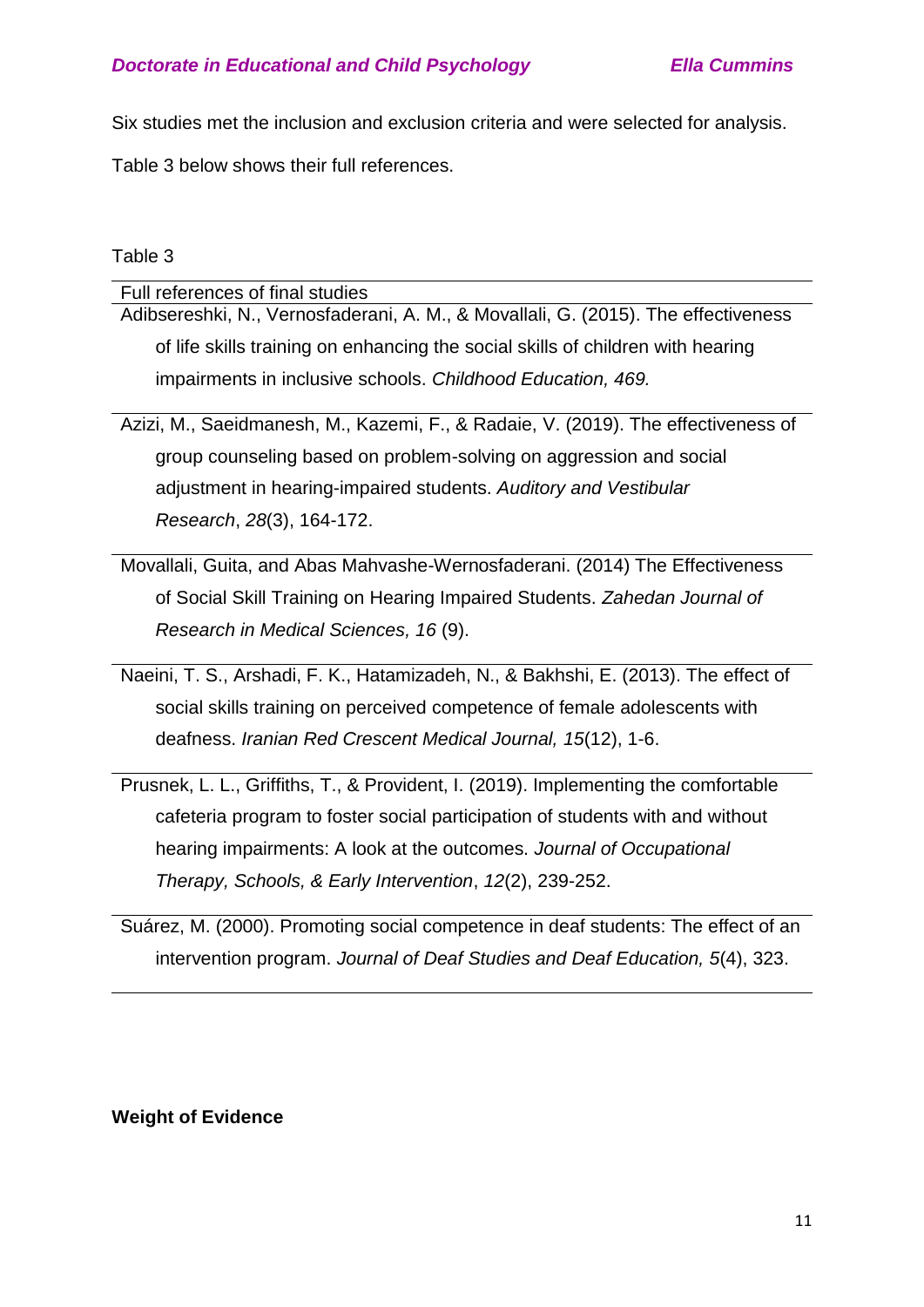Gough's (2007) 'Weight of Evidence (WoE) Framework' was used in order to evaluate the extent to which each study contributed to answering the review question. The framework outlines three dimensions for which studies can be weighed against; WoE A, B and C. These three dimensions come together to produce WoE D, which rates the overall WoE of the study.

WoE A focuses on the methodological quality of each study. Gersten et al.'s (2005) coding protocol can be applied to group study designs and was therefore used in this review to assess WoE A of the four studies with that study design. An adapted version of the Gersten et al. protocol was used for the remaining two studies without a control group. See Appendix 3 and 4 for the protocols completed for each of the six studies. See Appendix 5 for the WoE A scoring.

WoE B focuses on the methodological relevance of each study, that is how relevant the study design is for answering the research question. Petticrew and Roberts' (2003) typology was used as it allows each study type to be assessed in relation to the review question. See Appendix 6 for the WoE B criteria.

WoE C focuses on topic relevance to the review question. Criterion was constructed for this review by the author and can be seen in Appendix 7.

Scores from WoE A, B and C were then averaged together to provide an overall weighting of the contribution and appropriateness of each study to the research question, known as WoE D. A breakdown of each WoE score and the overall WoE can be seen in table 4.

Table 4 *WoE table*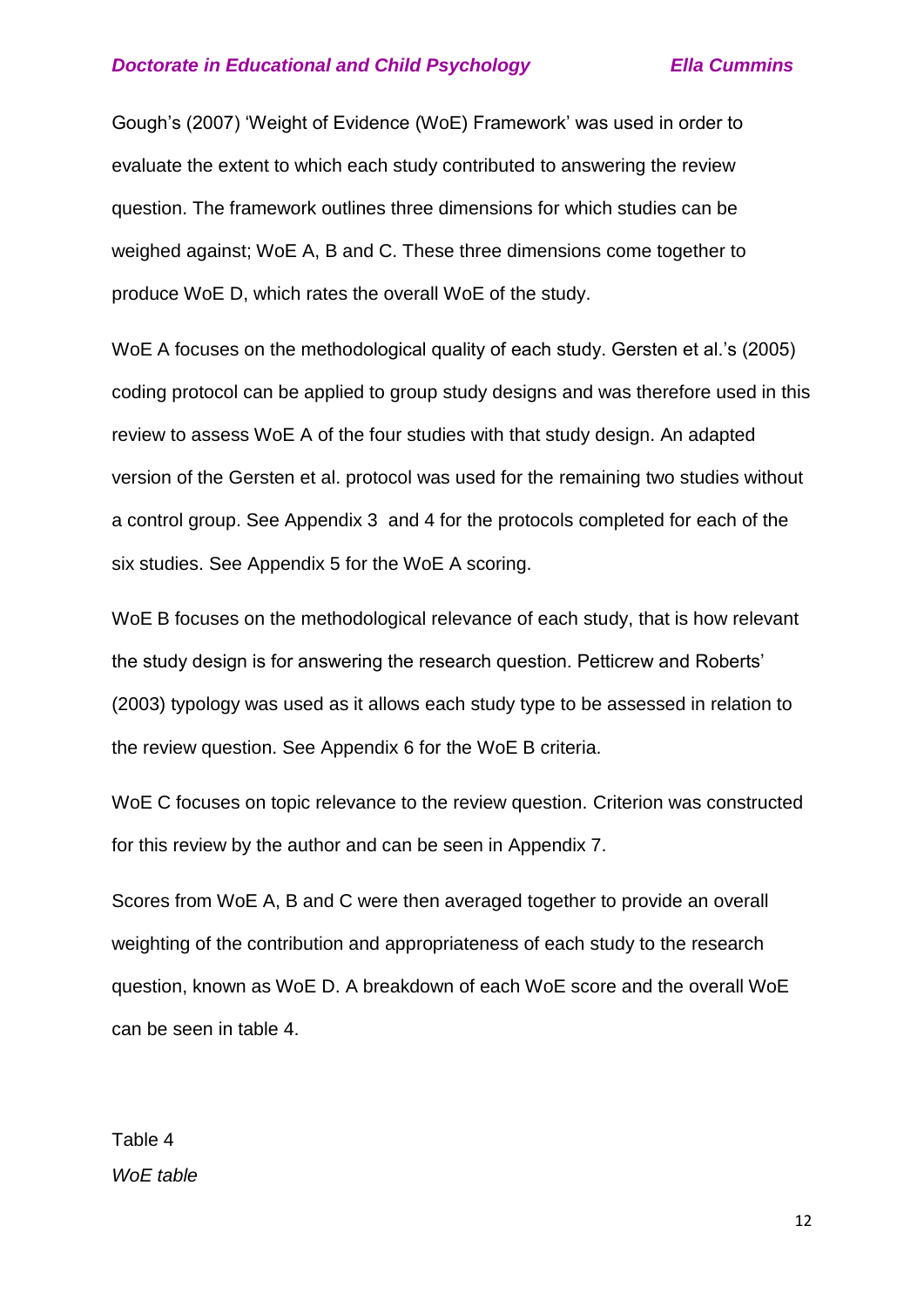| Study                                                     | WoE A          | WoE B          | WoE C | WoE D        |
|-----------------------------------------------------------|----------------|----------------|-------|--------------|
| Suárez (2000)                                             | $\mathbf{1}$   | $\mathbf{1}$   | 2.8   | 1.6 (medium) |
| Adibsereshki,<br>Vernosfaderani<br>& Movallali,<br>(2015) | 1              | $\overline{2}$ | 2.2   | 1.7 (medium) |
| Azizi,<br>Saeidmanesh,<br>Kazemi &<br>Radaie (2019)       | 1              | $\overline{2}$ | 1.8   | 1.6 (medium) |
| Naeini,<br>Arshadi,<br>Hatamizadeh<br>& Bakhshi<br>(2013) | 1              | $\overline{2}$ | 2.4   | 1.8 (medium) |
| Vernosfaderani<br>& Movallli<br>(2013)                    | 1              | $\overline{2}$ | 2.2   | 1.7 (medium) |
| Prusnek,<br>Griffiths &<br>Provident<br>(2019)            | $\overline{2}$ | 1              | 2.2   | 1.7 (medium) |

*Score descriptors: Low 1.4 or less, Medium 1.5-2.4, High 2.5 or above.*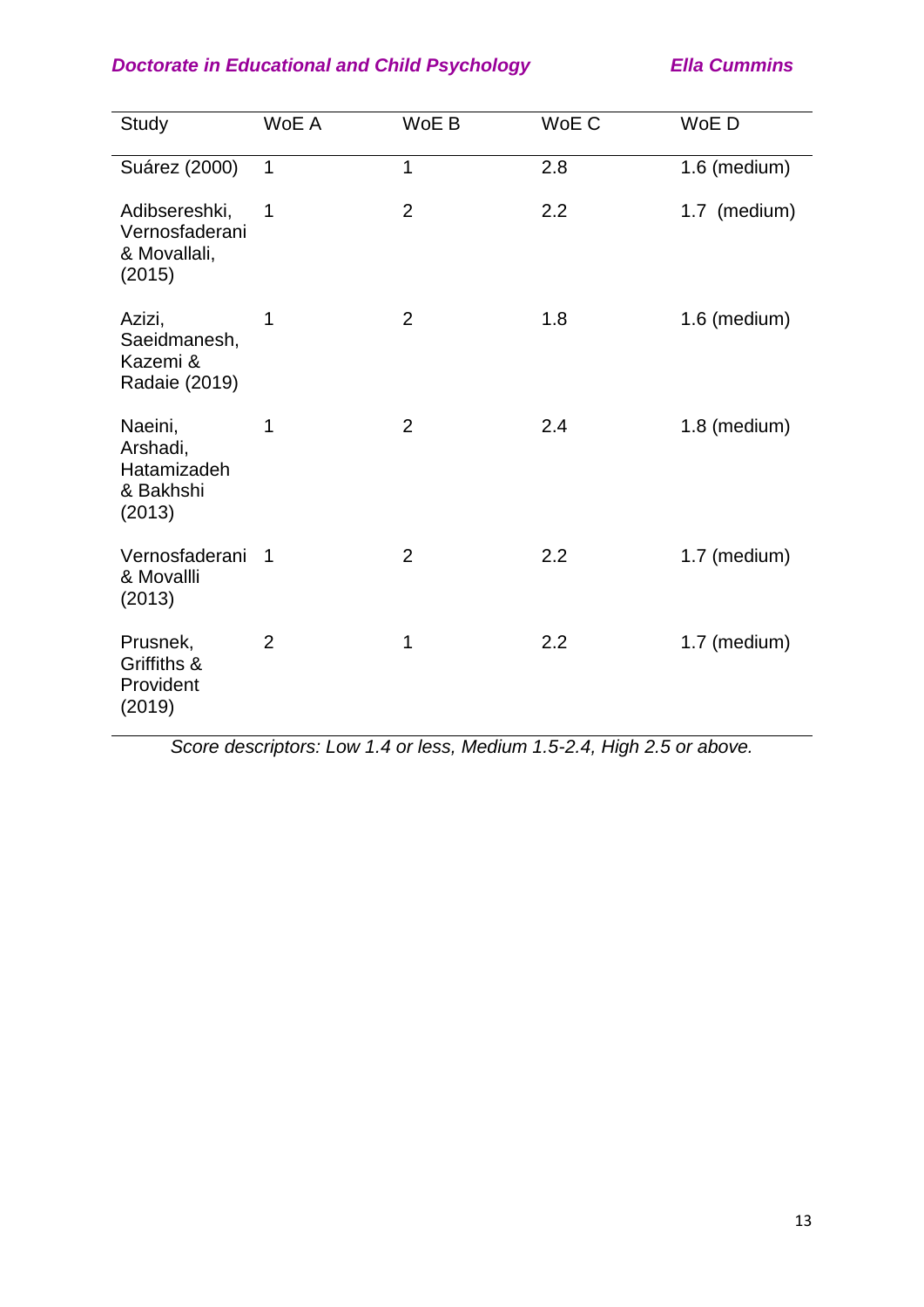## **Participants**

The total number of participants across the six studies in this review was 211, with 188 of those being described as having HI. Sample size of HI participants ranged from six (Prusnek et al., 2019) to 69 (Naeini et al., 2013). Degree of HI and details of the treatment of HI varied across the studies, covering all levels of HI. For example, Prusnek et al. (2019) described the use of hearing aids and cochlear implants. Details of the participants' HI given went towards the study's WoE A rating.

Four of the six studies reviewed took place in Iran, one took place in Spain and one in the USA. This review aims to be applicable to the UK education system and therefore WoE C ratings were scored according to the studies generalisability to the UK. With Iran being a non-OECD county, these studies were scored lower as Iran is likely to be an economically and socially dissimilar country to the UK. No study was scored the highest rating as none took place in the UK.

Ages of participants in this review ranged from five to 21 years. There were no age specific inclusion and exclusion criteria but all participants met the inclusion criteria through attending school, those over 18 were still attending a special school. Of the six studies, two recruited from mainstream (state) schools, two recruited from special schools, one recruited from those referred to speech therapy, and one recruited from 'exceptional' schools. All studies lacked in demographic information about participants, including socioeconomic status, ethnicity, or languages spoken.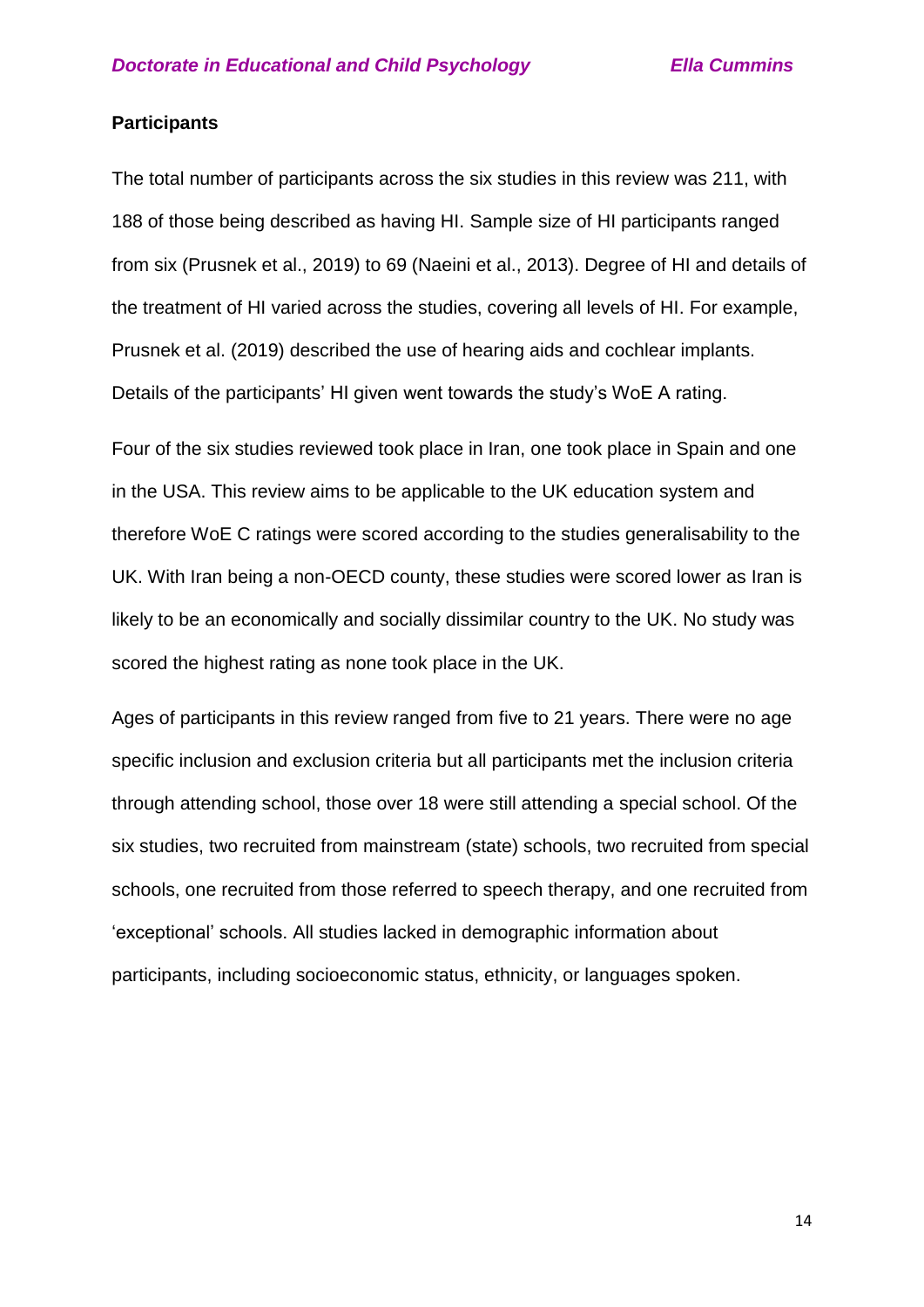## **Research design**

Four of the studies were between participant designs with a control group and collection of pre and post-test data. Three of these had quasi-experimental designs and one had an experimental design. Two of these studies had a follow up collection of post-test data one month after the immediate post-test to determine if the impact of intervention would continue (Azizi et al., 2019; Vernosfaderani, 2013). This contributed towards the scoring in WoE A but was not enough to increase the total weighting in these studies. In these four studies, participants were randomly assigned to either the control or experimental group. Despite having a control group, all four studies did not provide any information as to what was involved in the control group and how it differed to the intervention group. This makes it difficult to interpret the impact of intervention as it is unclear what it is compared to. This lack of information was reflected in the coding for WoE A.

The two remaining studies used within-participant designs. They did have pre and post-data collection but not have a control group to compare the intervention group to. They instead had all participants take part in the intervention and reported changes in measures before and after. This makes interpretation difficult as it is unclear whether other factors occurring simultaneously are having an impact. This type of design is rated as a lower quality of evidence when reviewing effectiveness questions (Petticrew & Roberts, 2003) and is therefore reflected in the scores assigned in WoE B.

15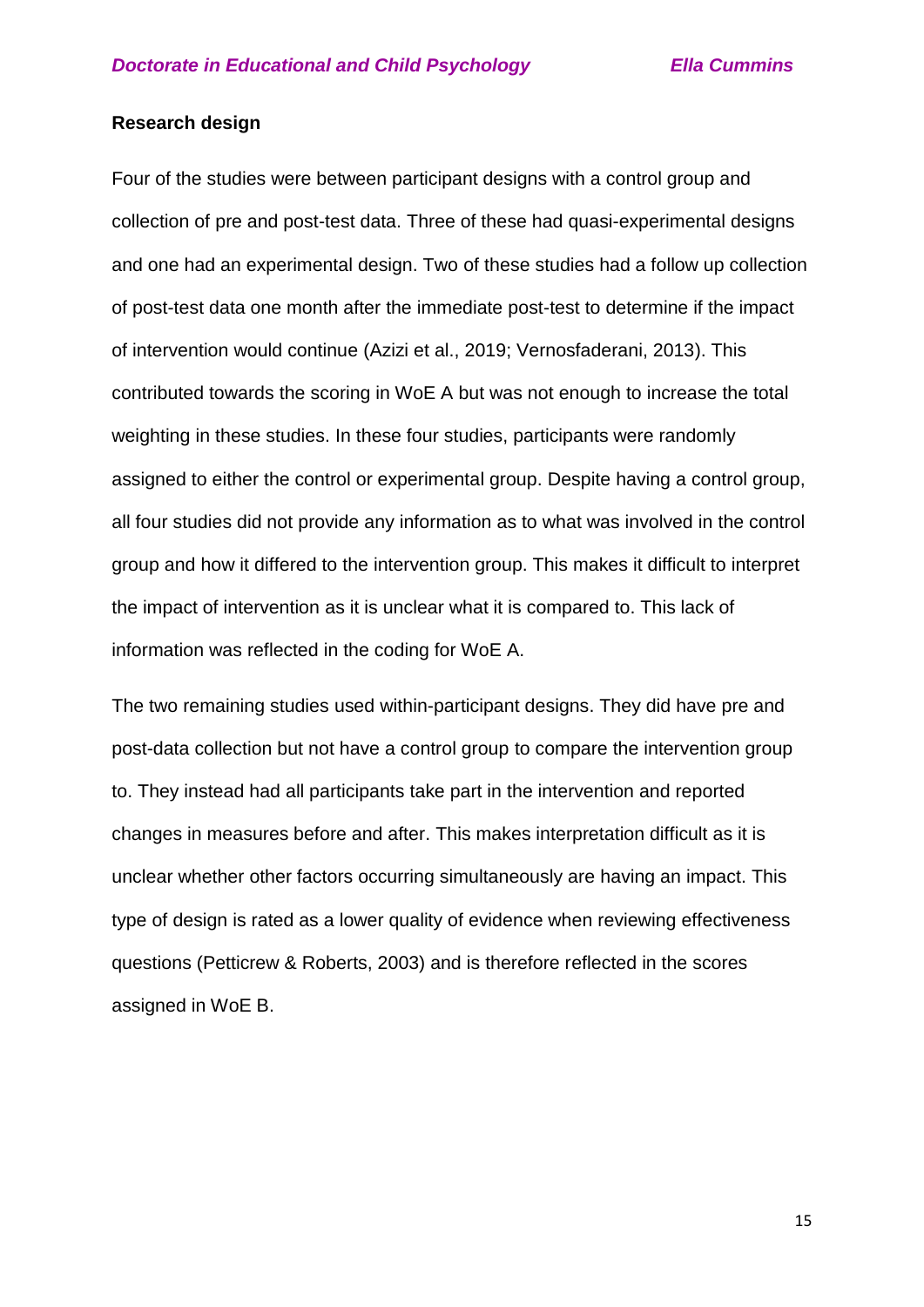### **Intervention**

This review question was concerned with group social skills training. All six studies involved training that focused on improving social skills and competence, however this did vary in a number of factors including type of training, topics covered, methods of teaching, setting of training, and number of training session.

Four studies in this review explicitly named their intervention 'social skills' training, the remaining two named their intervention 'life skills' and 'social problem-solving', although they all covered similar topics. Topics varied across the studies but many included problem-solving and decision making in social situations, managing different emotions, relationships and friendships, self-awareness, and conversational and communication skills. Training methods also varied but many began with time for teaching topic input and then involved adult modelling of social skills, roleplaying, group discussions, and giving and receiving feedback.

In three of the studies, researchers delivered the training, with two studies detailing how the researchers had training before the study around adapting their teaching for pupils with HI (Adibsereshki et al., 2015; Suárez, 2000). For example, exaggerating facial expressions, using gestures or sign language. Other trainers included Speech and Language professionals, Occupational Therapists, and Specialist Auditory Deficiency professionals.

The number of sessions varied across studies. Four studies ran above 10 sessions, with the highest running 21 sessions (Suárez, 2000). Two studies ran between five and 10 sessions and this was reflected in the WoE C scoring as being less likely to create a lasting impact, although it did not impact the overall WoE C descriptor.

16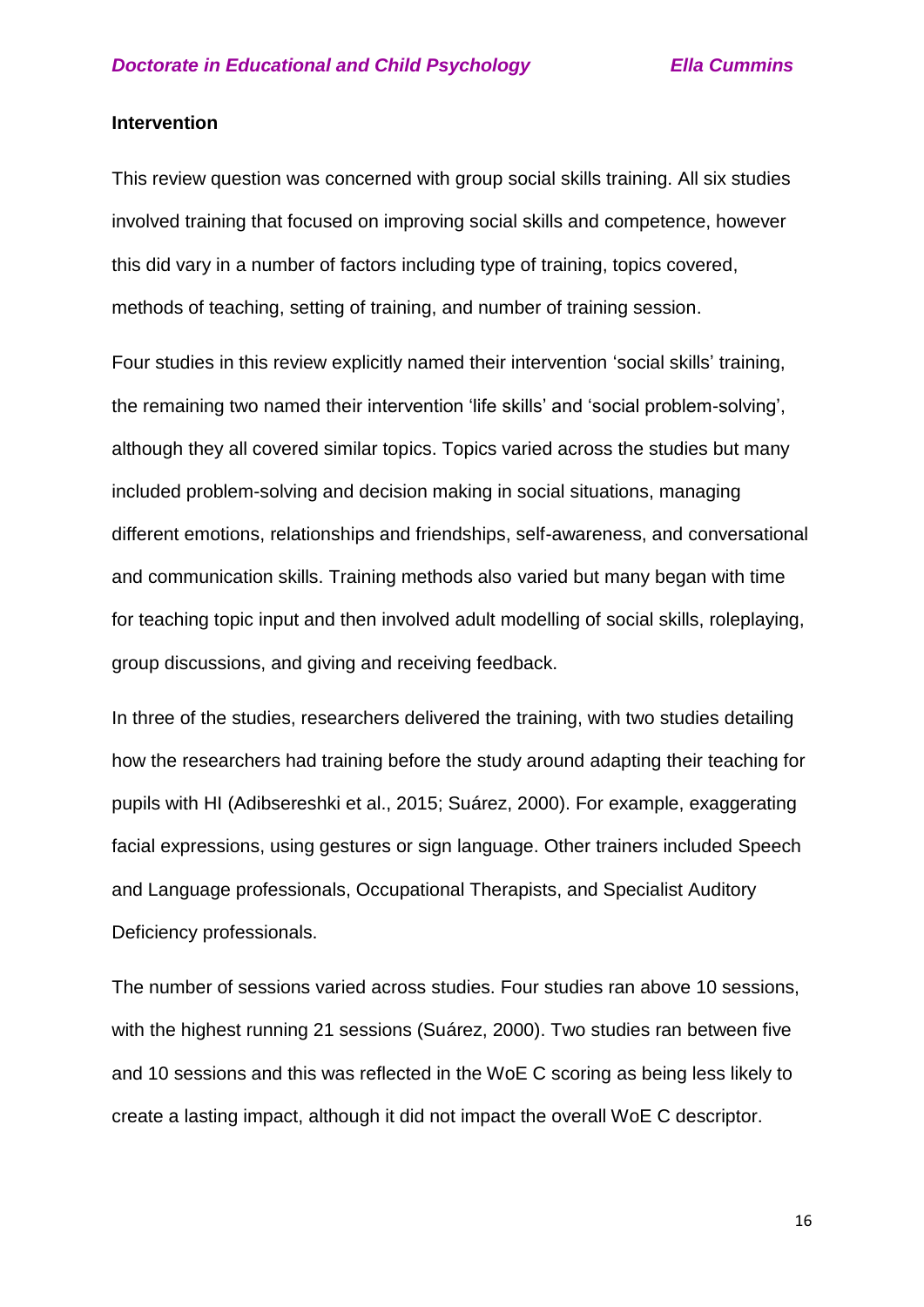Lastly, the setting of the intervention also varied and this was also measured in the WoE rating process due to the focus of this review question being on school-based interventions. Four studies were carried out in schools and therefore were given the highest mark for that WoE C criteria. Two studies were unclear in where the intervention was carried out and were therefore marked lower.

### **Measures**

The review question was focused on measures of social competence. All of the studies in this review used different measures of social competence but they were all relevant to the review's focus. Every study conducted pre and post intervention data with their measure.

In four of the studies, self-report measures were used by the participants themselves. These included measures of social skills, social phobia, and perceived social and communicative competence. Two of the studies included teachers-report measures, looking at social skills. One study's measures were completed by the primary investigator only (Prusnek et al., 2019). Two of the six studies only used one form of measurement and this was noted by the WoE A coding protocol. Furthermore, many of the studies did not report sufficiently about measures of reliability and validity and this was noted when scoring for WoE A.

## **Findings**

In order to directly compare findings across the studies, Cohen's d was produced using the means and standard deviations reported in the studies as it is a widely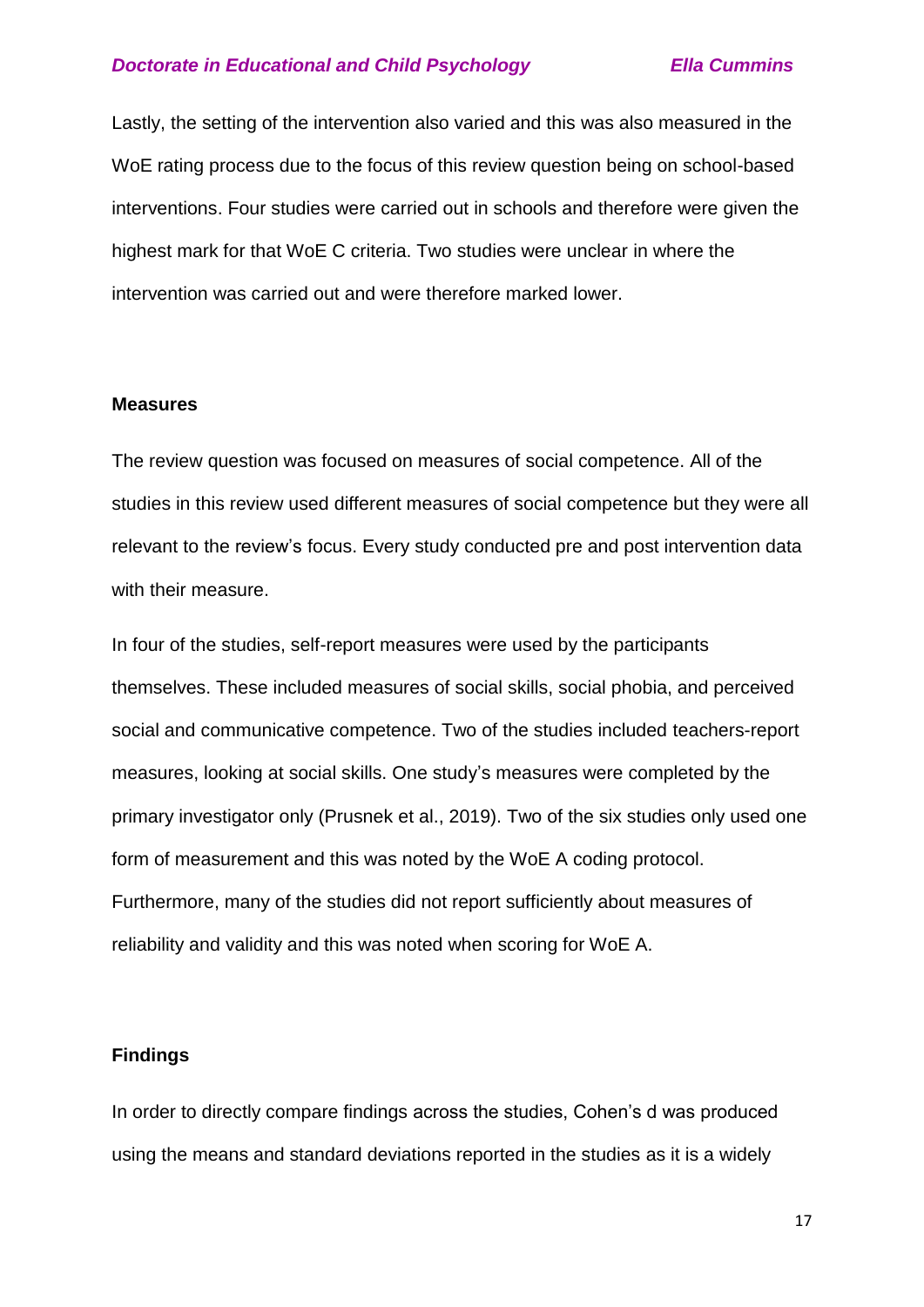used effect size in psychological research (Ladkens, 2013). Table 5 and 6 shows the effect size descriptors and the effect sizes of the reviewed studies. Effect sizes allow us to see the magnitude of an interventions impact and allow us to compare across studies where different measures have been used (Ladkens, 2013). In the four studies that were between-participant designs, effect sizes were produced using post-test data only comparing the intervention group to the control group. In the two within-participant designs, an effect size was produced through comparing the same groups pre-test data with post-test data. Five out of the six studies carried out a form of ANOVA, with four conducting an ANCOVA and one conducting a MANOVA. The remaining study reported mean point differences (Prusnek et al., 2019).

Only measures relevant to the outcome of social competence were included in the effect sizes which resulted in nine measures overall. Eight out of nine of these effect sizes came out as above 0.8 and were considered large, indicating that these interventions had a positive impact on measures of social competence or pupils with HI. One effect size for the Meadow/Kendall Social-Emotional Assessment Inventory for Deaf Students in Suárez' (2000) study came out at 0.3 and is therefore small. This was completed by teachers and measured three subscales; social adjustment, self-image, and emotional adjustment.

The largest effect size (-7.59, Vernosfaderani & Movallali, 2013) was negative due to the measure of social phobia, whereby a higher score relates to lower social competence. The other studies used measures of social skill ability whereby higher scores indicate higher social competence. Adibsereshki et al's (2015) study also produced a very strong effect size. Both of these studies also did follow up testing one month after the intervention ended, and both studies also reported continued positive impacts from their interventions.

18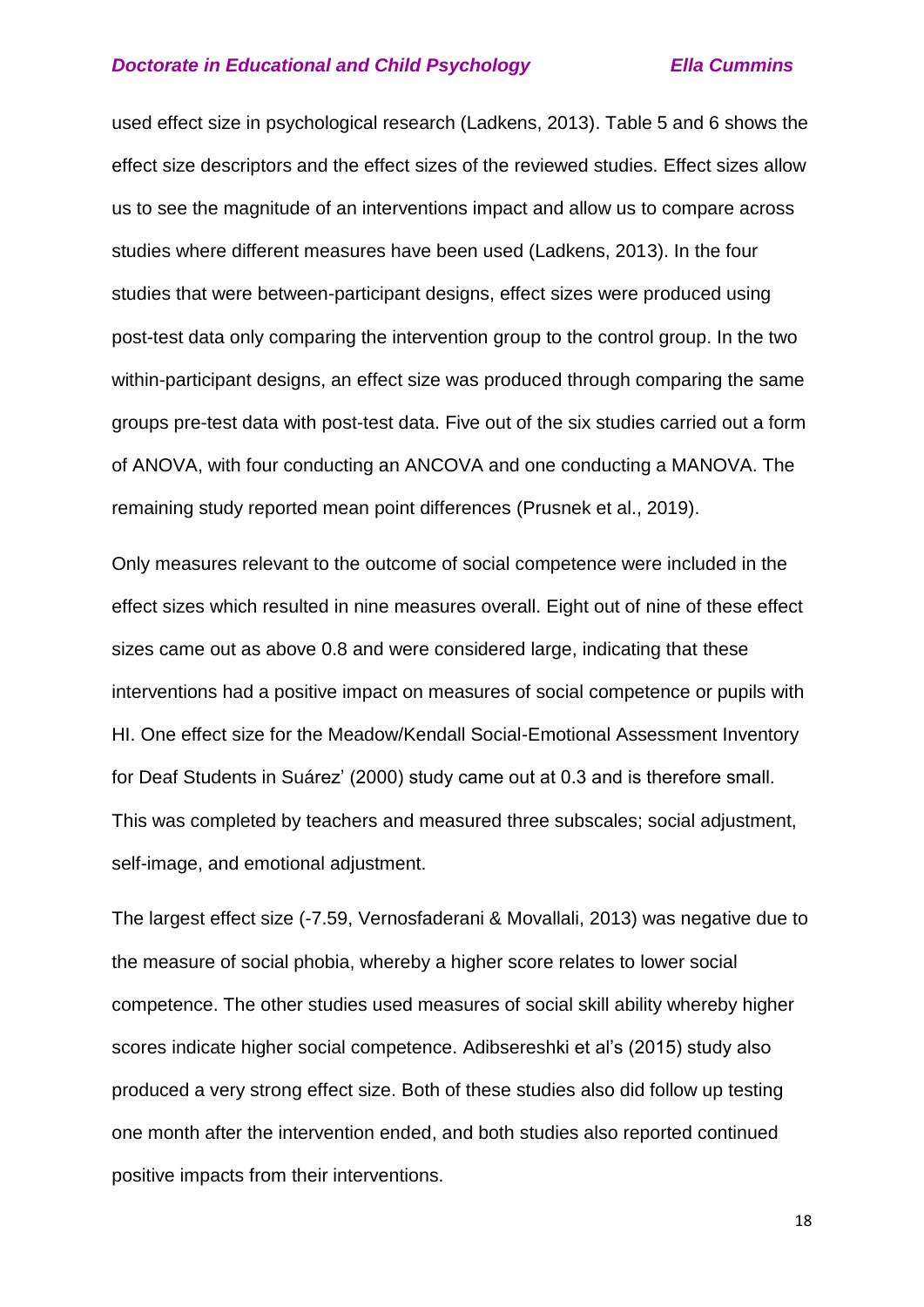There results should be interpreted with caution though as they have various methodological concerns and it is likely the effect size has been over estimated. The WoE A rating, which is focused on methodological quality of each study, is rated as low for five out of six studies, meaning they did not meet enough of the essential and desirable quality indicators from Gersten et al.'s (2005) protocol. With higher methodological rigour in these studies, including larger sample sizes and more measures, it is questionable whether they would have produced effect sizes this high. These issues are discussed in more detail in the conclusion section.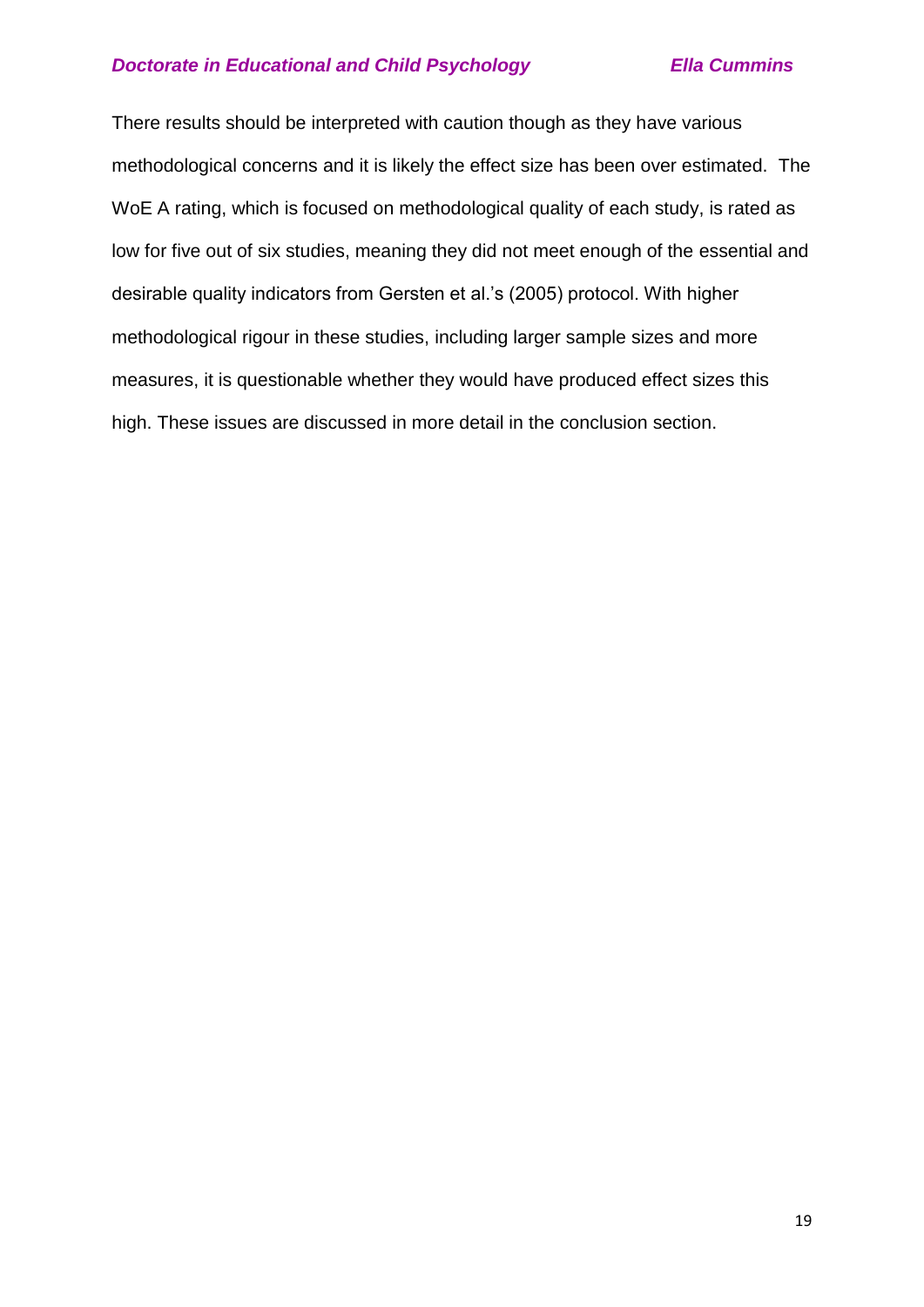Table 5

*Effect size descriptors*

| <b>Effect Size</b> | Descriptor |
|--------------------|------------|
| .8 or above        | Large      |
| .5                 | Medium     |
| .2 or below        | Small      |

# Table 6

*Effect sizes for studies in this review*

| Study                                                  | Sample Size<br>(PP with HI) | <b>Outcome measures</b>                                                        | Effect Size &<br><b>Descriptor</b> | 95% Confidence<br><b>Intervals</b> | Overall WoE D |
|--------------------------------------------------------|-----------------------------|--------------------------------------------------------------------------------|------------------------------------|------------------------------------|---------------|
| Suárez (2000)                                          | 18                          | The MKSEAI (measures<br>social and emotional<br>adjustment and self-<br>image) | $0.30$ (small)                     | $-0.36 - 0.96$                     | 1.6 (medium)  |
|                                                        |                             | CABS (teacher report,<br>measure of social skills)                             | $0.83$ (large)                     | $0.14 - 1.50$                      |               |
|                                                        |                             | CABS (self-report,<br>measure of social skills)                                | $0.9$ (large)                      | $0.62 - 2.06$                      |               |
| Adibsereshki,<br>Vernosfaderani &<br>Movallali, (2015) | 44                          | SSRS (measure of<br>social skills)                                             | $1.84$ (large)                     | $1.13 - 2.55$                      | 1.7 (medium)  |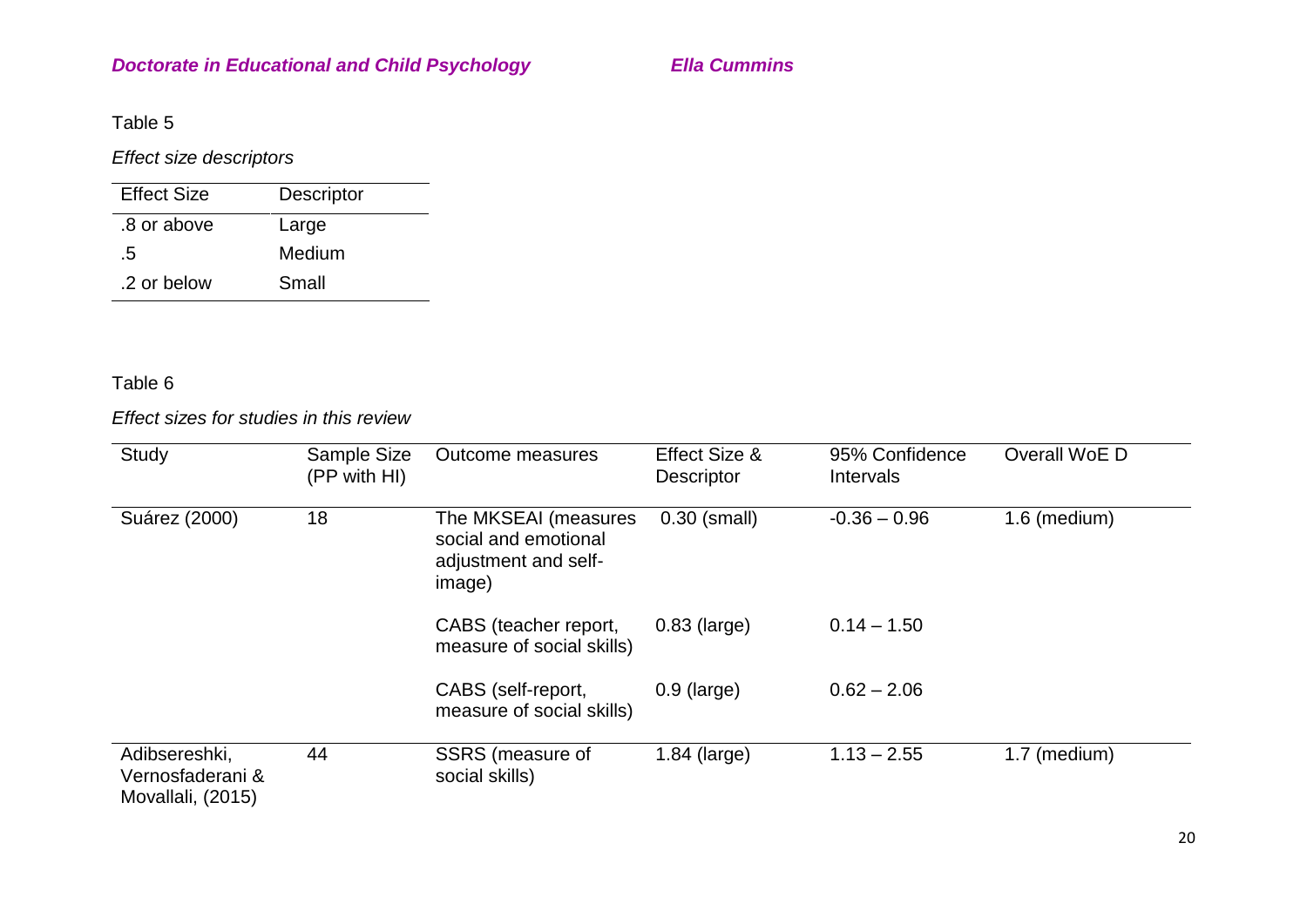| Azizi, Saeidmanesh,<br>Kazemi & Radaie<br>(2019)      | 30 | California Social<br><b>Behaviour Inventory</b><br>(measure of social<br>adjustment)               | $1.26$ (large)  | $0.47 - 2.04$   | 1.6 (medium) |
|-------------------------------------------------------|----|----------------------------------------------------------------------------------------------------|-----------------|-----------------|--------------|
| Naeini, Arshadi,<br>Hatamizadeh and<br>Bakhshi (2013) | 69 | <b>Hearing Impaired</b><br><b>Children Self-Image</b><br>Test (socio-emotional<br>competence)      | $1.00$ (large)  | $0.50 - 1.51$   | 1.8 (medium) |
|                                                       |    | <b>Hearing Impaired</b><br><b>Children Self-Image</b><br><b>Test (communication</b><br>competence) | $1.08$ (large)  | $1.89 - 1.13$   |              |
| Vernosfaderani and<br>Movallli (2013)                 | 22 | <b>SPIN (measures social</b><br>phobia and social skills)                                          | $-7.59$ (large) | $-9.99 - -5.20$ | 1.7 (medium) |
| <b>Prusnek, Griffiths</b><br>and Provident<br>(2019)  | 5  | Social Profile: Children's<br>Version                                                              | $0.87$ (large)  | $-0.044 - 2.15$ | 1.7 (medium) |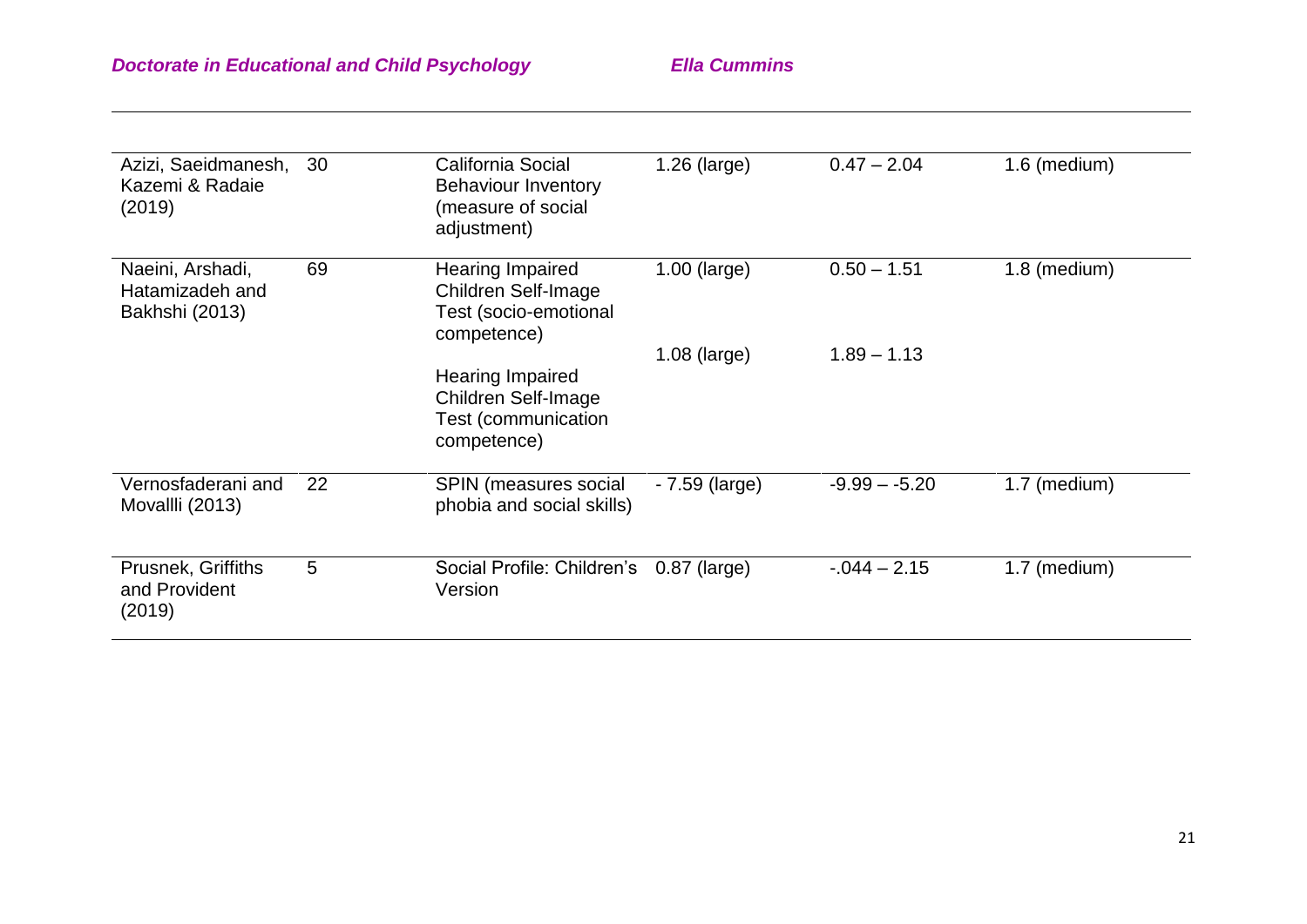## **4. Conclusion**

This systematic literature review aimed to evaluate the effectiveness of group social skills interventions on improving the social competence of pupils with HI. Social competence is an essential part of navigating our social world and is related to a range of positive outcomes (Spence, 2003). Due to issues with communication and speech, people with HI are more likely to have lower social competence and this can lead to poorer life outcomes such as peer rejection and poor mental health (Hoffman et al., 2015; Punch & Hyde, 2011). Six studies were included in this review, all of which implemented group social skills training for pupils with HI. Shared features of the training included group discussion time, role-playing activities, adult modelling, and feedback to and from peers. All six studies reported positive results with large effects for the impact of their social skills intervention on various measures of social competence. This indicates that social skills interventions are an effective method of improving the social skills of pupils with HI.

However, these results must be taken with caution and no conclusive statements can be made based on these studies alone. Five out of the six studies were rated low for methodological quality (WoE A) using the Gersten et al. (2005) coding protocol. A key methodological issue was the low samples sizes for the studies, meaning that they were likely underpowered and could contribute to the inflated effect sizes that are reported. The two studies with the highest samples size had 69 (Naeini et al., 2015) and 44 (Adibsereshki et al., 2015) participants and the lowest had only five participants with HI (Prusnek et al., 2019). Another limitation was that two of the studies (Prusnek et al., 2019; Suárez 2000) did not have control groups to compare the intervention impact too. The remaining four studies with a control group, did not provide detail about what was involved in the control group and therefore

22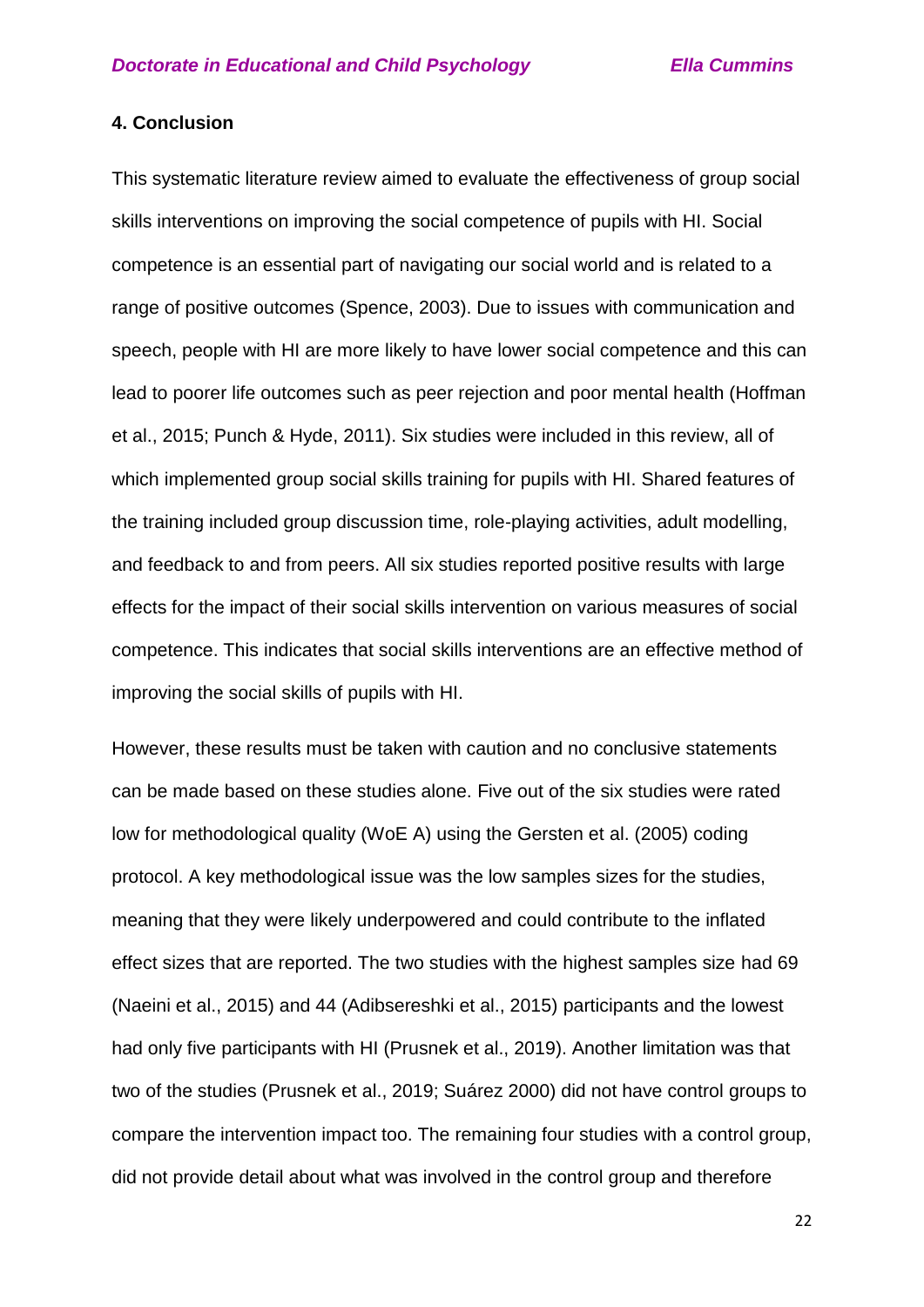meaningful comparisons cannot be drawn. Without information about the control group, it is unclear what specific factors led to the positive results in the intervention groups as we don't know what each group experienced. Related to this, there was also a general lack of detail in all studies about in how the interventions were carried out which meant it would be difficult to replicate them in future. Lastly, a limitation of this systematic review overall is that the studies did not test the same exact interventions and they did not use the same measures. This makes comparison slightly less straightforward but still very valuable as the interventions had similar features and a shared goal.

## **Recommendations**

To the authors knowledge, this was the first systematic literature review into the effectiveness of group social skills interventions on social competence of pupils with HI. When conducting the systematic search, it was evident that there is very limited research in this topic area. Considering the positive effects found in this review but the low methodological quality of the studies, there is a need for further, higher quality research in this area. It is recommended that future research should have larger and more representative samples as the samples found in this review were quite dissimilar to the UK, making it difficult to generalise to the UK education system. Future research could also look into the specific features or topics of social skills training that might contribute to increased social competence. In this review, the interventions differed and tended to be undetailed in the information given. It is therefore unclear around what exact features were most helpful. Furthermore, two studies in this review did conduct follow up measures one month on but more

23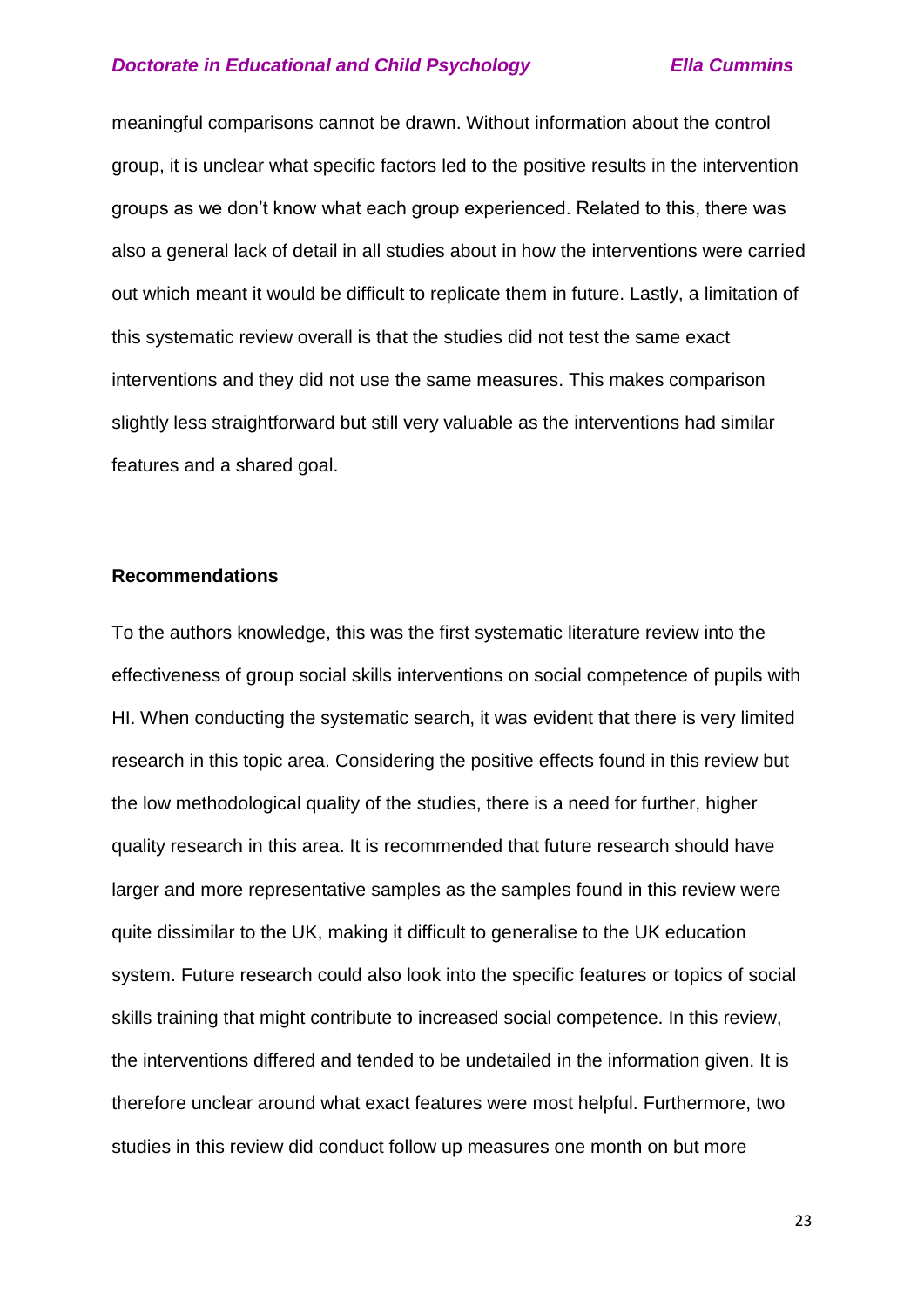research is needed assess the longer-term impact of social skills interventions as it is unclear how long the positive effects lasted.

The results of this review are important to EP practise as they highlight the vulnerability of HI pupil in terms of social skills and emphasise the need for early intervention. Early intervention for pupils with HI has been shown to result in significantly greater outcomes in language, speech and social-emotional development (Yoshinage-Itano, 2003). EPs also have a role in disseminating research to schools and families through training, promoting awareness, and through offering supervision and guidance. Additionally, many of the studies in this review incorporated various professionals to develop and run the interventions (Azizi et al., 2019; Prusnek et al., 2019; Suárez, 2000). This highlights the importance of multiagency working and EPs should have the opportunity to collaborate with other professionals when supporting pupils with HI. The studies in this review have indicated that group social skill training can support the social competence of pupils with HI. With the prevalence of HI predicted to continue to increase (NDCS, 2021), it is essential that EPs work to research this area further and provide support to these vulnerable pupils.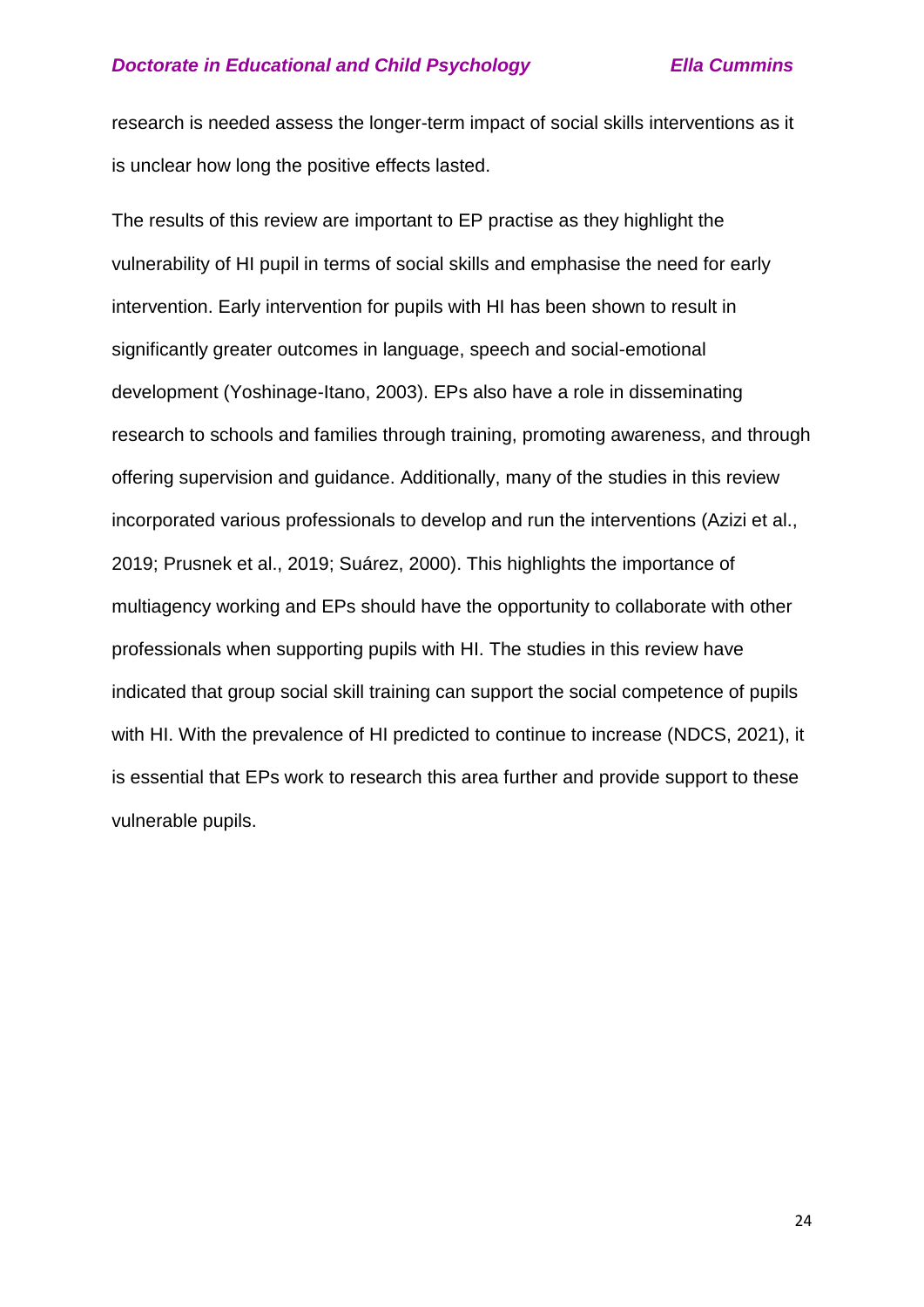### **References**

Bandura, A. (1977). *Social learning theory*. Englewood Cliffs, NJ: Prentice Hall

- Carter, E. W., Austin, D., & Trainor, A. A. (2012). Predictors of postschool employment outcomes for young adults with severe disabilities. *Journal of disability policy studies*, *23*(1), 50-63.
- DeLuzio, J., & Girolametto, L. (2011). Peer interactions of preschool children with and without hearing loss. *Journal of Speech, Language, and Hearing Research, 54*(4), 1197-1210. Retrieved from [https://search-proquest](https://search-proquest-com.libproxy.ucl.ac.uk/scholarly-journals/peer-interactions-preschool-children-with-without/docview/925724820/se-2?accountid=14511)[com.libproxy.ucl.ac.uk/scholarly-journals/peer-interactions-preschool-children](https://search-proquest-com.libproxy.ucl.ac.uk/scholarly-journals/peer-interactions-preschool-children-with-without/docview/925724820/se-2?accountid=14511)[with-without/docview/925724820/se-2?accountid=14511](https://search-proquest-com.libproxy.ucl.ac.uk/scholarly-journals/peer-interactions-preschool-children-with-without/docview/925724820/se-2?accountid=14511)
- Gates, J. A., Kang, E., & Lerner, M. D. (2017). Efficacy of group social skills interventions for youth with autism spectrum disorder: A systematic review and meta-analysis. *Clinical Psychology Review*, *52*, 164-181.
- Gersten, R. M., Fuchs, L., Coyne, M. D., & Greenwood, C. R. (2005). Quality Indicators for Group Experimental and Quasi-Experimental Research in Special Education. Council for Exceptional Children, 71(2), 149–164.
- Glynn, L. G., MacFarlane, A., Kelly, M., Cantillon, P., & Murphy, A. W. (2006). Helping each other to learn–a process evaluation of peer assisted learning. *BMC medical education*, *6*(1), 1-9.
- Gough, D. (2007). Weight of Evidence: A Framework for the Appraisal of the Quality and Relevance of Evidence . 22(2), 213–228.
- Hoffman, M. F., Quittner, A. L., & Cejas, I. (2015). Comparisons of social competence in young children with and without hearing loss: A dynamic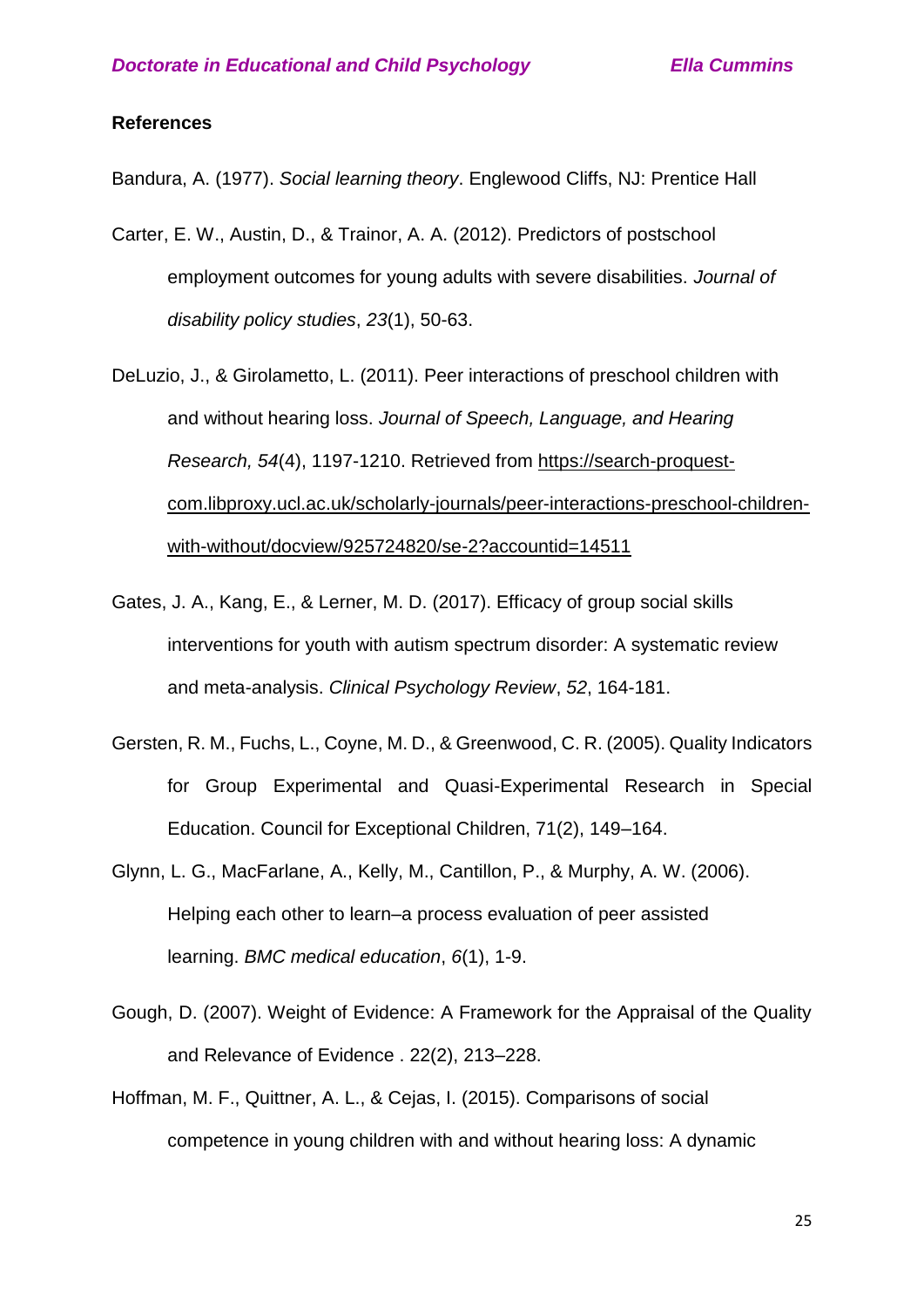systems framework. *Journal of deaf studies and deaf education*, *20*(2), 115- 124.

McIlroy, G., & Storbeck, C. (2011). Development of deaf identity: An ethnographic study. *The Journal of Deaf Studies and Deaf Education*, *16*(4), 494-511.

Middleton, A., Turner, G. H., Bitner‐Glindzicz, M., Lewis, P., Richards, M., Clarke, A., & Stephens, D. (2010). Preferences for communication in clinic from deaf people: A cross‐sectional study. *Journal of Evaluation in Clinical Practice*, *16*(4), 811-817.

National Deaf Children's Society (2021). Childhood deafness. Retrieved from: <https://www.ndcs.org.uk/information-and-support/childhood-deafness/>

Petticrew, M. & Roberts. H. (2003). Evidence, hierarchies, and typologies: horses for courses. J Epidemiol Community Health, 57, 527–529.

Piaget, J. (1926). Language and thought in the child. London: Kegan and Paul.

- Punch, R., & Hyde, M. (2011). Social participation of children and adolescents with cochlear implants: A qualitative analysis of parent, teacher, and child interviews. *Journal of deaf studies and deaf education*, *16*(4), 474-493.
- Randi, M. A. F., & Carvalho, H. F. D. (2013). Learning through role-playing games: an approach for active learning and teaching. *Revista Brasileira de Educação Médica*, *37*(1), 80-88.
- Roh, H. S., Shin, J. U., Lee, J. W., Lee, Y. W., Kim, T. W., Kim, J. Y., ... & Seo, S. S. (2018). Effect of School-Based Social Skills Training Program on Peer Relationships: Preliminary Study. *Journal of the Korean Academy of Child and Adolescent Psychiatry*, *29*(1),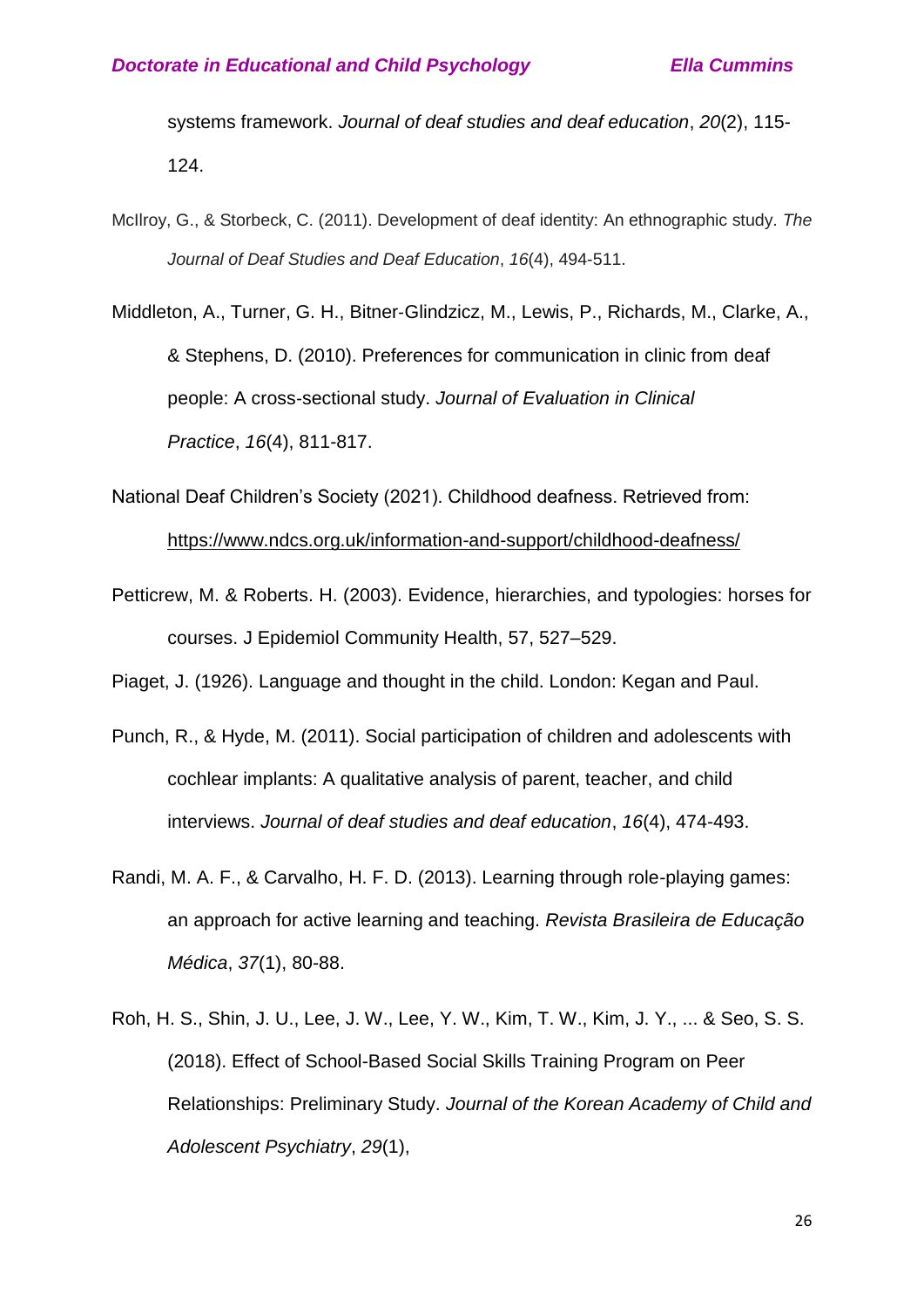- Seema, G. B., & Kumar, G. V. (2018). Impact of social skills training on self-esteem among male and female adolescent students. *Indian Journal of Positive Psychology*, *9*(1), 147-151. 14.
- Spence, S. H. (2003). Social skills training with children and young people: Theory, evidence and practice. *Child and adolescent mental health*, *8*(2), 84-96.
- Stevenson, J., Kreppner, J., Pimperton, H., Worsfold, S., & Kennedy, C. (2015). Emotional and behavioural difficulties in children and adolescents with hearing impairment: a systematic review and meta-analysis. *European child & adolescent psychiatry*, *24*(5), 477-496.
- Sugai, G., & Lewis, T. J. (1996). Preferred and promising practices for social skills instruction. Focus on Exceptional Children, 29, 1-14.
- Vygotsky, L. S. (1978). Mind and society: The development of higher psychological processes. Cambridge, MA: Harvard Press
- Waters, E., & Sroufe, L. A. (1983). Social competence as a developmental construct. *Developmental review*, *3*(1), 79-97.
- Wheeler, A., Archbold, S., Gregory, S., & Skipp, A. (2007). Cochlear implants: The young people's perspective. *Journal of Deaf Studies and Deaf Education*, *12*(3), 303-316.

World Health Organisation (2020). Deafness and Hearing Loss. Retrieved from: <https://www.who.int/news-room/fact-sheets/detail/deafness-and-hearing-loss>

Yoshinaga-Itano, C. (2003). From screening to early identification and intervention: Discovering predictors to successful outcomes for children with significant hearing loss. *Journal of deaf studies and deaf education*, *8*(1), 11-30.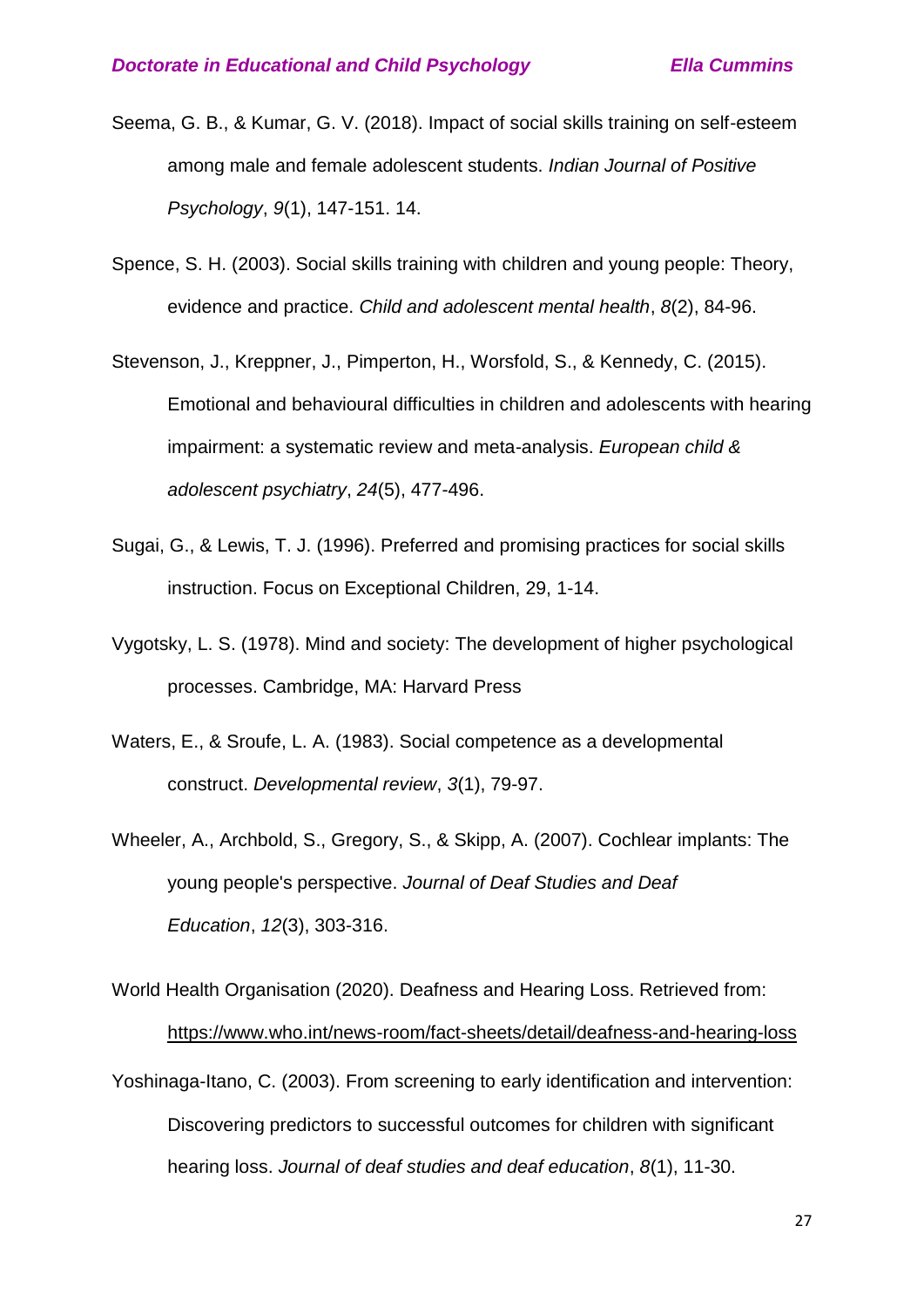# **Appendices**

# **Appendix 1**

# *Mapping the Field*

| Study and Location                                      | <b>Study Design</b>    | Participants                                       | Intervention                                                                                      | <b>Measures</b>                                                                               |
|---------------------------------------------------------|------------------------|----------------------------------------------------|---------------------------------------------------------------------------------------------------|-----------------------------------------------------------------------------------------------|
| Suárez (2000)                                           | Quasi-<br>experimental | 36 participants overall.                           | Two parts:<br>1) An interpersonal problem-                                                        | A session diary kept by the<br>program instructors recording                                  |
| 3 state schools<br>from Tenerife (2)                    | Pre and Post           | 18 participants were<br>either profoundly or       | solving training program<br>focussing on the cognitive                                            | pupil's responses to social<br>situations.                                                    |
| and Gran Canaria                                        | test data              | severely deaf. This                                | skills needed in social                                                                           |                                                                                               |
| (1). Described as                                       |                        | included 10 females                                | situations. 20 1-hour sessions                                                                    | The Meadow/Kendall Social-                                                                    |
| having preferential<br>integration of deaf<br>students. | No control<br>group    | and 8 males ranging<br>from age $9:1$ to $13:6$ .  | to teach 15 lessons. Taught<br>only to the HI pupils. groups of<br>3 or 4. Carried out in pupil's | <b>Emotional Assessment</b><br><b>Inventory for Deaf Students</b><br>(MKSEAI; Meadow, 1983) - |
|                                                         |                        | 18 participants had<br>normal hearing. Gender      | school in the lunch break.                                                                        | completed by teachers.<br>Measures social adjustment,                                         |
|                                                         |                        | and specific ages not                              | 2) A social skills training                                                                       | self-image, and emotional                                                                     |
|                                                         |                        | reported. Described as<br>being of similar ages to | program. 6 1-hour sessions.<br>Taught to the HI and normal                                        | adjustment. It has been<br>standardised for deaf                                              |
|                                                         |                        | the HI group.                                      | hearing pupils. same groups of<br>HI before together with normal                                  | students.                                                                                     |
|                                                         |                        |                                                    | hearing companions.                                                                               | <b>Children's Assertive Behaviour</b><br>Scale (CABS, Michelson et al.,                       |
|                                                         |                        |                                                    | Across both parts, topics<br>included social problem                                              | 1983) completed by regular<br>teacher and HI teacher                                          |
|                                                         |                        |                                                    | solving, cognitive thinking                                                                       | together. HI pupils completed                                                                 |
|                                                         |                        |                                                    | skills and perspective taking,                                                                    | the self-report form. Presents<br>social situations and measures                              |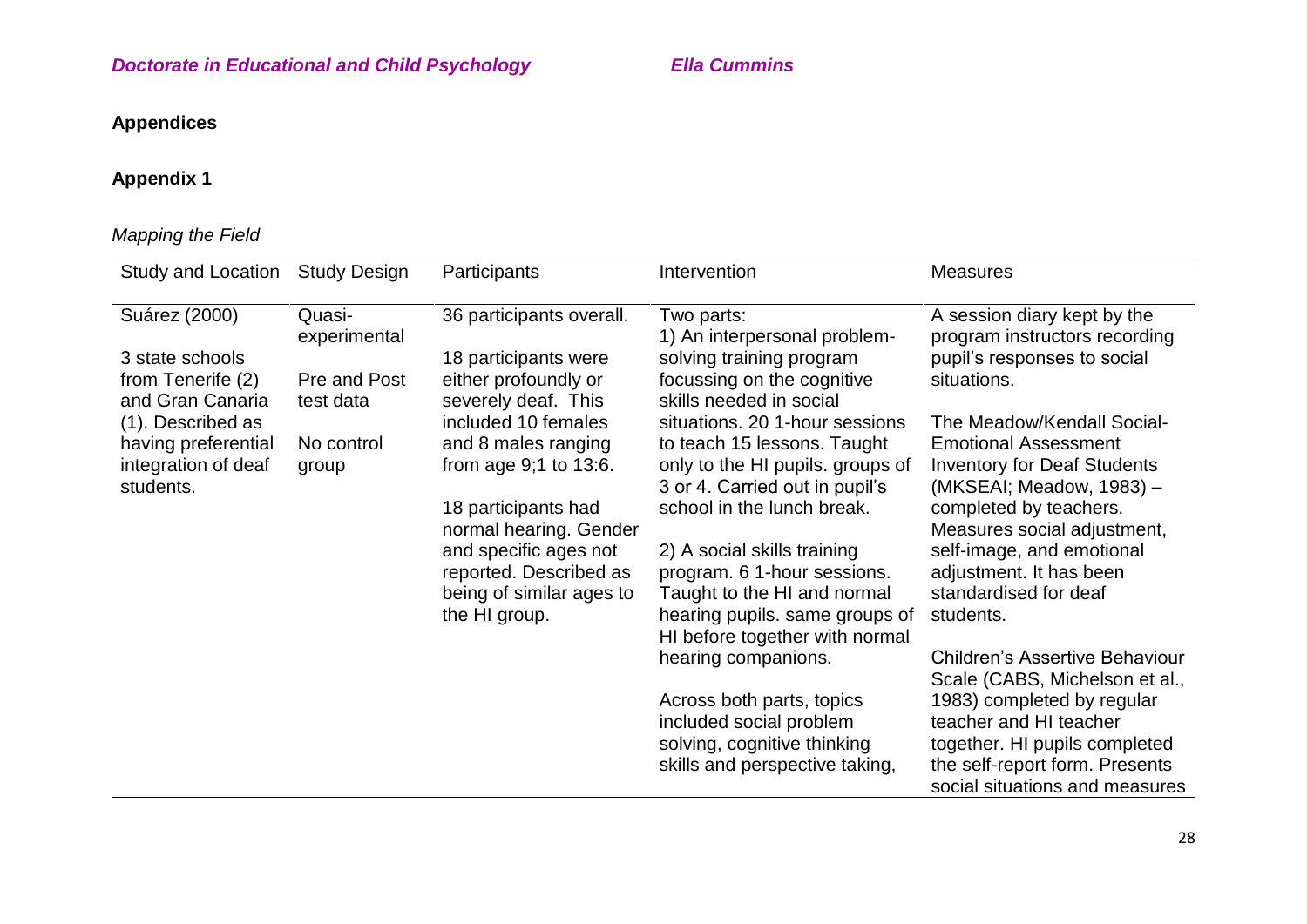|                                   |                          |                                                | managing emotions, and<br>cooperation.                                                                                         | expression and reception of<br>various social skills.                                                                               |
|-----------------------------------|--------------------------|------------------------------------------------|--------------------------------------------------------------------------------------------------------------------------------|-------------------------------------------------------------------------------------------------------------------------------------|
|                                   |                          |                                                | Methods of training included<br>modelling, roleplaying, giving<br>feedback, and discussions.                                   | <b>The Cuestionario Sociometico</b><br>(Gosablez, 1980) completed<br>by classmates. Measured the<br>social status of the HI pupils. |
|                                   |                          |                                                | Delivered by the researcher<br>and a Specialist for Auditory<br>Deficiency. Both adapted their<br>teaching for pupils with HI. |                                                                                                                                     |
|                                   |                          |                                                | Training was carried out in the<br>school environment.                                                                         |                                                                                                                                     |
| Adibsereshki,<br>Vernosfaderani & | Experimental<br>design.  | 44 participants overall.                       | The experimental group<br>received 14 sessions of 'life                                                                        | The Social Skills Rating Scale<br>(SSRS, Gresham & Elliot,                                                                          |
| Movallali, (2015)                 |                          | Aged 12 to 16, all male,                       | skills' training twice a week for                                                                                              | 1990). Teacher form was                                                                                                             |
|                                   | Pre and post             | all had hearing                                | 7 weeks, lasting 2 hours each.                                                                                                 | used. This measured                                                                                                                 |
| Arak, Iran                        | test data                | impairments ranging<br>from mild to moderate   | Topics included social                                                                                                         | behaviour impacting relations<br>with others and peer                                                                               |
|                                   | Use of control<br>groups | hearing loss. Most used<br>hearing aids.       | decision making,<br>communication, thinking skills,                                                                            | acceptance.                                                                                                                         |
|                                   |                          |                                                | managing emotions, and                                                                                                         | Follow up 1 month after the                                                                                                         |
|                                   |                          | Randomly assigned to<br>either an experimental | relationships.                                                                                                                 | post-test                                                                                                                           |
|                                   |                          | group (24 students) or<br>control group (20    | Methods of training included<br>lecturing, role modelling,                                                                     |                                                                                                                                     |
|                                   |                          | students)                                      | discussions, and activities.                                                                                                   |                                                                                                                                     |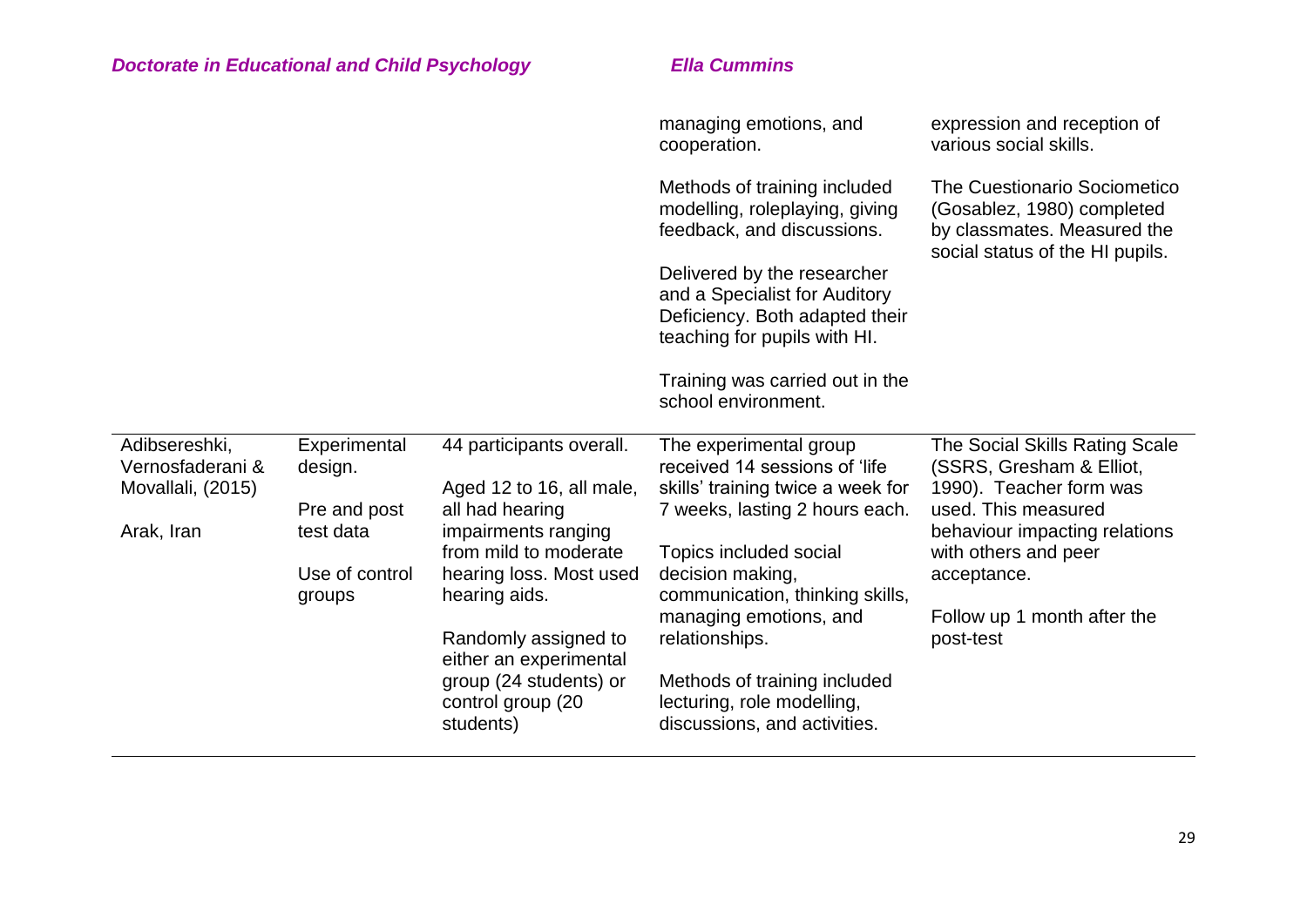|                                                                        |                                                                           |                                                                                                                                                                                                                                             | Delivered by an instructor who<br>had been trained to teach<br>pupils with HI.<br>Unclear in which setting the<br>intervention was done.                                                                                                                                                                                                                                                                                              |                                                                                                                                                                                       |
|------------------------------------------------------------------------|---------------------------------------------------------------------------|---------------------------------------------------------------------------------------------------------------------------------------------------------------------------------------------------------------------------------------------|---------------------------------------------------------------------------------------------------------------------------------------------------------------------------------------------------------------------------------------------------------------------------------------------------------------------------------------------------------------------------------------------------------------------------------------|---------------------------------------------------------------------------------------------------------------------------------------------------------------------------------------|
| Azizi,<br>Saeidmanesh,<br>Kazemi & Radaie<br>(2019)<br>Yazd City, Iran | Quasi-<br>experimental<br>Pre and post<br>data<br>Use of control<br>group | 30 adolescents (who<br>rated high for<br>aggression and low for<br>social adjustment). 15<br>in experimental, 15 in<br>control. 14-18 years old.<br>All male. All with<br>moderate or mild<br>hearing impairments<br>and used hearing aids. | Social problem-solving training<br>sessions occurred once a<br>week for two hours by a<br>psychologist and speech<br>therapist. 7 weeks.<br>Topics included social<br>problem-solving and<br>generalisation to other<br>situations.<br>Methods of training included<br>role play and PowerPoint<br>presentations.<br>Delivered by a Psychologist<br>and a Speech Therapist.<br>Unclear in which setting the<br>intervention was done. | California Social Behaviour<br>Inventory (Clark et al., 1953).<br>Measures social adjustment -<br>social skills, relationships.<br>Aggression questionnaire<br>(Buss and Perry, 1992) |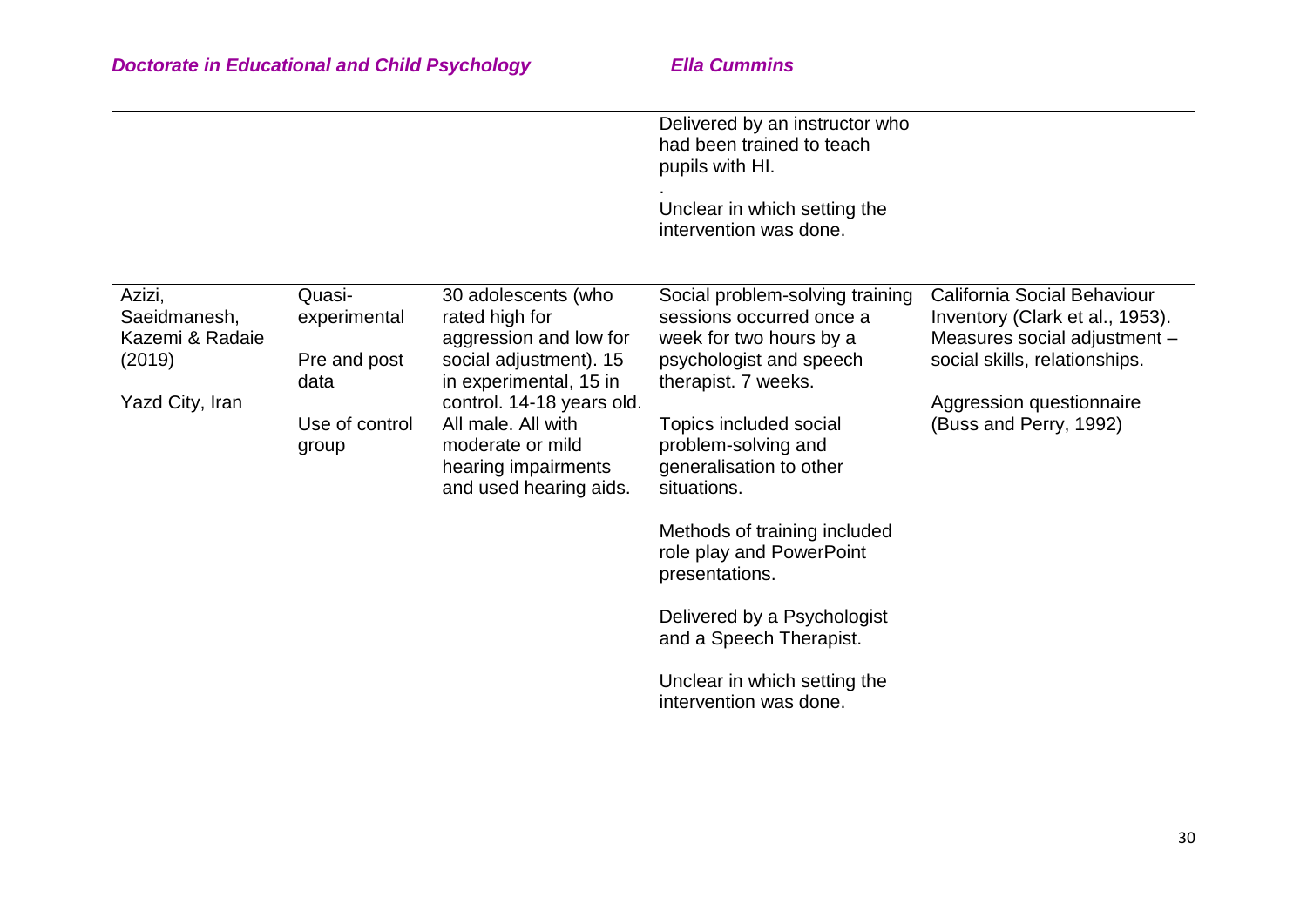| Naeini, Arshadi,<br>Hatamizadeh &<br>Bakhshi (2013)<br>Tehran, Iran | Quasi-<br>experimental<br>Pre and post<br>data<br>Use of control<br>group | 69 females with severe<br>or profound deafness.<br>Across 4 specialist<br>secondary schools.<br>2 schools were the<br>experiment (33<br>students) and 2 schools<br>were control (26). In<br>grades 6-8 but age<br>ranged from 11-21. | 12 60 minute bi-weekly<br>sessions.<br>Topics included friendships,<br>managing emotions, and self-<br>awareness.<br>Methods of training included<br>teaching input, roleplay and<br>discussions.<br>It was unclear who delivered<br>the intervention.<br>Training was carried out in the<br>school environment.      | The Hearing-Impaired<br>Children Self-Image Test.<br>Measured feelings around<br>their own socio-emotional<br>competence (and cognitive,<br>physical and communication)                                                                                                                  |
|---------------------------------------------------------------------|---------------------------------------------------------------------------|--------------------------------------------------------------------------------------------------------------------------------------------------------------------------------------------------------------------------------------|-----------------------------------------------------------------------------------------------------------------------------------------------------------------------------------------------------------------------------------------------------------------------------------------------------------------------|------------------------------------------------------------------------------------------------------------------------------------------------------------------------------------------------------------------------------------------------------------------------------------------|
| Vernosfaderani &<br>Movallli (2013)<br>Arak, Iran                   | Semi-<br>experimental<br>Pre and post<br>data<br>Use of control<br>group  | Moderate hearing<br>impairment, 8-18. 22<br>pupils who received<br>high scores on a social<br>phobia inventory.<br>Randomly assigned<br>experimental or control.                                                                     | Social skills training twice a<br>week. Sessions lasted 2<br>months, sessions done by a<br>researcher at the school.<br>Topics included conversation<br>skills, assertiveness, verbal<br>and non-verbal interactions.<br>Methods of training included<br>direct instruction, modelling,<br>role playing and feedback. | Social phobia inventory done<br>before and after (Davidson).<br>Measures fear, avoidance and<br>physiological distress<br>components of social anxiety.<br>The Leiter International<br>Performance Scale (Leiter,<br>1927) was used to measure<br>intelligence.<br>Follow up 1 month on. |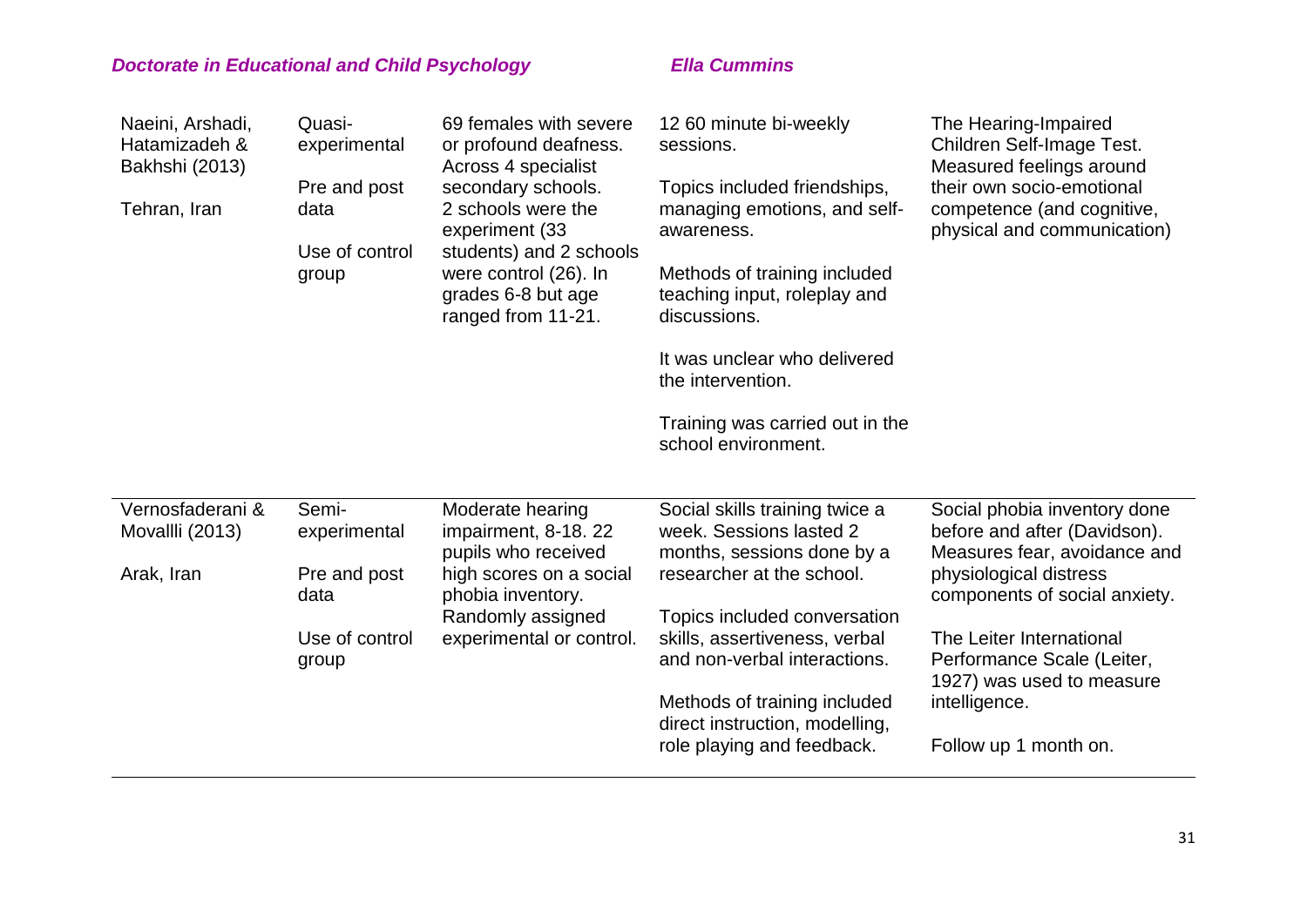school environment.

|                                                                       |                                                                                                                                                                           | Delivered by a researcher at<br>the school.<br>Training was carried out in the                                                                              |                                                                                                                                                                                |
|-----------------------------------------------------------------------|---------------------------------------------------------------------------------------------------------------------------------------------------------------------------|-------------------------------------------------------------------------------------------------------------------------------------------------------------|--------------------------------------------------------------------------------------------------------------------------------------------------------------------------------|
|                                                                       |                                                                                                                                                                           | school environment.                                                                                                                                         |                                                                                                                                                                                |
| Prusnek, Griffiths &<br>Mixed-methods<br>Provident (2019)<br>approach | Attended elementary<br>school with has HI<br>program within it.                                                                                                           | Comfortable Cafeteria<br>$program - a social skills$<br>training intervention                                                                               | Social Profile: Children's<br>Version (Donohue, 2013).<br>Measure social skills. Includes                                                                                      |
| Ohio/Pennsylvania,<br>Pre and post<br><b>USA</b><br>test data         | 10 pupils included in the<br>sample, 5 with HI<br>moderate to profound.<br>Three wore cochlear<br>implants and one wore<br>hearing aids. 5 without<br>matched for age and | established program created<br>by OTs.<br>Occurred for 6 weeks, once a<br>week at lunch time for 20<br>mins, delivered by student<br>researchers delivered. | the evaluator to observe the<br>participants and answer<br>statements based on it in<br>activity pp, social interaction<br>and group membership. Open<br>and closed questions. |
|                                                                       | sex. 30 other pupils<br>were part of the<br>intervention but data<br>was not collected on<br>them. 6 girls and 4<br>boys, 5:3-8:2.                                        | Methods of teaching included<br>coaching, activities, and<br>various resources.<br>Delivered by Occupational<br>Therapists.                                 | Created a survey to measure<br>the research assistant's<br>perception of the effectiveness<br>of intervention.                                                                 |
|                                                                       |                                                                                                                                                                           | Training was carried out in the                                                                                                                             |                                                                                                                                                                                |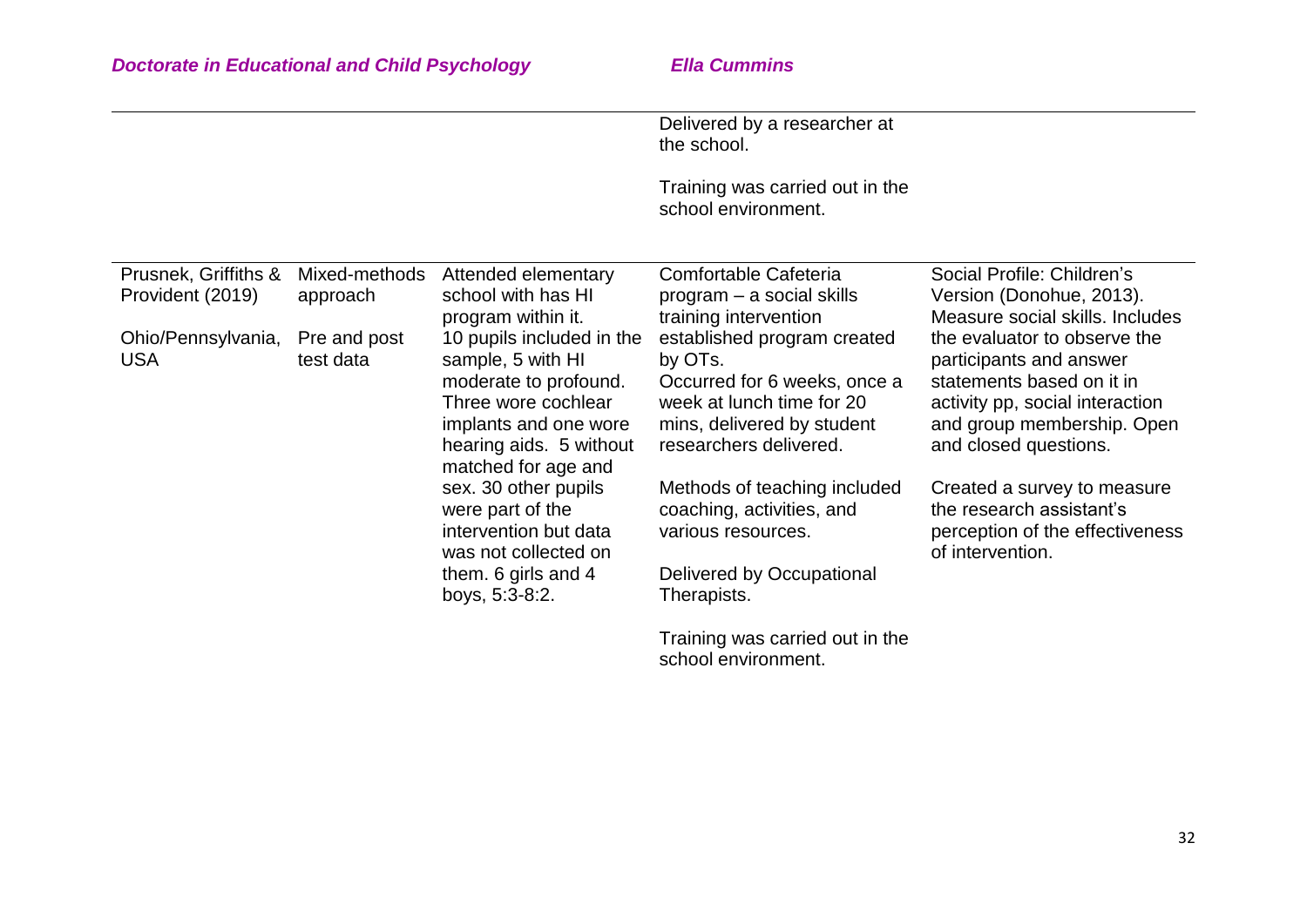# **Appendix 2**

*List of studies excluded at full text review and the related exclusion criteria.*

| <b>Excluded Study Reference</b>                                                                                                                                                                                                                                                                                                                                                                                                                                | <b>Exclusion Criteria</b> |
|----------------------------------------------------------------------------------------------------------------------------------------------------------------------------------------------------------------------------------------------------------------------------------------------------------------------------------------------------------------------------------------------------------------------------------------------------------------|---------------------------|
| Ademokoya, J. A., & Olujide, M. G. (2007). Typology and<br>interventions for some social problems affecting the<br>learning of the hearing-impaired child. International<br>Journal of Rehabilitation Research, 30(1), 75. Retrieved<br>from https://search-proquest-                                                                                                                                                                                          | 5. Study Design           |
| com.libproxy.ucl.ac.uk/scholarly-journals/typology-<br>interventions-some-social-                                                                                                                                                                                                                                                                                                                                                                              |                           |
| problems/docview/205851733/se-2?accountid=14511                                                                                                                                                                                                                                                                                                                                                                                                                |                           |
| Antia, S. D., & Kreimeyer, K. H. (1987). The effect of social skill<br>training on the peer interaction of preschool hearing-<br>impaired children. Journal of the Division for Early<br>Childhood, 11(3), 206-216.<br>doi:http://dx.doi.org.libproxy.ucl.ac.uk/10.1177/10538151<br>8701100302                                                                                                                                                                 | 6. Publication<br>Date    |
| Antia, S. D., & Kreimeyer, K. H. (1996). Social interaction and<br>acceptance of deaf or hard-of-hearing children and their<br>peers: A comparison of social-skills and familiarity-based<br>interventions. Volta Review, 98(4), 157-80. Retrieved<br>from https://search-proquest-<br>com.libproxy.ucl.ac.uk/scholarly-journals/social-<br>interaction-acceptance-deaf-hard-                                                                                  | 6. Publication<br>Date    |
| hearing/docview/62503158/se-2?accountid=14511<br>Avcioglu, H. (2007). Examining the effectiveness of a program<br>developed for teaching social skills to hearing impaired<br>students based on cooperative learning. Kuram Ve<br>Uygulamada Egitim Bilimleri, 7(1), 340-347. Retrieved<br>from https://search-proquest-<br>com.libproxy.ucl.ac.uk/scholarly-journals/examining-<br>effectiveness-program-<br>developed/docview/236993877/se-2?accountid=14511 | 5. Study Design           |
| Barimani, S., Asadi, J., & Khajevand, A. (2018). A comparison<br>between the effectiveness of game therapy and<br>emotional intelligence training on social compatibility and<br>communicative skills of exceptional primary school<br>hyperactive and deaf children. International Journal of<br>Pediatrics, 6(5), 7653-7666.                                                                                                                                 | 3. Intervention           |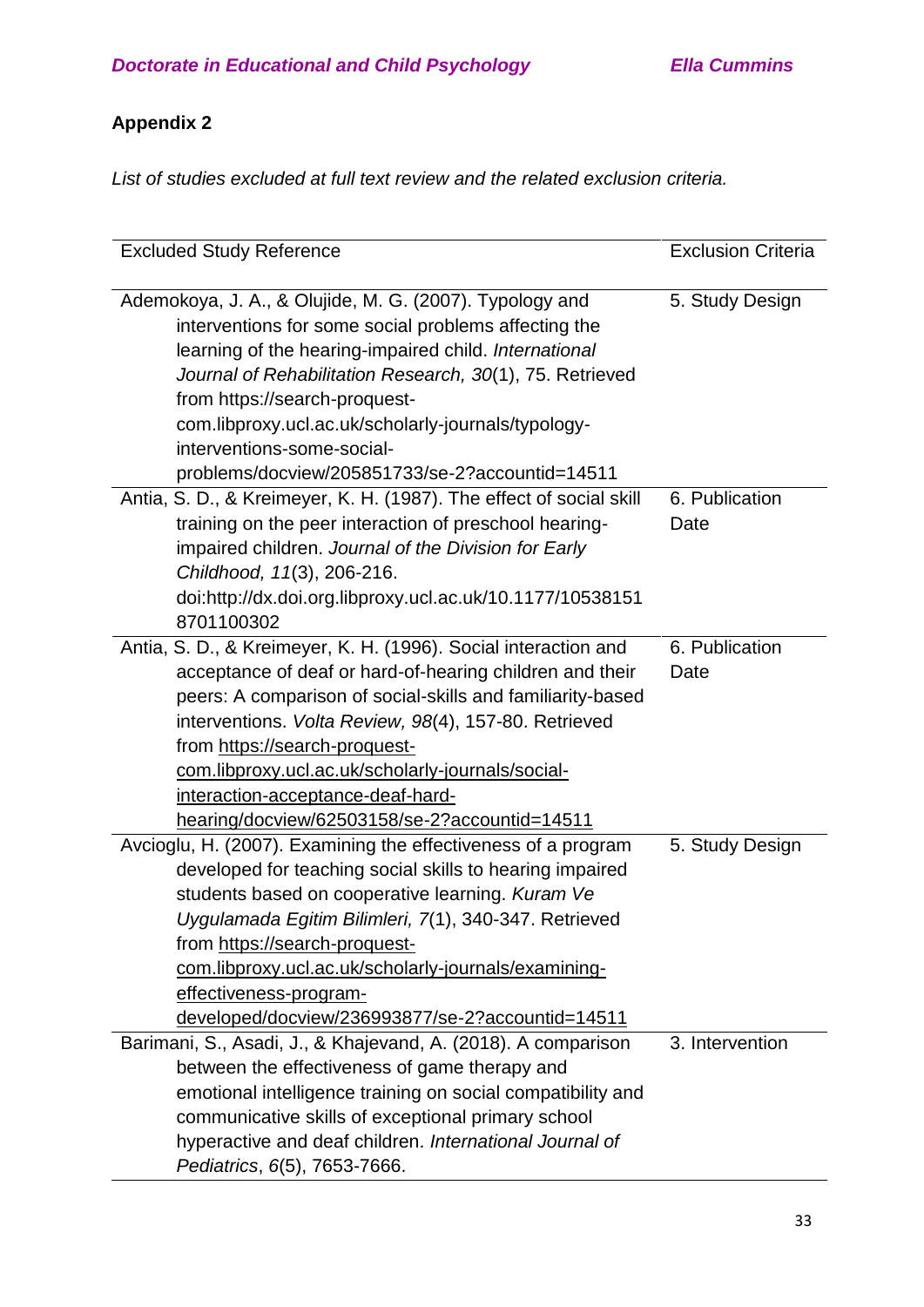| Calderon, Rosemary & Greenberg, Mark T. (2003). Social and   | 5. Study Design |
|--------------------------------------------------------------|-----------------|
| emotional development of deaf children: Family, school,      |                 |
| and program effects. Marschark, Marc [Ed], Spencer,          |                 |
| Patricia Elizabeth [Ed]. Oxford handbook of deaf studies,    |                 |
| language, and education. New York, NY, US: Oxford            |                 |
| University Press, US; pp. 177-189. Retrieved from            |                 |
| http://ovidsp.ovid.com/ovidweb.cgi?T=JS&PAGE=referen         |                 |
| ce&D=psyc4&NEWS=N&AN=2003-00548-013.                         |                 |
| Calderon, Rosemary & Greenberg, Mark. (2011). Social and     | 5. Study Design |
| emotional development of deaf children: Family, school,      |                 |
| and program effects. Marschark, Marc [Ed], Spencer,          |                 |
| Patricia Elizabeth [Ed]. The Oxford handbook of deaf         |                 |
| studies, language, and education., Vol. 1, 2nd ed. New       |                 |
| York, NY, US: Oxford University Press, US; pp. 188-199.      |                 |
| <b>Retrieved from</b>                                        |                 |
| http://ovidsp.ovid.com/ovidweb.cgi?T=JS&PAGE=referen         |                 |
| ce&D=psyc8&NEWS=N&AN=2013-01233-013.                         |                 |
| Ducharme, D. E., & Holborn, S. W. (1997). Programming        | 6. Publication  |
| generalization of social skills in preschool children with   | Date            |
| hearing impairments. Journal of Applied Behavior             |                 |
| Analysis, 30(4), 639-51. Retrieved from https://search-      |                 |
| proquest-com.libproxy.ucl.ac.uk/scholarly-                   |                 |
| journals/programming-generalization-social-                  |                 |
| skills/docview/225059161/se-2?accountid=14511                |                 |
| Fellinger, Johannes & Holzinger, Daniel. (2015). Social      | 5. Study Design |
|                                                              |                 |
| relations, mental health, and deaf learners: Approaches      |                 |
| to intervention. Knoors, Harry [Ed], Marschark, Marc [Ed].   |                 |
| Educating deaf learners: Creating a global evidence          |                 |
| base. New York, NY, US: Oxford University Press, US;         |                 |
| pp. 389-411. Retrieved from                                  |                 |
| http://ovidsp.ovid.com/ovidweb.cgi?T=JS&PAGE=referen         |                 |
| ce&D=psyc12&NEWS=N&AN=2015-29053-017.                        |                 |
|                                                              |                 |
| Gage, S., & Others, A. (1994). A social learning program for | 6. Publication  |
| deaf adolescents. Perspectives in Education and              | Date            |
| Deafness, 13(2), 2-5. Retrieved from https://search-         |                 |
| proquest-com.libproxy.ucl.ac.uk/scholarly-journals/social-   |                 |
| learning-program-deaf-                                       |                 |
| adolescents/docview/62719095/se-2?accountid=14511            |                 |
| Hansmann, Sandra, Saladin, Shawn P & Quintero, Sonia.        | 5. Study Design |
| (2011). Development of social learning program for           |                 |
| students in undergraduate deaf rehabilitation program.       |                 |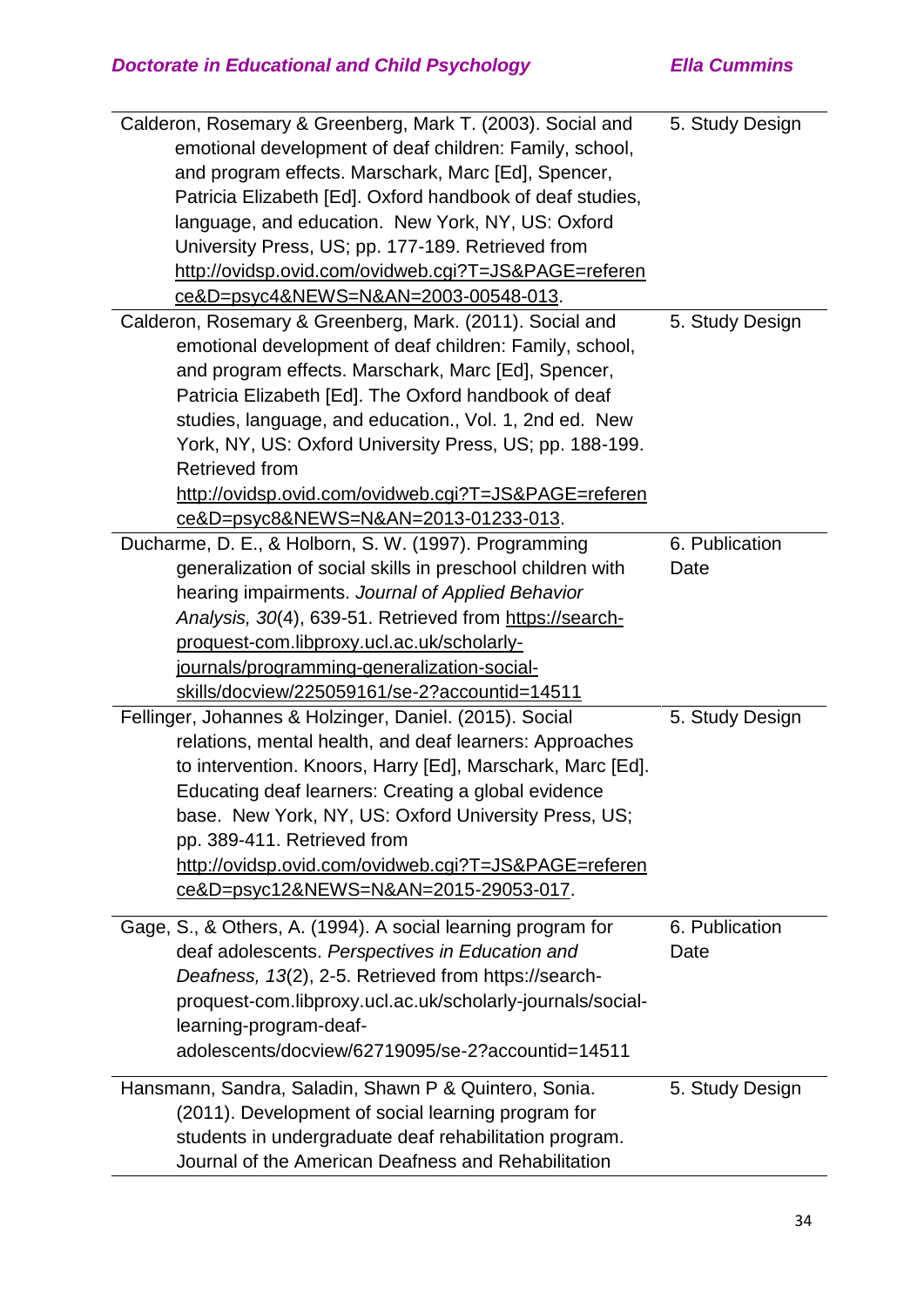| Association, 44(3), 106-115. Retrieved from                          |                 |
|----------------------------------------------------------------------|-----------------|
| http://ovidsp.ovid.com/ovidweb.cgi?T=JS&PAGE=referen                 |                 |
| ce&D=psyc8&NEWS=N&AN=2012-34586-001.                                 |                 |
| Ladd, Gary W, Munson, Harold L & Miller, John K. (1984).             | 6. Publication  |
| Social integration of deaf adolescents in secondary-level            | Date            |
| mainstreamed programs. Exceptional Children, 50(5),                  |                 |
| 420-428. Retrieved from                                              |                 |
| http://ovidsp.ovid.com/ovidweb.cgi?T=JS&PAGE=referen                 |                 |
| ce&D=psyc2&NEWS=N&AN=1984-13442-001.                                 |                 |
| Lemanek, Kathleen L & Gresham, Frank M. (1984). Social skills        | 6. Publication  |
| training with a deaf adolescent: Implications for                    | Date            |
| placement and programming. School Psychology Review,                 |                 |
| 13(3), 385-390. Retrieved from                                       |                 |
| http://ovidsp.ovid.com/ovidweb.cgi?T=JS&PAGE=referen                 |                 |
| ce&D=psyc2&NEWS=N&AN=1985-04729-001.                                 |                 |
| Luckner, J. L., & Movahedazarhouligh, S. (2019). Social-             | 5. Study Design |
| emotional interventions with children and youth who are              |                 |
| deaf or hard of hearing: A research synthesis. The                   |                 |
| Journal of Deaf Studies and Deaf Education, 24(1), 1-10.             |                 |
|                                                                      |                 |
| Luetke-Stahlman, B. (1995). Social interaction: Assessment and       | 6. Publication  |
| intervention with regard to students who are                         | Date            |
| deaf. American Annals of the Deaf, 140(3), 295-303.                  |                 |
| Retrieved from https://search-proquest-                              |                 |
| com.libproxy.ucl.ac.uk/scholarly-journals/social-                    |                 |
| interaction-assessment-intervention-                                 |                 |
| with/docview/214470564/se-2?accountid=1451                           |                 |
| Lytle, Richard R. (1987). The effects of a cognitive social skills   | 6. Publication  |
| training procedure with deaf male adolescents.                       | Date            |
| Dissertation Abstracts International, 47(11-B), 4675.                |                 |
| Retrieved from                                                       |                 |
| http://ovidsp.ovid.com/ovidweb.cgi?T=JS&PAGE=referen                 |                 |
| ce&D=psyc3&NEWS=N&AN=1988-52368-001.                                 |                 |
| Martin-Laval, Henri M. (1983). The training of social skills in deaf | 6. Publication  |
| adolescents: II. Behavioral changes, generalization, and             | Date            |
| attitude changes. Revue de Modification du                           |                 |
| Comportement, 13(1), 1-14. Retrieved from                            |                 |
| http://ovidsp.ovid.com/ovidweb.cgi?T=JS&PAGE=referen                 |                 |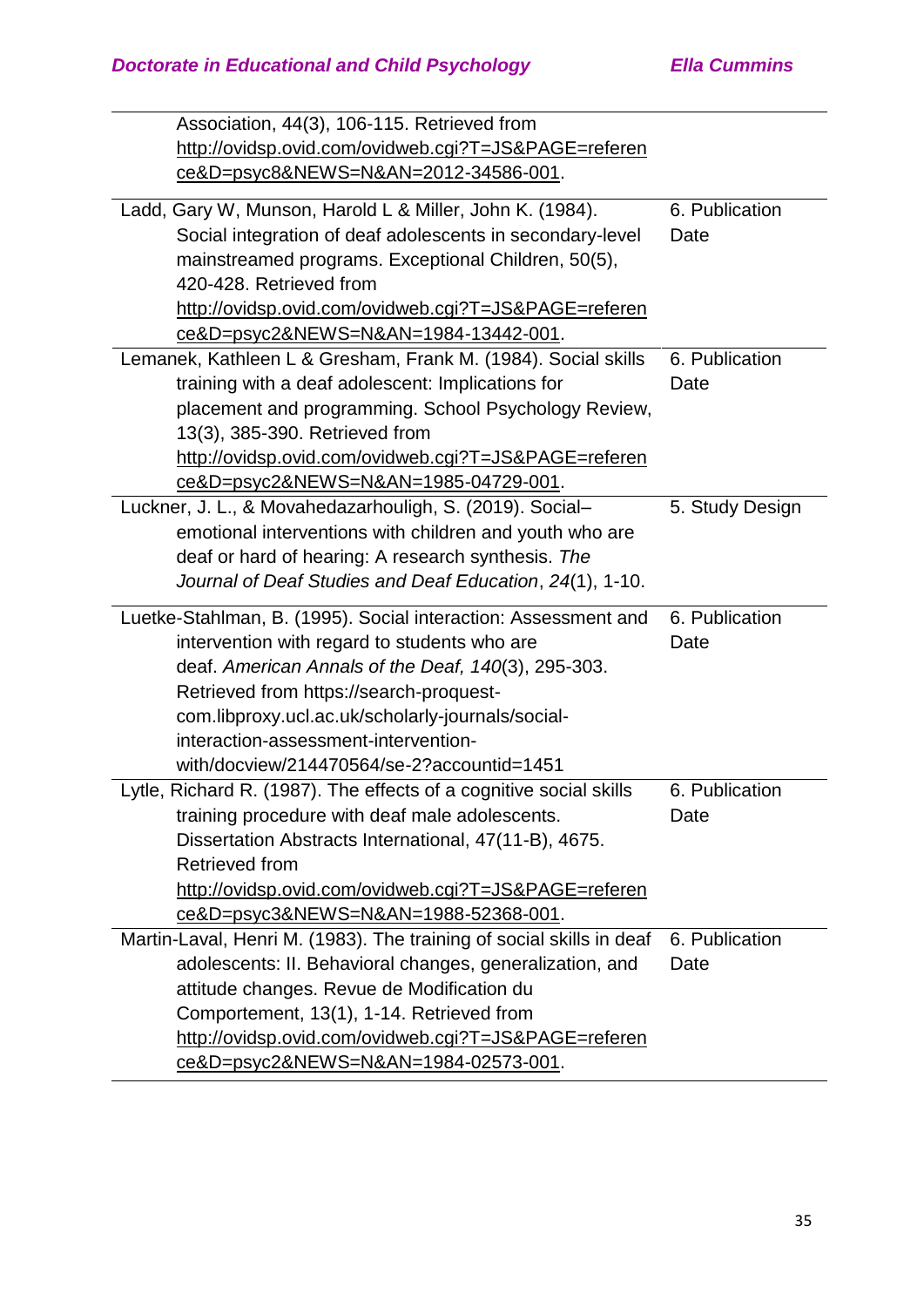| Masciola, C. (1999, Sep 08). Some deaf people see implants as      | 6. Publication  |
|--------------------------------------------------------------------|-----------------|
| a threat to their way of life SOCIAL ISSUES: Many say              | Date            |
| they have no need of `fixing' through surgery and                  |                 |
| extended hearing therapy.: [MORNING edition]. Orange               |                 |
| County Register Retrieved from https://search-proquest-            |                 |
| com.libproxy.ucl.ac.uk/newspapers/some-deaf-people-                |                 |
| see-implants-as-threat-their-way/docview/273216712/se-             |                 |
| 2?accountid=14511                                                  |                 |
| Monaghan, Christy L. (2005). The effects of social skills training | 4. Publication  |
| on peer interactions among elementary-age children with            | <b>Type</b>     |
| hearing impairment. Dissertation Abstracts International:          |                 |
| Section B: The Sciences and Engineering, 65(10-B),                 |                 |
| 5414. Retrieved from                                               |                 |
| http://ovidsp.ovid.com/ovidweb.cgi?T=JS&PAGE=referen               |                 |
| ce&D=psyc4&NEWS=N&AN=2005-99008-099.                               |                 |
| Monshizadeh, L., Vameghi, R., Sajedi, F., Yadegari, F.,            | 3. Intervention |
| Hashemi, S. B., Kirchem, P., & Kasbi, F. (2018).                   |                 |
| Comparison of social interaction between cochlear-                 |                 |
| implanted children with normal intelligence undergoing             |                 |
| auditory verbal therapy and normal-hearing children: A             |                 |
| pilot study: MJO. The Journal of International Advanced            |                 |
| Otology, 14(1), 34-38.                                             |                 |
| doi:http://dx.doi.org.libproxy.ucl.ac.uk/10.5152/iao.2018.3        |                 |
| 663                                                                |                 |
| Movallali, G., Jalil-Abkenar, S. S., & A'shouri, M. (2015). The    | 3. Intervention |
| efficacy of group play therapy on the social skills of pre-        |                 |
| school hearing-impaired children. Archives of                      |                 |
| rehabilitation, 16(1), 76-85.                                      |                 |
| Rasing, Eef J & Duker, Pieter C. (1992). Effects of a              | 6. Publication  |
| multifaceted training procedure on the acquisition and             | Date            |
| generalization of social behaviors in language-disabled            |                 |
| deaf children. Journal of Applied Behavior Analysis, 25,           |                 |
| 723-734. https://doi.org/10.1901/jaba.1992.25-723                  |                 |
| Richels, Corrin, Bobzien, Jonna, Raver, Sharon A, Schwartz,        | 2. Outcome      |
| Kathryn, Hester, Peggy & Reed, Lauren. (2014).                     |                 |
| Teaching emotion words using social stories and created            |                 |
| experiences in group instruction with preschoolers who             |                 |
| are deaf or hard of hearing: An exploratory study.                 |                 |
| Deafness & Education International, 16, 22.                        |                 |
| <u> https://doi.org/10.1179/1557069X13Y.0000000028</u>             |                 |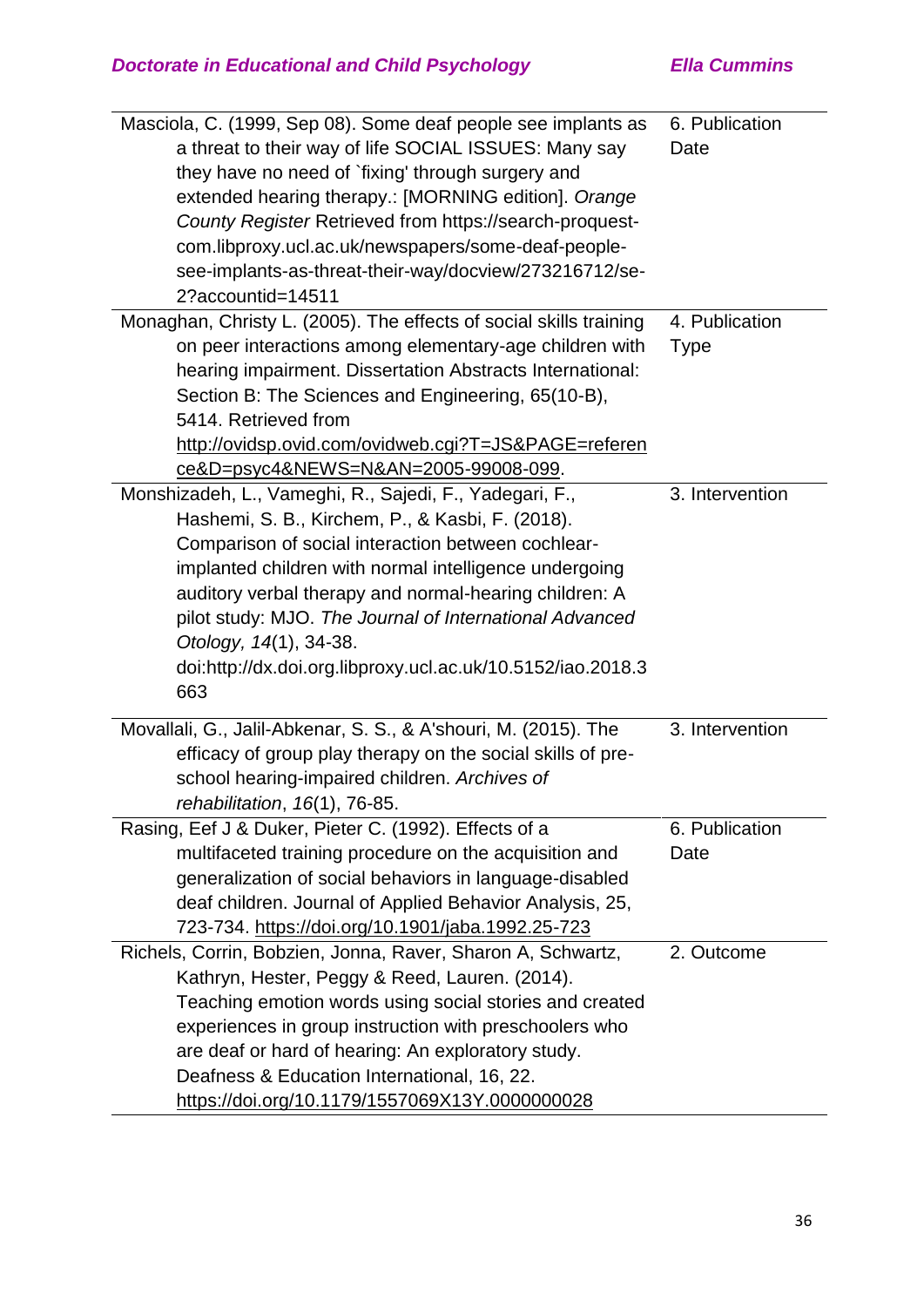| Romer, Lyle T, White, Jennifer & Haring, Norris G. (1996). The    | 6. Publication |
|-------------------------------------------------------------------|----------------|
| effect of peer mediated social competency training on the         | Date           |
| type and frequency of social contacts with students with          |                |
| deaf-blindness. Education & Training in Mental                    |                |
| Retardation & Developmental Disabilities, 31(4), 324-338.         |                |
| Retrieved from                                                    |                |
| http://ovidsp.ovid.com/ovidweb.cgi?T=JS&PAGE=referen              |                |
| ce&D=psyc3&NEWS=N&AN=1996-07023-006                               |                |
| Rosen, Eric L. (1991). Structured learning social skills training | 6. Publication |
| with deaf adolescents: An examination of the                      | Date           |
| effectiveness of using structured learning technique with         |                |
| profoundly and severely deaf students enrolled at a               |                |
| residential school for the deaf. Dissertation Abstracts           |                |
| International Section A: Humanities and Social Sciences,          |                |
| 52(3-A), 855. Retrieved from                                      |                |
| http://ovidsp.ovid.com/ovidweb.cgi?T=JS&PAGE=referen              |                |
| <u>ce&amp;D=psyc3&amp;NEWS=N&amp;AN=1992-72936-001</u> .          |                |
| Turnbow, Karen. (1984). The effects of assertiveness training on  | 6. Publication |
| deaf children's development of social competency.                 | Date           |
| Dissertation Abstracts International, 44(9-B), 2910.              |                |
| Retrieved from                                                    |                |
| http://ovidsp.ovid.com/ovidweb.cgi?T=JS&PAGE=referen              |                |
| ce&D=psyc2&NEWS=N&AN=1984-54247-001.                              |                |
| Vega-Lahr, Nitza Beatriz. (1996). Promoting social interaction    | 6. Publication |
| between young children with and without hearing                   | Date           |
| impairments: Effects of group-oriented contingencies and          |                |
| task interdependence. Dissertation Abstracts                      |                |
| International Section A: Humanities and Social Sciences,          |                |
| 56(9-A), 3516. Retrieved from                                     |                |
| http://ovidsp.ovid.com/ovidweb.cgi?T=JS&PAGE=referen              |                |
| ce&D=psyc3&NEWS=N&AN=1996-95006-037.                              |                |
|                                                                   |                |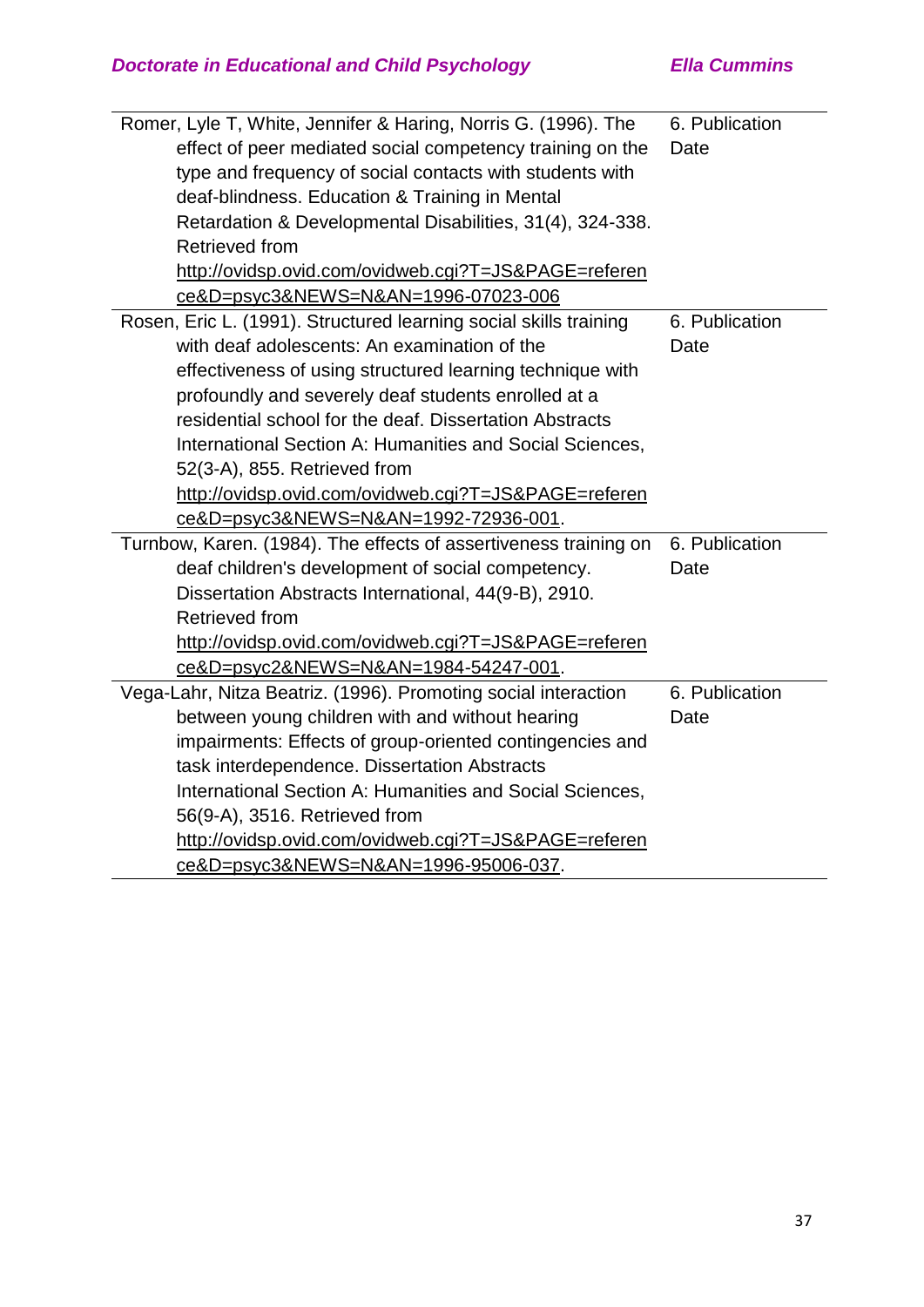# **Appendix 3**

*An example Coding Protocol for Weight of Evidence A: Studies with a Control group*

Taken from: Gersten, R., Fuchs, L. S., Compton, D., Coyne, M., Greenwood, C., & Innocenti, M. S. (2005). Quality indicators for group experimental and quasiexperimental research in special education. Exceptional children, 71(2), 149- 164.

# **Study:** Adibsereshki, Vernosfaderani & Movalli (2015)

# **Essential Quality Indicators**

# *Quality Indicators for Describing Participants*

1. Was sufficient information provided to determine/confirm whether the participants demonstrated the disability(ies) or difficulties presented?

☒Yes ☐No ☐N/A ☐Unknown/Unable to Code

*Rationale: HI described at mild to moderate. Use of hearing aids described. IQ all described at in normal range. Ability to understand lip reading described.*

2. Were appropriate procedures used to increase the probability that teachers or interventions were comparable across conditions?

☒Yes ☐No ☐N/A ☐Unknown/Unable to Code

*Rationale: Random assignment of HI participants to each condition*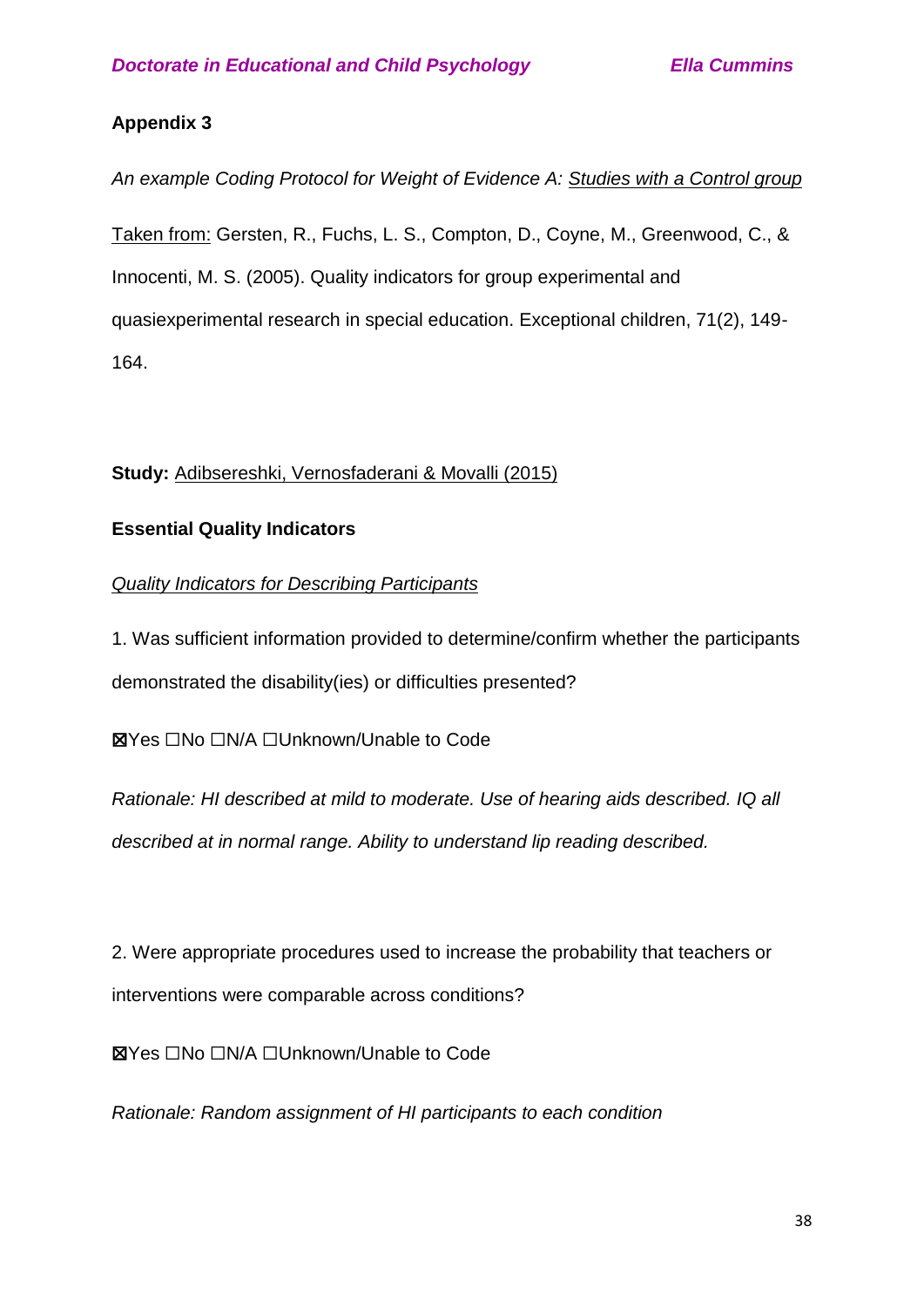3. Was sufficient information given characterising the interventions or teachers provided? Did it indicate whether they were comparable across conditions?

☐Yes ☒No ☐N/A ☐Unknown/Unable to Code

Rationale: No information given about who ran the groups. No information given about what the control group condition involved.

# *Quality Indicators for Implementation of the Intervention and Description of Comparison Conditions*

1. Was the intervention clearly described and specified?

☒Yes ☐No ☐N/A ☐Unknown/Unable to Code

*Rationale: The paper outlined the types of things that would happen e.g. activities, role modelling, and lecturing. The sessions topics were included.*

2. Was the fidelity of implementation described and assessed?

☐Yes ☐No ☐N/A ☒Unknown/Unable to Code

*Rationale: No mention of fidelity through intervention checklists, observation of intervention or any specified intervention instructions.*

3. Was the nature of services provided in comparison conditions described?

☐Yes ☒No ☐N/A ☐Unknown/Unable to Code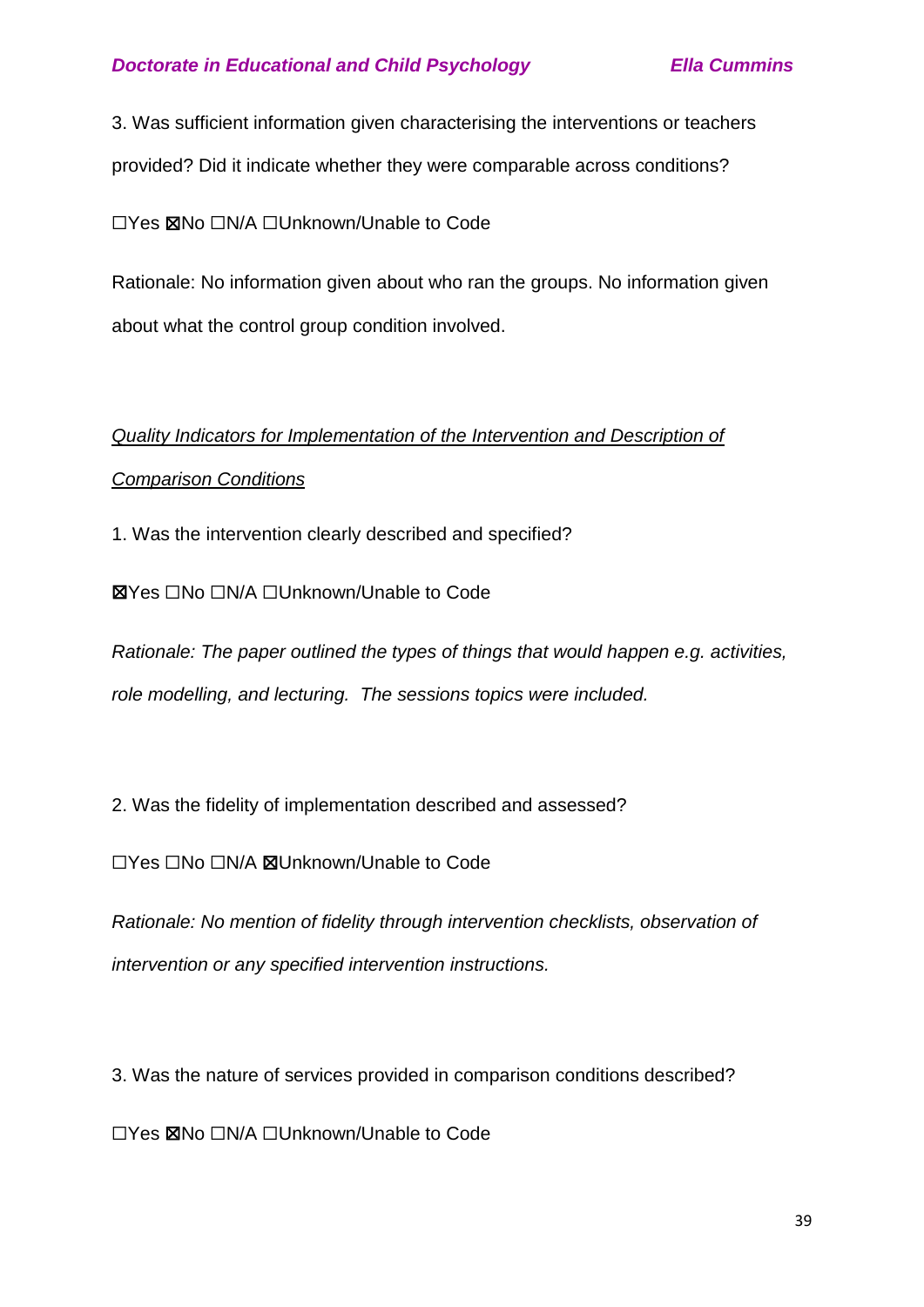*Rationale: No mention of what control condition involved.*

# *Quality Indicators for Outcome Measures*

1. Were multiple measures used to provide an appropriate balance between measures closely aligned with the intervention and measures of generalised performance?

☐Yes ☒No ☐N/A ☐Unknown/Unable to Code

*Rationale: Only used SSRI Teacher form*

2. Were outcomes for capturing the intervention's effect measured at the appropriate times?

☒Yes ☐No ☐N/A ☐Unknown/Unable to Code

*Rationale: Measured pre, immediate post and 1-month post.*

## *Quality Indicators for Data Analysis*

1. Were the data analysis techniques appropriately linked to key research questions and hypotheses? Were they appropriately linked to the unit of analysis in the study?

☒Yes ☐No ☐N/A ☐Unknown/Unable to Code

*Rationale: ANCOVA of impact of intervention on SSRI test scores for overall social skills, and sub domains of assertiveness, self-control and cooperation.*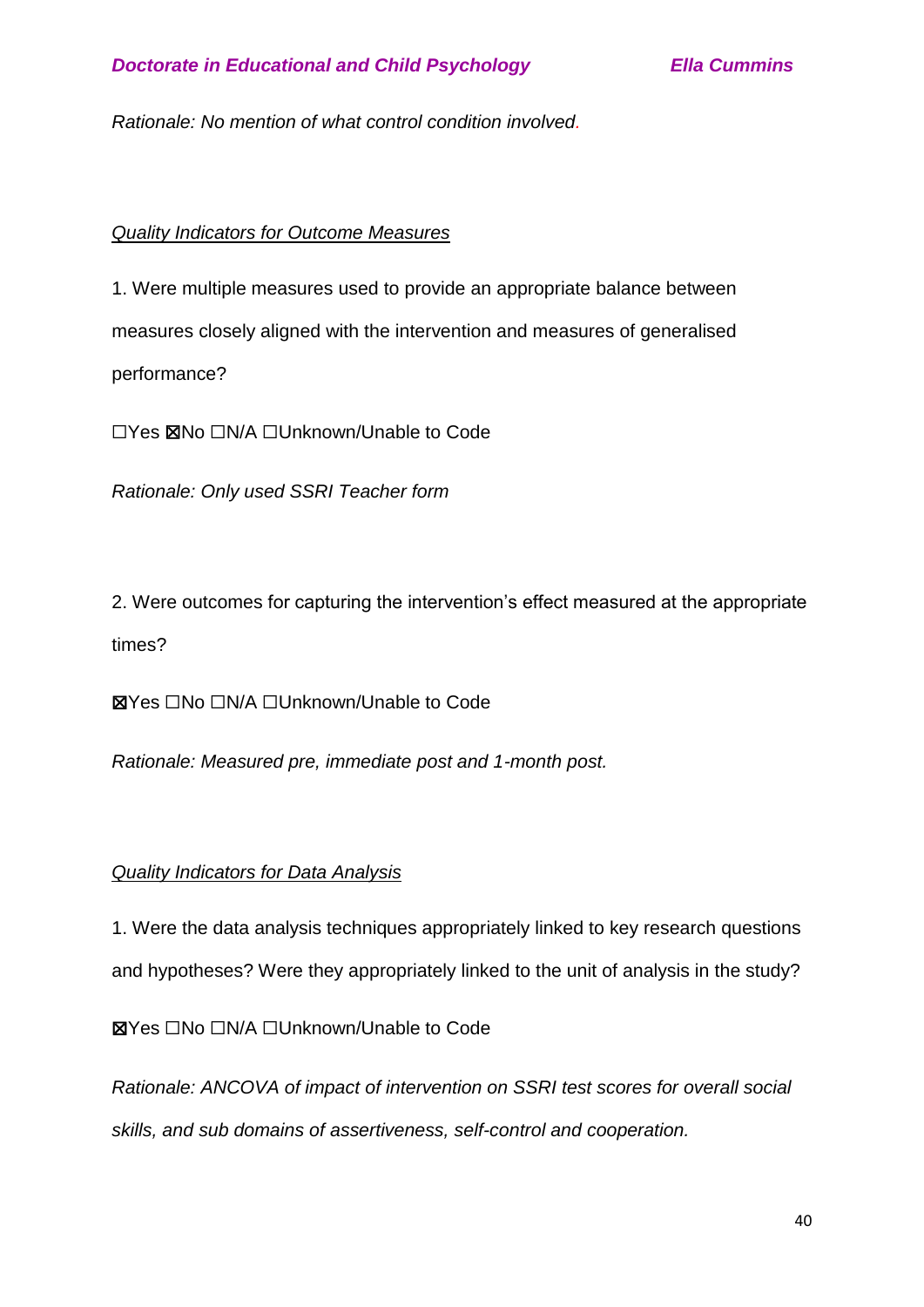2. Did the research report include not only inferential statistics but also effect size calculations?

☒Yes ☐No ☐N/A ☐Unknown/Unable to Code

*Rationale: Eta squared is reported.*

## **Desirable Quality Indicators**

1. Was data available on attrition rates among intervention samples? Was severe overall attrition documented? If so, is attrition comparable across samples? Is overall attrition less than 30%?

☐Yes ☐No ☐N/A ☒Unknown/Unable to Code

*Rationale: No information on attrition.*

2. Did the study provide not only internal consistency reliability but also test-retest reliability and interrater reliability (when appropriate) for outcome measures? Were data collectors and/or scores blind to study conditions and equally (un)familiar to examinees across study conditions?

☐Yes ☒No ☐N/A ☐Unknown/Unable to Code

*Rationale: Reported test-retest reliability but no others.*

3. Were outcomes for capturing the intervention's effect measured beyond an immediate post-test?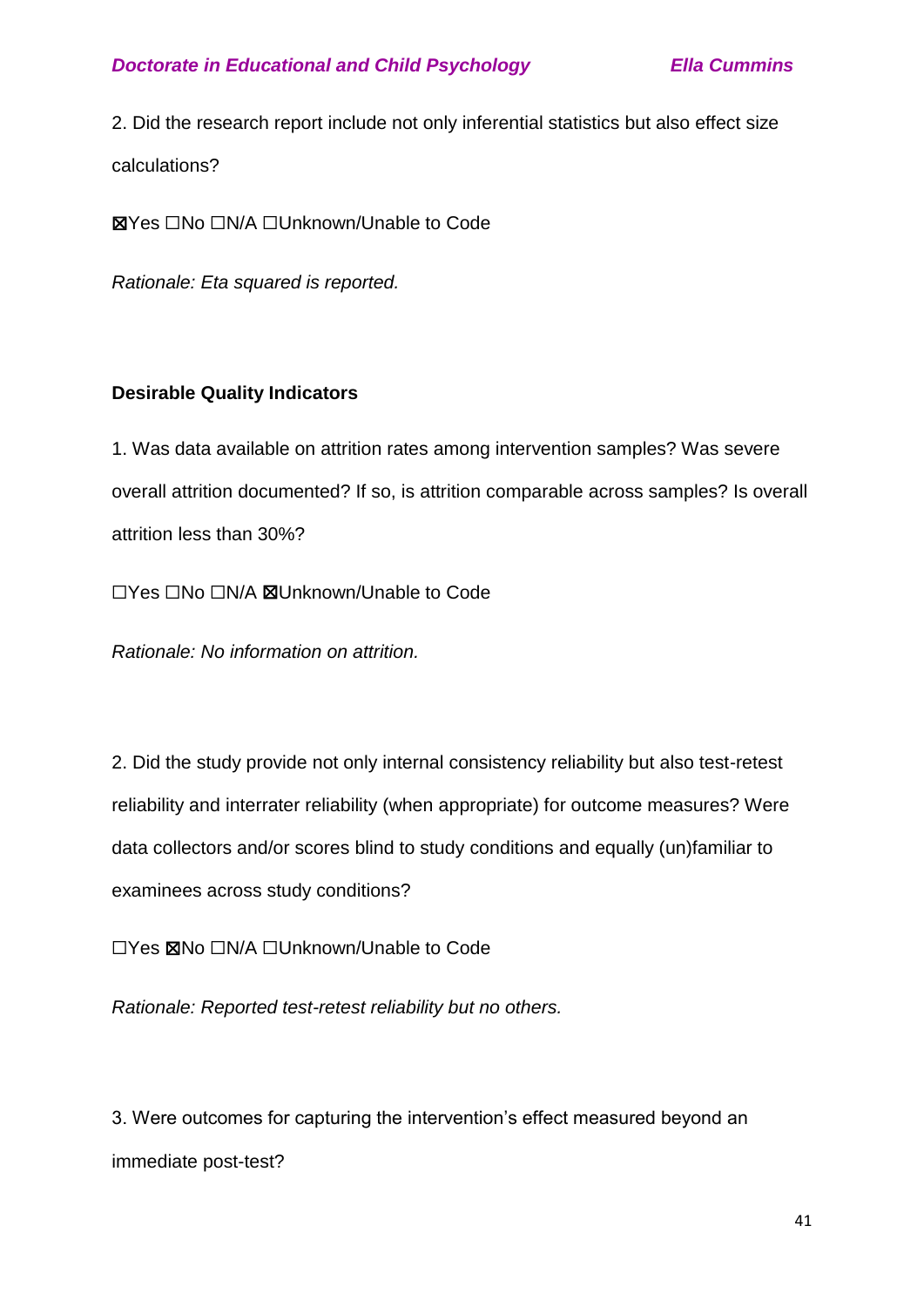☒Yes ☐No ☐N/A ☐Unknown/Unable to Code

*Rationale: One month on*

4. Was evidence of the criterion-related validity and construct validity of the measures provided?

☒Yes ☐No ☐N/A ☐Unknown/Unable to Code

*Rationale: States that criterion-related and construct validity of the scales has been demonstrated by significant correlations with other rating scales.*

5. Did the research team assess not only surface features of fidelity implementation (e.g. number of minutes allocated to the intervention or teacher/interventionist following procedures specified), but also examine quality of implementation?

☐Yes ☐No ☐N/A ☒Unknown/Unable to Code

*Rationale: No mention of treatment fidelity.*

6. Was any documentation of the nature of instruction or series provided in comparison conditions?

☐Yes ☒No ☐N/A ☐Unknown/Unable to Code

7. Did the research report include actual audio or videotape excerpts that capture the nature of the intervention?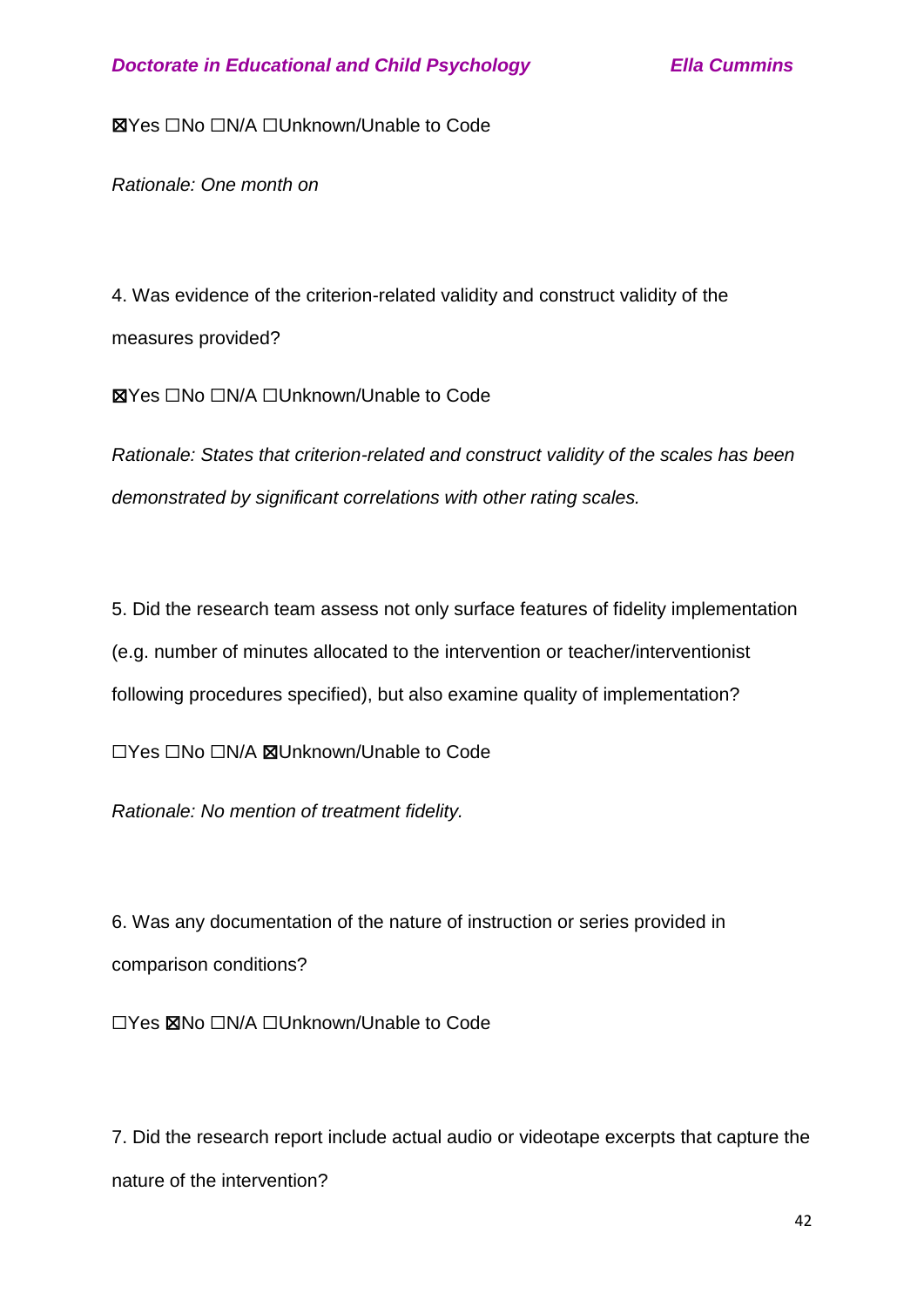☐Yes ☒No ☐N/A ☐Unknown/Unable to Code

# 8. Were results presented in a clear, coherent fashion?

# ☒Yes ☐No ☐N/A ☐Unknown/Unable to Code

# **Overall Rating of Evidence:**

|                                                         | <b>Total</b> | <b>Score</b> |
|---------------------------------------------------------|--------------|--------------|
| <b>Essential Quality</b><br>Indicators (out of 10)      |              |              |
|                                                         | 6            | 0            |
| <b>Desirable Quality</b><br>Indicators (out of 8)       |              |              |
|                                                         | 3            | 1            |
| <b>Total Score:</b>                                     |              |              |
| $(3 = High Quality; 2 = acceptable Quality; 1/0 = Poor$ |              | $\mathbf 1$  |
| Quality)                                                |              |              |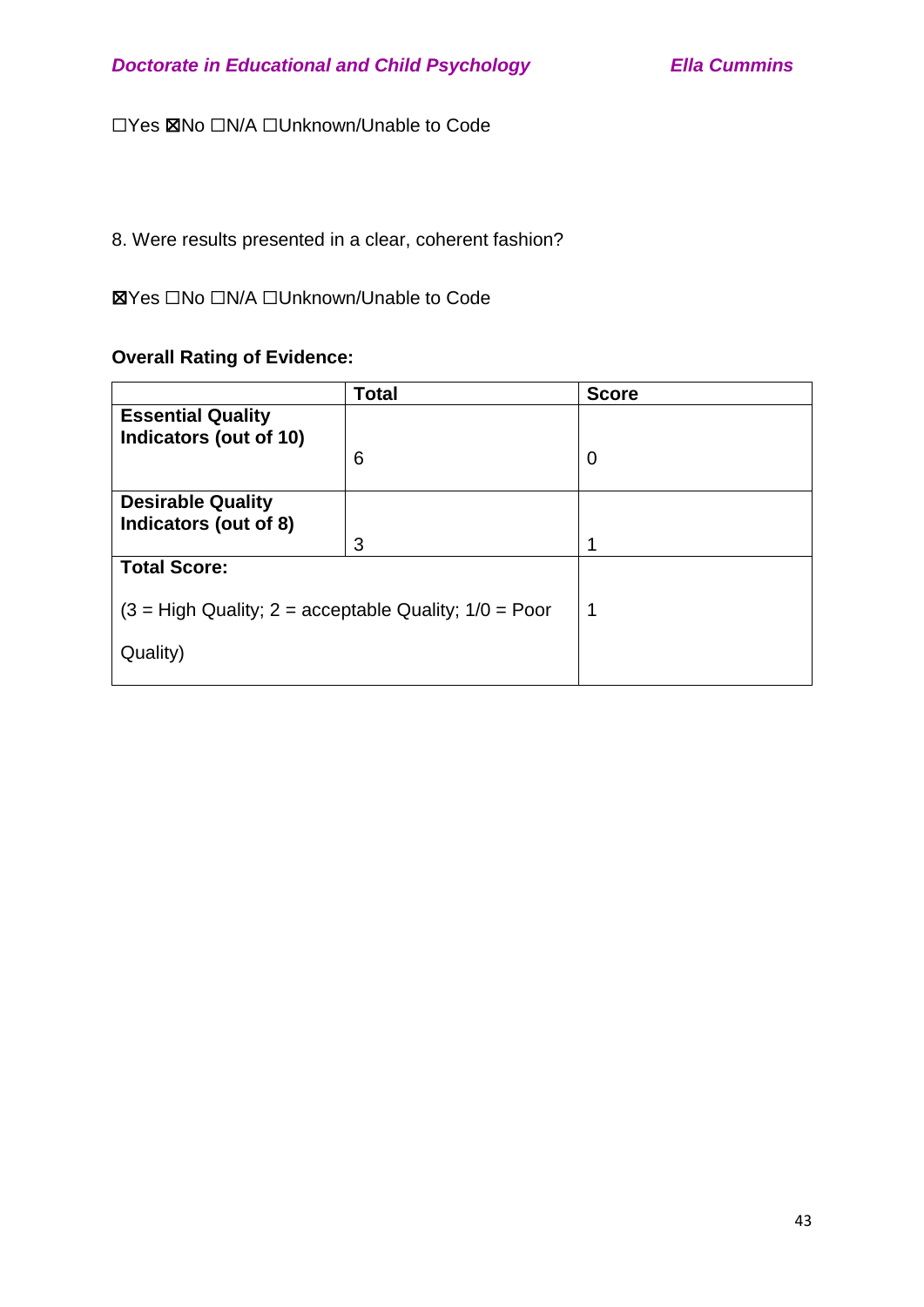# **Appendix 4**

*An example Coding Protocol for Weight of Evidence A: Studies without a Control group*

Adapted from: Gersten, R., Fuchs, L. S., Compton, D., Coyne, M., Greenwood, C., & Innocenti, M. S. (2005). Quality indicators for group experimental and quasiexperimental research in special education. Exceptional children, 71(2), 149- 164

The following studies did not have a control group and therefore the questions relevant to comparison groups in Gersten et al.'s coding protocol were removed. The total score at the end was adapted to reflect the criteria removed based on Gersten et al.'s recommendation that studies must meet all but one of the Essential Quality Indicators.

# **Study: Prusnek et al. (2019)**

# **Essential Quality Indicators**

## *Quality Indicators for Describing Participants*

1. Was sufficient information provided to determine/confirm whether the participants demonstrated the disability(ies) or difficulties presented?

# ☒Yes ☐No ☐N/A ☐Unknown/Unable to Code

*Rationale: HI described as bilateral hearing loss ranging from moderate to profound. Details around hearing aids and cochlear implants was included.*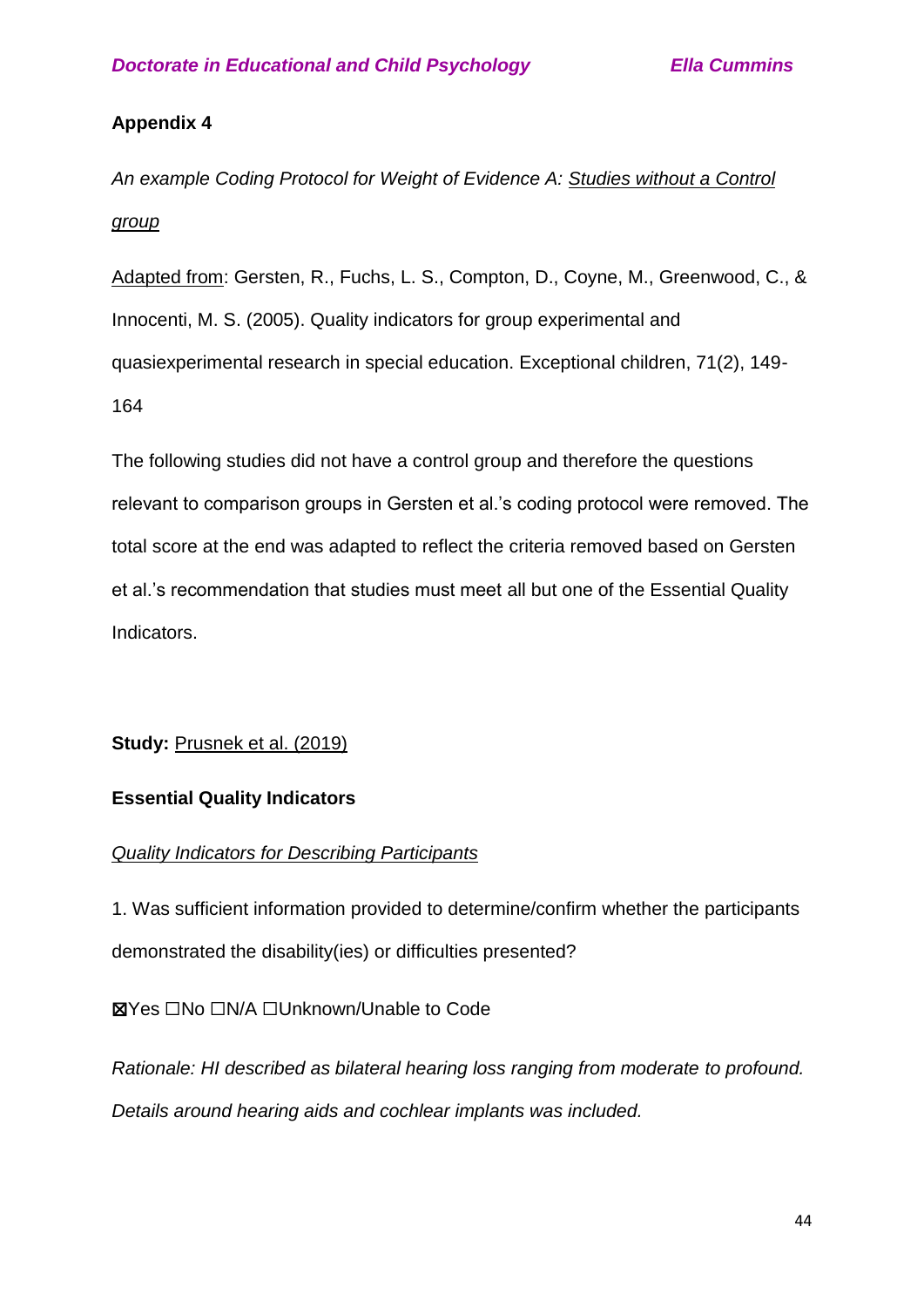2. Were appropriate procedures used to increase the probability that teachers or interventions were comparable across conditions?

☐Yes ☐No ☐N/A ☐Unknown/Unable to Code

3. Was sufficient information given characterising the interventions or teachers provided? Did it indicate whether they were comparable across conditions?

☒Yes ☐No ☐N/A ☐Unknown/Unable to Code

*Rationale: The study includes information about Occupational therapy students who acted as research students and ran this study.*

# *Quality Indicators for Implementation of the Intervention and Description of Comparison Conditions*

1. Was the intervention clearly described and specified?

☒Yes ☐No ☐N/A ☐Unknown/Unable to Code

2. Was the fidelity of implementation described and assessed?

☒Yes ☐No ☐N/A ☐Unknown/Unable to Code

*Rationale: Information about the intervention used is included. The study followed that structure and referenced the program information, materials and details.*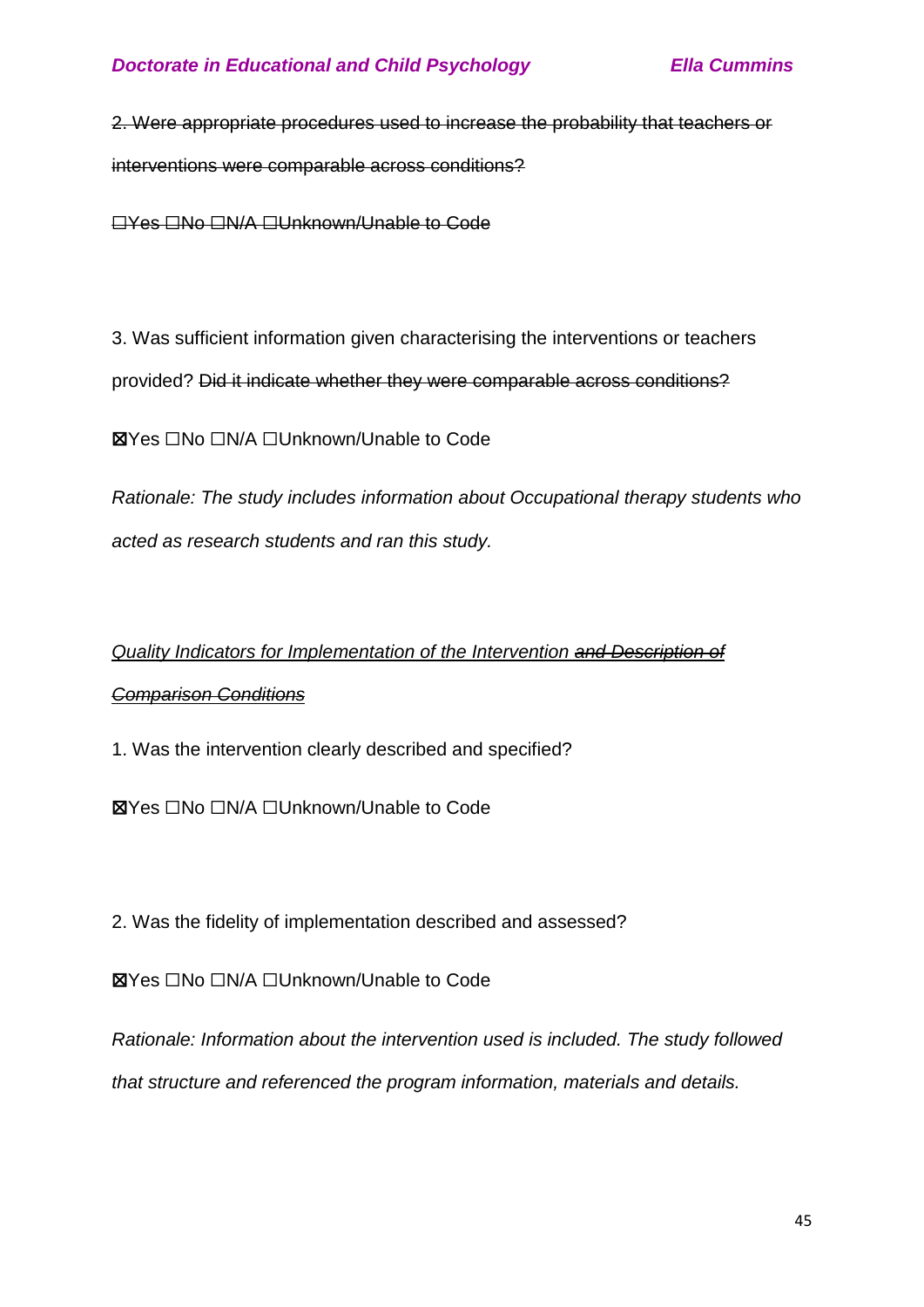## 3. Was the nature of services provided in comparison conditions described?

☐Yes ☐No ☐N/A ☐Unknown/Unable to Code

# *Quality Indicators for Outcome Measures*

1. Were multiple measures used to provide an appropriate balance between measures closely aligned with the intervention and measures of generalised performance?

☒Yes ☐No ☐N/A ☐Unknown/Unable to Code

*Rationale: The social Profile: Children's Version was used to quantitively measure pre and post. A cross-sectional survey designed by the primary investigator was also used to measure research assistants' perceptions of effectiveness.*

2. Were outcomes for capturing the intervention's effect measured at the appropriate times?

☒Yes ☐No ☐N/A ☐Unknown/Unable to Code

*Rationale: Pre and post*

# *Quality Indicators for Data Analysis*

1. Were the data analysis techniques appropriately linked to key research questions and hypotheses? Were they appropriately linked to the unit of analysis in the study?

☒Yes ☐No ☐N/A ☐Unknown/Unable to Code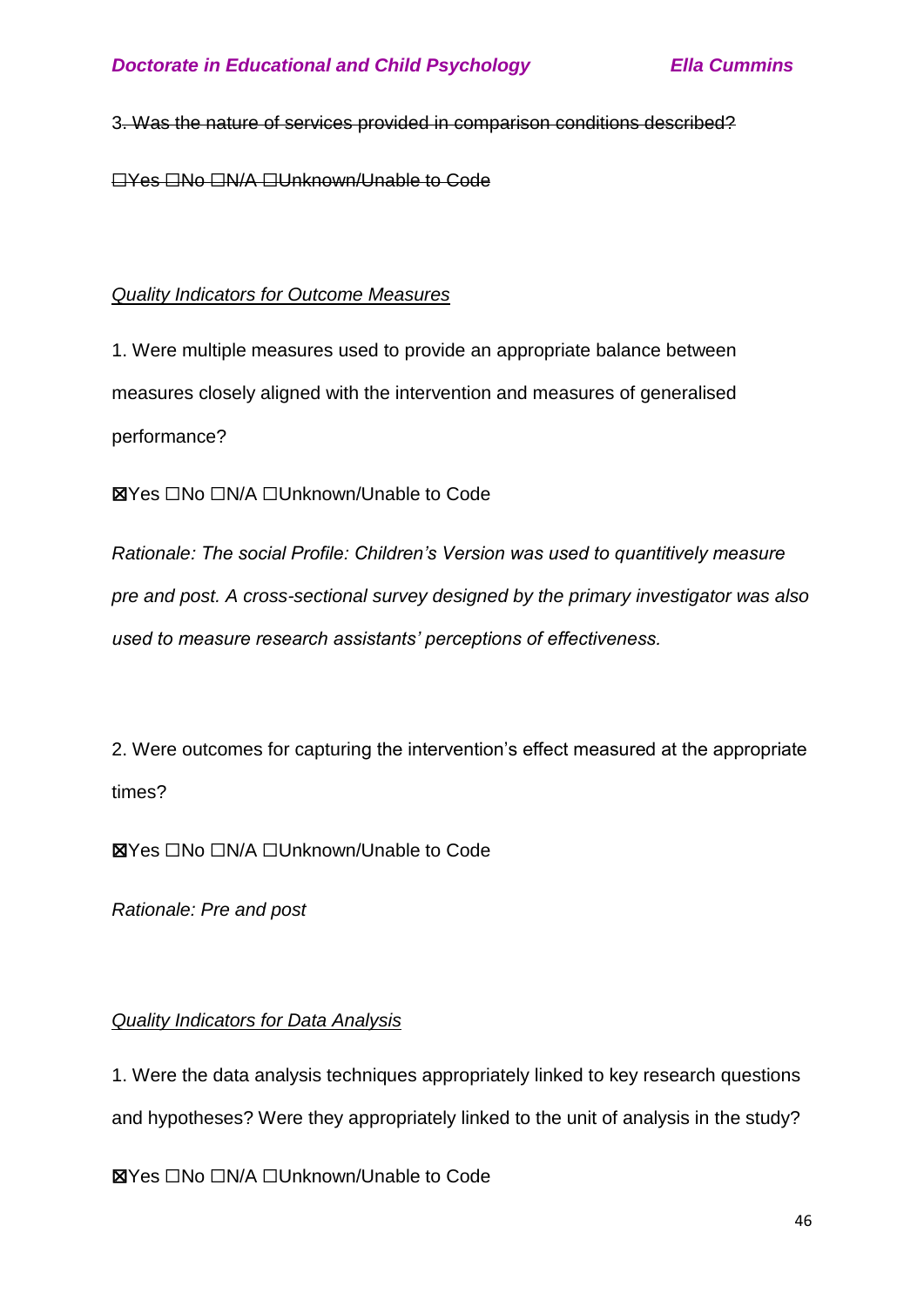*Rationale: Means and SDs were gathered for the pre and post quantitative test. Qualitative analysis was done for the survey given to research assistants.*

2. Did the research report include not only inferential statistics but also effect size calculations?

☐Yes ☒No ☐N/A ☐Unknown/Unable to Code

# **Desirable Quality Indicators**

1. Was data available on attrition rates among intervention samples? Was severe overall attrition documented? If so, is attrition comparable across samples? Is overall attrition less than 30%?

☒Yes ☐No ☐N/A ☐Unknown/Unable to Code

*Rationale: 1 participant from each condition were excluded due to attendance.*

2. Did the study provide not only internal consistency reliability but also test-retest reliability and interrater reliability (when appropriate) for outcome measures? Were data collectors and/or scores blind to study conditions and equally (un)familiar to examinees across study conditions?

☐Yes ☒No ☐N/A ☐Unknown/Unable to Code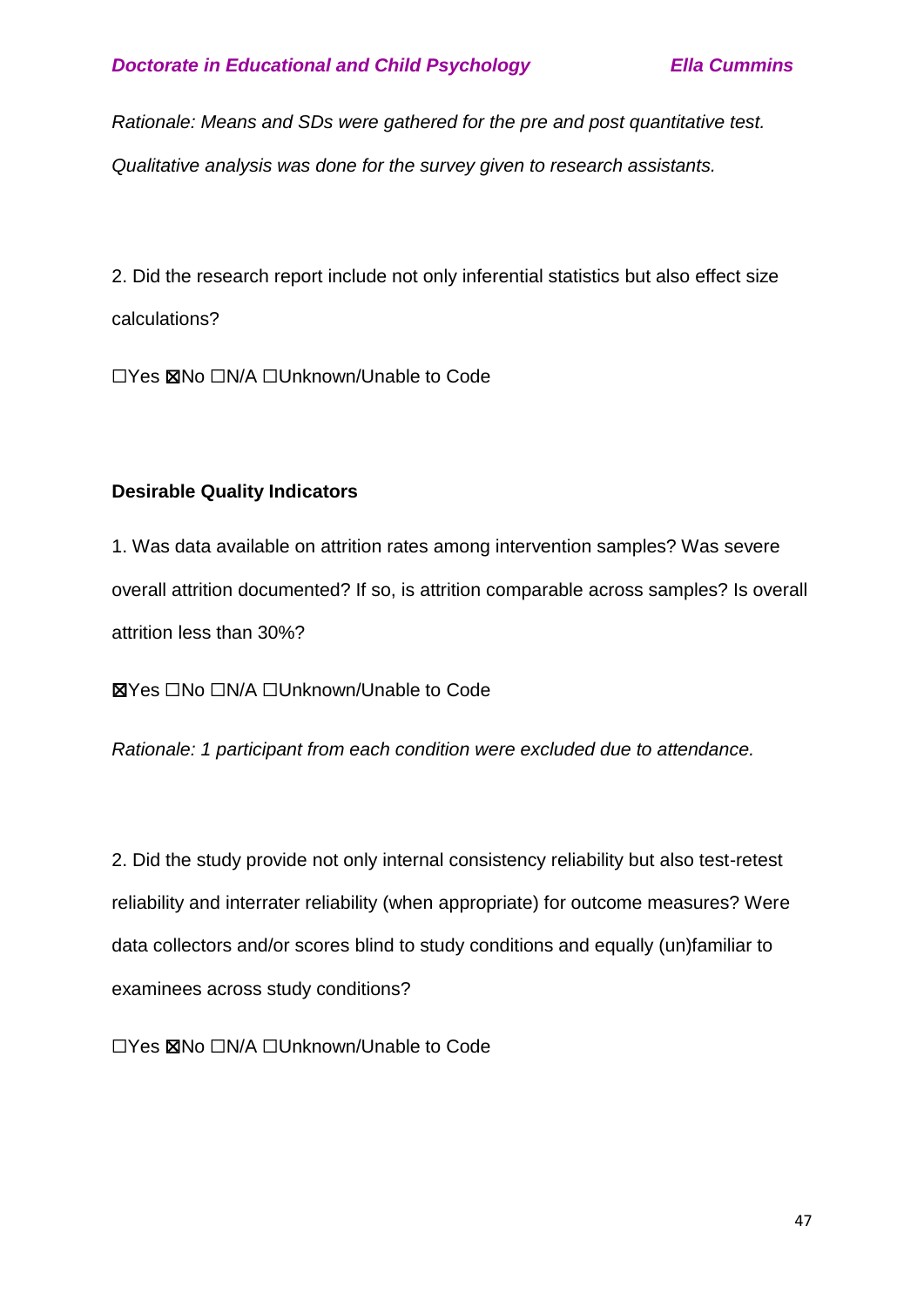3. Were outcomes for capturing the intervention's effect measured beyond an immediate post-test?

☐Yes ☒No ☐N/A ☐Unknown/Unable to Code

4. Was evidence of the criterion-related validity and construct validity of the measures provided?

☐Yes ☒No ☐N/A ☐Unknown/Unable to Code

*Rationale: Construct validity is discussed but not criterion-related.*

5. Did the research team assess not only surface features of fidelity implementation (e.g. number of minutes allocated to the intervention or teacher/interventionist following procedures specified), but also examine quality of implementation?

☐Yes ☐No ☐N/A ☒Unknown/Unable to Code

6. Was any documentation of the nature of instruction or series provided in comparison conditions?

☐Yes ☐No ☐N/A ☐Unknown/Unable to Code

7. Did the research report include actual audio or videotape excerpts that capture the nature of the intervention?

☐Yes ☒No ☐N/A ☐Unknown/Unable to Code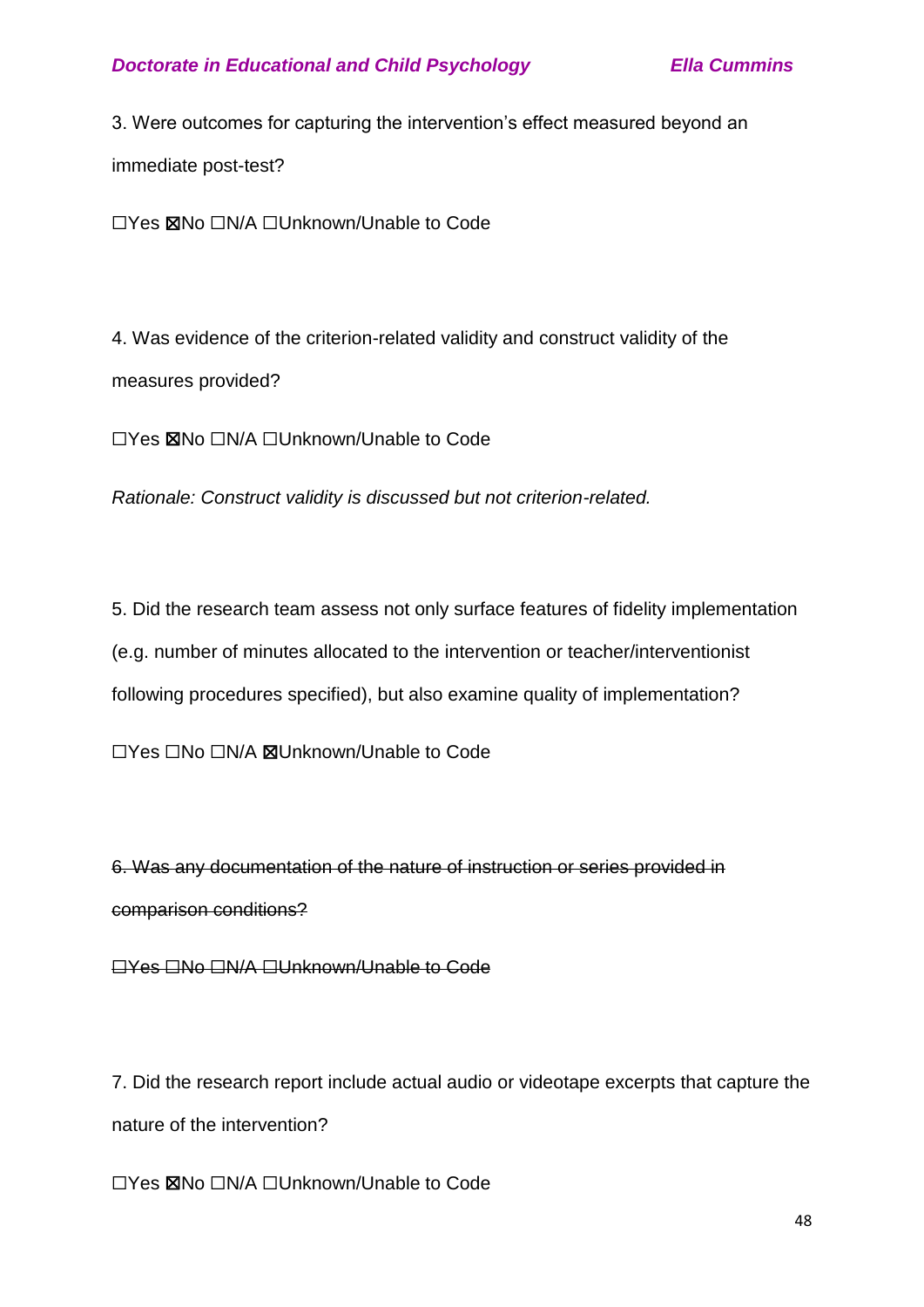# 8. Were results presented in a clear, coherent fashion?

☒Yes ☐No ☐N/A ☐Unknown/Unable to Code

# **Overall Rating of Evidence:**

|                                                                                              | Total | <b>Score</b> |
|----------------------------------------------------------------------------------------------|-------|--------------|
| <b>Essential Quality</b><br>Indicators (out of 8)                                            | 7     |              |
| <b>Desirable Quality</b><br>Indicators (out of 7)                                            | 2     |              |
| <b>Total Score:</b><br>$(3 = High Quality; 2 = acceptable Quality; \langle 2 = PoorQuality)$ |       | 2            |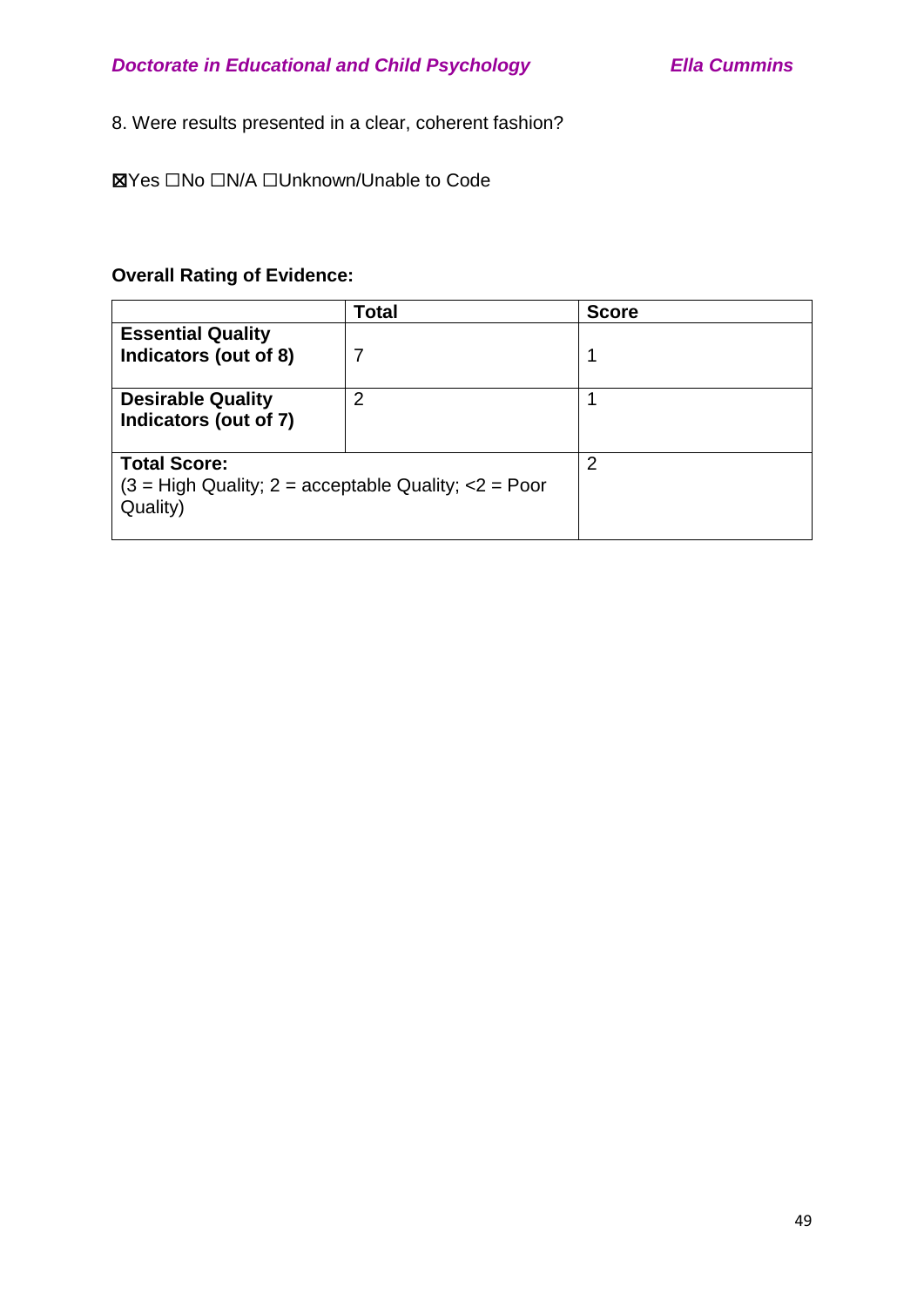# **Appendix 5**

# WoE A

Table 1 shows the scoring criteria for WoE A, based on Gersten et al.'s (2005)

recommendations. Table 2 shows the overall WoE coding for the six studies in this

review.

| <b>WoE A Score</b> | Criteria                                                                                                                                                                                                                                                                                  |
|--------------------|-------------------------------------------------------------------------------------------------------------------------------------------------------------------------------------------------------------------------------------------------------------------------------------------|
| $3 - High$         | Study meets all but one of the Essential Quality Indicators<br>$\bullet$<br>Study meets at least four of the Desirable Quality<br>$\bullet$<br>Indicators                                                                                                                                 |
| $2 -$ Acceptable   | Study meets all but one of the Essential Quality Indicators<br>$\bullet$<br>and at least one of the Desirable Quality Indicators<br>• OR Study does not meet all but one of the Essential<br>Quality Indicators but does meet at least four of the<br><b>Desirable Quality Indicators</b> |
| 1 - Poor           | Study does not meet all but one of the Essential Quality<br>$\bullet$<br>Indicators<br>OR Study does not meet at least one of the Desirable<br>$\bullet$<br><b>Quality indicators</b>                                                                                                     |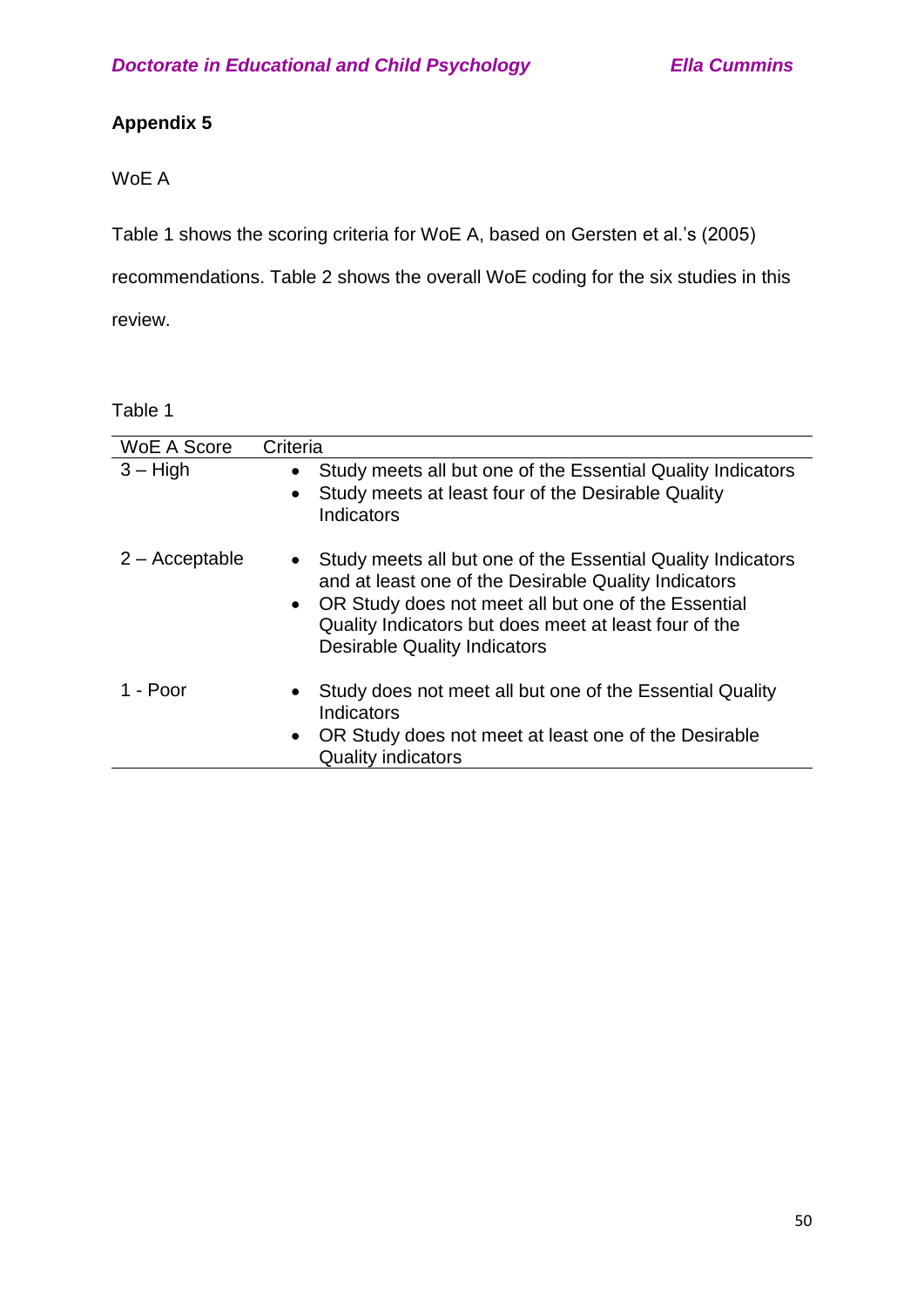|                      | Study                                        | <b>Essential</b><br>Quality<br>Indicators | <b>Desirable</b><br>Quality<br>Indicators | Overall WoE A  |
|----------------------|----------------------------------------------|-------------------------------------------|-------------------------------------------|----------------|
| Original<br>Protocol | Adibsereshki &<br>Movallali<br>(2015)        | 6/10                                      | 3/8                                       | 1              |
|                      | Azizi et al.<br>(2019)                       | 7/10                                      | 1/8                                       | 1              |
|                      | Naeini et al.<br>(2013)                      | 5/10                                      | 2/8                                       | 1              |
|                      | Vernosfaderani 6/10<br>& Movallali<br>(2013) |                                           | 1/8                                       | 1              |
| Adapted<br>Protocol  | Prusnek et al.<br>(2019)                     | 7/8                                       | 2/7                                       | $\overline{2}$ |
|                      | Suárez (2000)                                | 6/8                                       | 1/7                                       | 1              |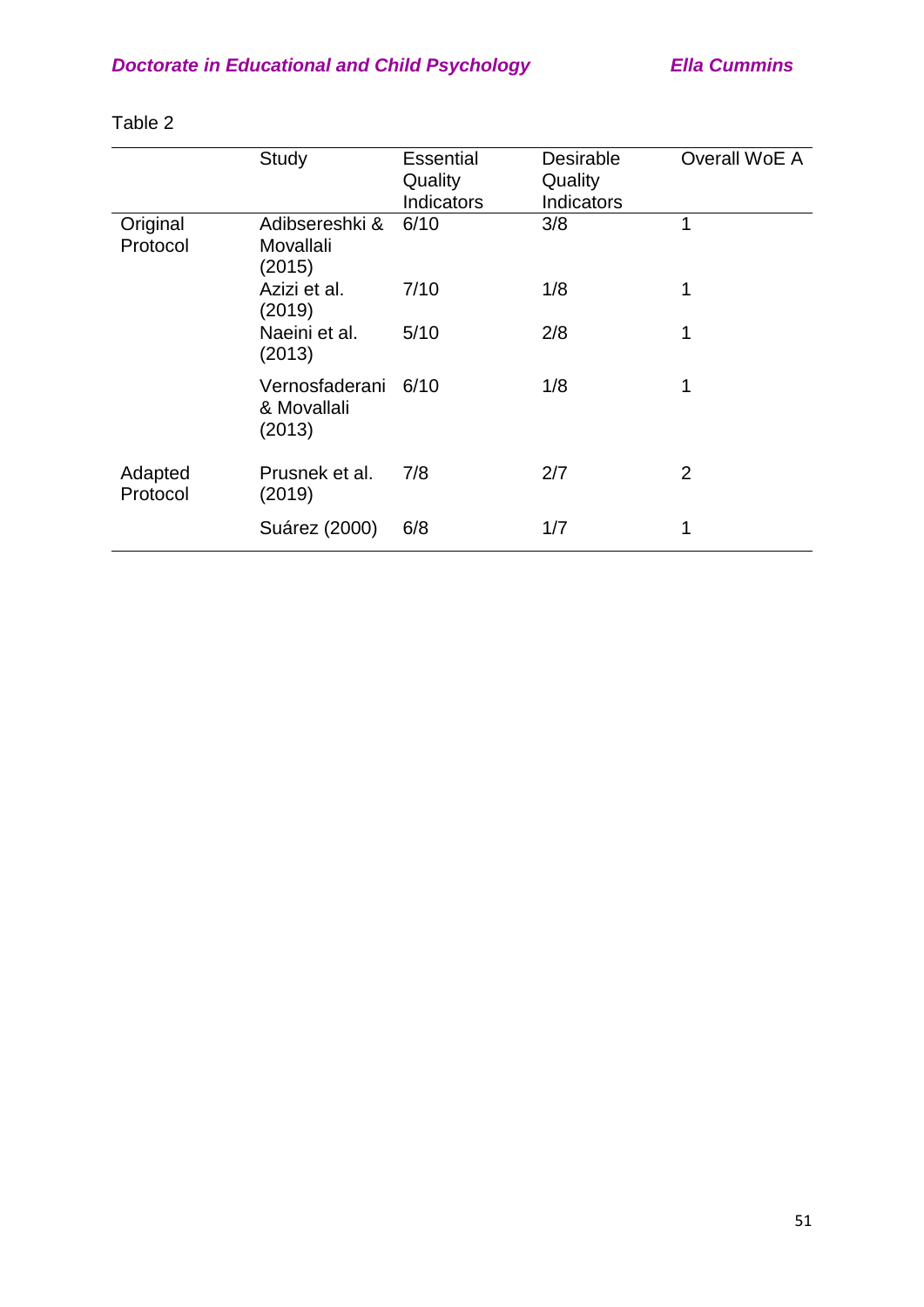# **Appendix 6**

## WoE B

WoE B is a review-specific judgement about the appropriateness of the study design for answering the current review question. It is therefore focused on the fitness for purpose of each study and how appropriate each study is in concluding that group social skills training is effective for improving social competence for pupils with HI. WoE B was calculated based on Petticrew and Roberts' (2003) typology of evidence for research questions of effectiveness and is shown in table 1. The rationale behind this typology is that the appropriateness of different study designs depends on the research question asked. For effectiveness questions, RCTs have a high level of experimental control and therefore are able to measure an interventions impact. Table 2 provides the scores for each study in this review for WoE B.

|              | Poor $-1$                                                                                                           | $Acceptable - 2$                                                            | $High-3$                                                                      |
|--------------|---------------------------------------------------------------------------------------------------------------------|-----------------------------------------------------------------------------|-------------------------------------------------------------------------------|
| Study design | Qualitative<br>research<br>Survey<br>Case-control<br>studies<br>Non-experimental<br>evaluations<br>No control group | Quasi-<br>experimental<br>studies<br><b>Cohort studies</b><br>Control group | Experimental<br>studies RCTs<br>Systematic<br><b>Reviews</b><br>Control group |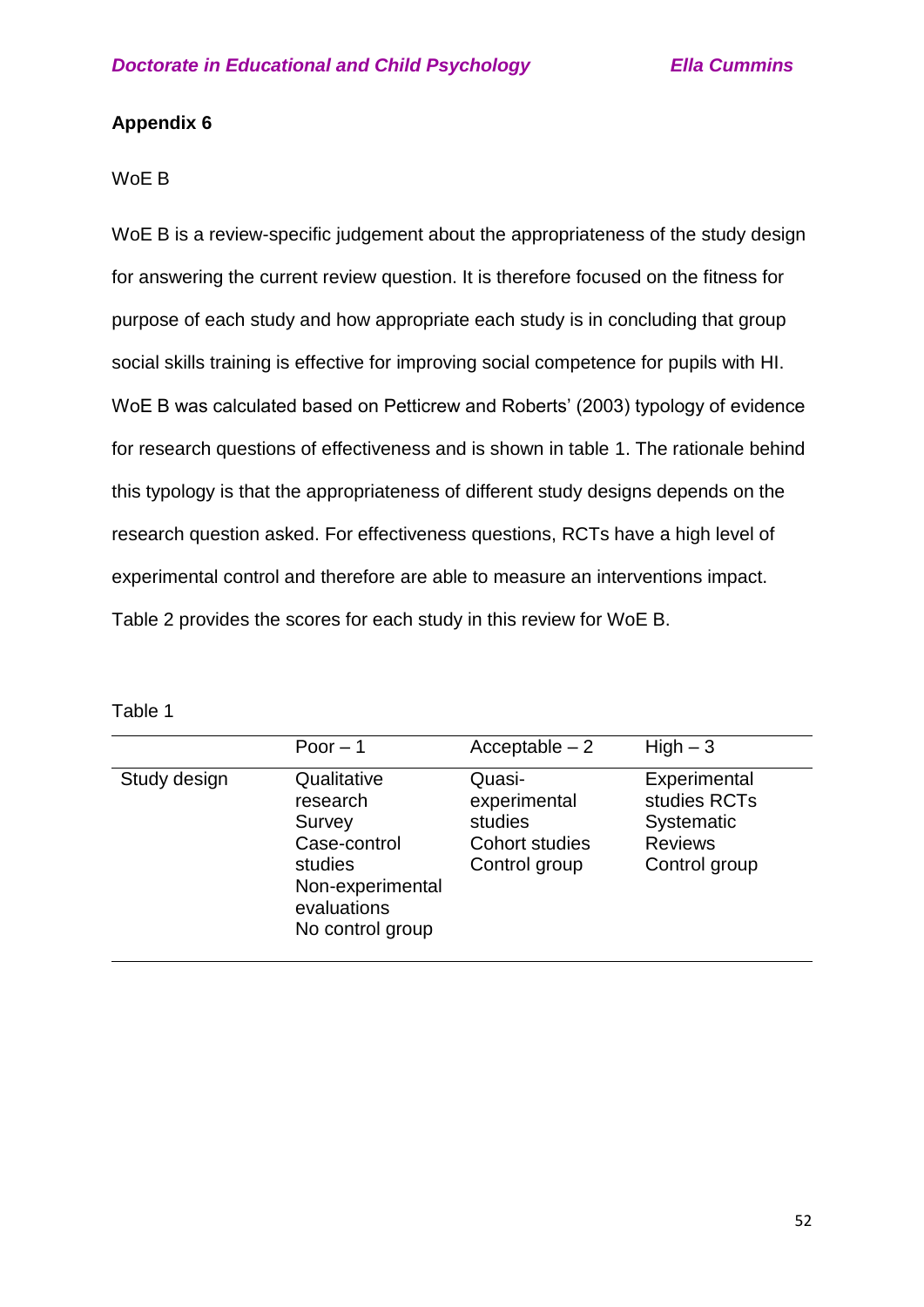| Study                             | WoE B Score |
|-----------------------------------|-------------|
| Adibsereshki & Movallali (2015)   | 3           |
| Azizi et al. (2019)               | 2           |
| Naeini et al. (2013)              | 2           |
| Vernosfaderani & Movallali (2013) | 2           |
| Prusnek et al. (2019)             | 1           |
| Suárez (2000)                     | 1           |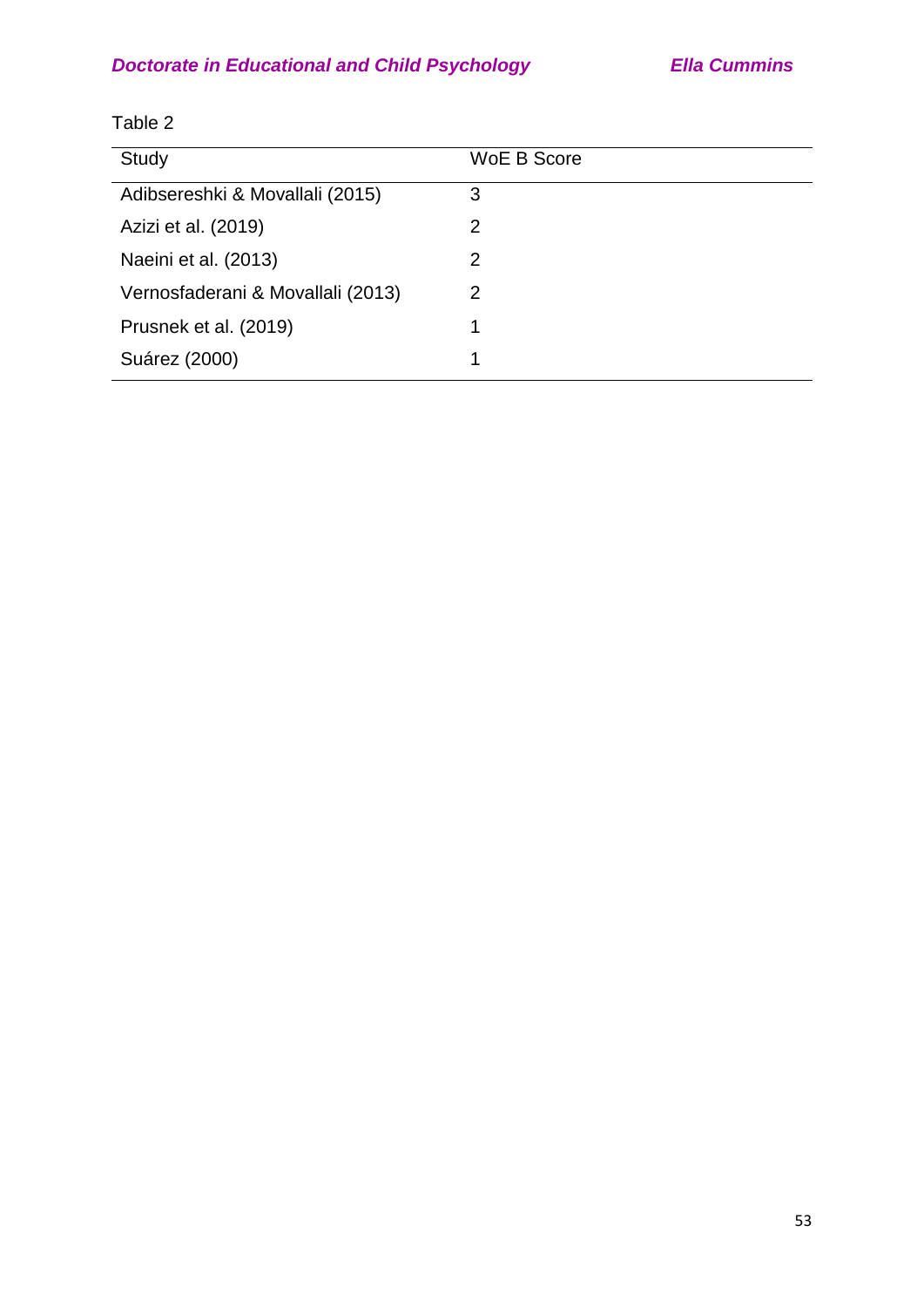# **Appendix 7**

# WoE C

WoE C is a review-specific judgement about the relevance of the focus of the study evidence to this specific question. It looks at how relevant each study is to the current research question of the effectiveness of social skills training on the social competence of pupils with HI. The criterion is shown in table 1. Each total for each study was added up and divided by five as there are five sets of criteria. The scores for each study are for WoE C are shown in table 2.

|  | able |  |
|--|------|--|
|  |      |  |

| Criteria                | WoE C Rating                                                                                                                                                                           | Rationale                                                                                                                  |
|-------------------------|----------------------------------------------------------------------------------------------------------------------------------------------------------------------------------------|----------------------------------------------------------------------------------------------------------------------------|
| Location of study       | $3 - UK$<br>2 - OECD countries<br>1 - Non-OECD countries                                                                                                                               | Countries more similar to<br>the UK are more<br>generalisable to the UK<br>education system                                |
| Number of sessions      | 3 - Above 10 sessions<br>$2 - 5 - 10$ sessions<br>1 - Below 5 sessions                                                                                                                 | Interventions lasting<br>longer than 10 sessions<br>are likely to have a<br>stronger or long-lasting<br>impact.            |
| Intervention focus      | 3 – The studies only focus<br>is on social competence<br>2 – The study is focused<br>on social competence and<br>other unrelated measures<br>1 - Did not focus on<br>social competence | Interventions only<br>focusing on social<br>competence are most<br>relevant to this question.                              |
| Outcome measure variety | 3 - Used more than one<br>measure of social<br>competence<br>2 – Used a single<br>measure of social<br>competence<br>1 - used no measure of<br>social competence                       | More than one measure<br>of social competence is<br>likely to increase validity<br>and reliability of the<br>intervention. |